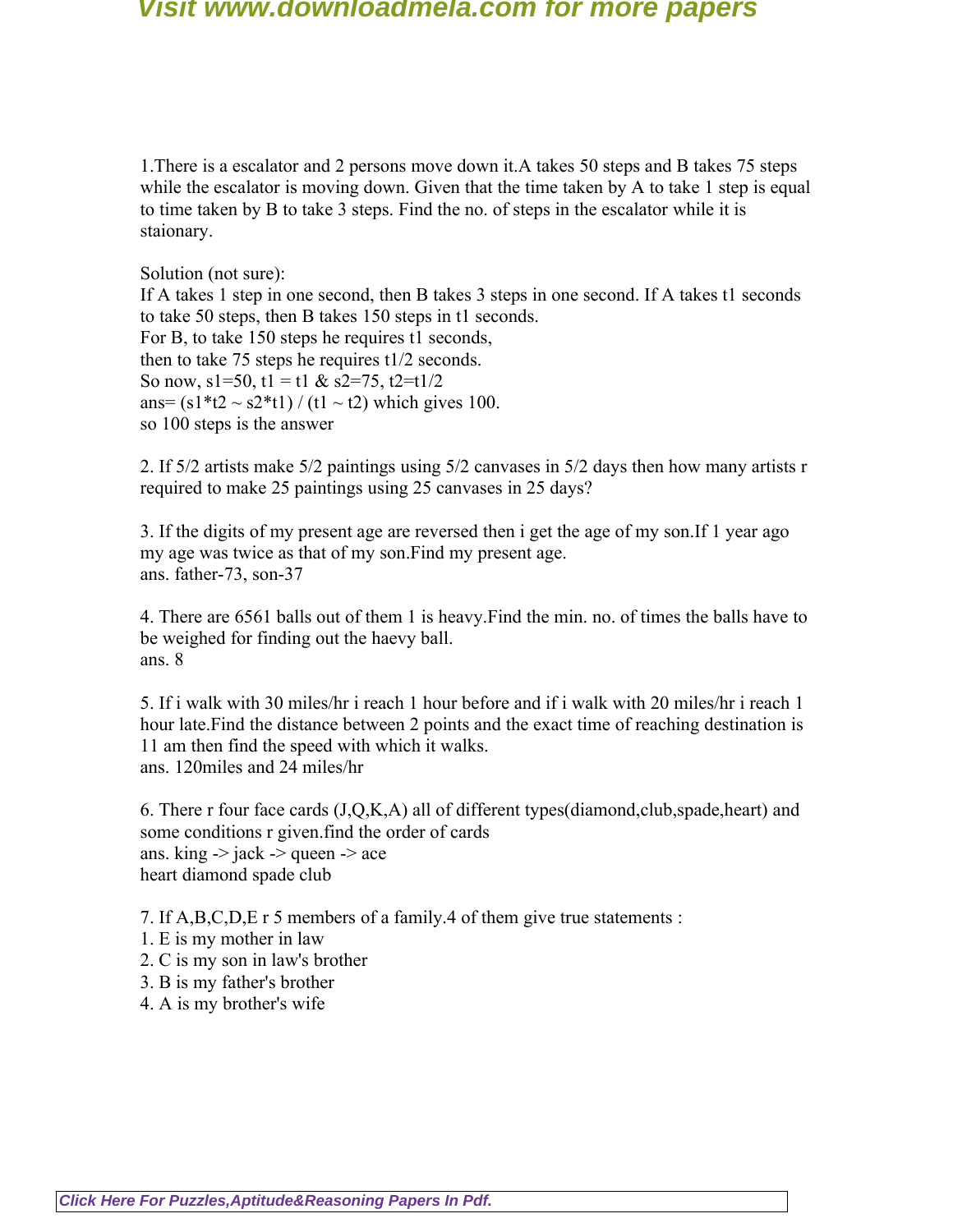Who made the stmt. and what r the realtions among them ans. E |  $A \le -\ge B-C$ | D <--> denotes husband-wife -- denotes brothers

8. The product of 5 different temperatures is 12.If all of then r integers then find all the temperatures ans.  $-2, -1, 1, 2, 3$ 

9.There r 9 cities numbered 1 to 9.From how many cities the flight can start so as to reach the city 8 either directly or indirectly such the path formed is divisible by 3. eg. 1368-Flights goes through 1-3-6-8.

10. If i do this puzzle i find it to be hard than the last puzzle that i did before that after that..............very complex stmt.

Is that puzzle difficult,easy,can't say or depends on the no. of puzzles

11. Replace each letter by a digit. Each letter must be represented by the same digit and no beginning letter of a word can be 0.

 O N E O N E O N E O N E ------- T E N -------

Ans:  $0 = 1$ ,  $N = 8$ ,  $E = 2$ ,  $T = 7$ .

12. Ann, Boobie, Cathy and Dave are at their monthly business meeting. Their occupations are author, biologist, chemist and doctor, but not necessarily in that order. Dave just told the biologist that Cathy was on her way with doughnuts. Ann is sitting across from the doctor and next to the chemist. The doctor was thinking that Boobie was a goofy name for parent's to choose,but didn't say anything. What is each person's occupation?

Ans: Since Dave spoke to the biologist and Ann sat next to the chemist and across the doctor, Cathy must be the author and Ann the biologist. The doctor didn't speak, but David did, so Bobbie is the doctor and Dave the chemist.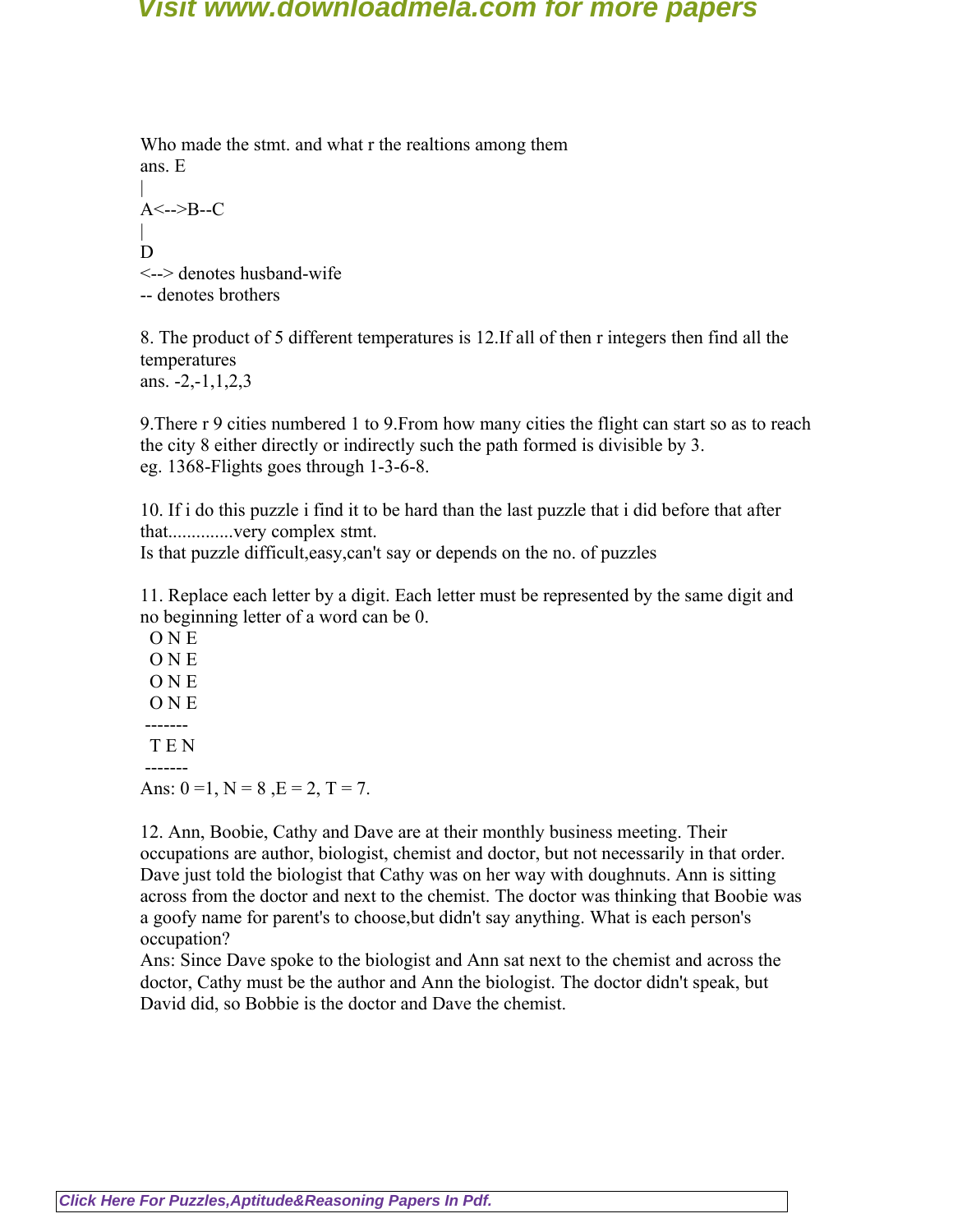\*13. Sometime after 10:00 PM a murder took place. A witness claimed that the clock must have stopped at the time of the shooting. It was later found that the postion of both the hands were the same but their positions had interchanged. Tell the time of the shooting (both actual and claimed).

Ans: Time of shooting = 11:54 PM Claimed Time = 10:59 PM.

 $*14.$  Next number in the series is 1, 2, 4, 13, 31, 112, ?

Ans: 224.

No number has digits more than 4. All of them are 1 , 2, 4, 8 , 16 , 32 , 64 converted to numbers in base 5.

\*15. Shahrukh speaks truth only in the morning and lies in the afternoon, whereas Salman speaks truth only in the afternoon. A says that B is Shahrukh. Is it morning or afternoon and who is A - Shahrukh or Salman? Ans: Afternoon.A is Salman.

\*16. Two trains starting at same time, one from Bangalore to Mysore and other in opposite direction arrive at their destination 1 hr and 4 hours respectively after passing each other. How nuch faster is one train from other? Ans: Twice.

\*17. There are 6 volumes of books on a rack kept in order ( ie vol.1, vol. 2 and so on ). Give the position after the following changes were noticed. All books have been changed Vol.5 was directly to the right of Vol.2 Vol.4 has Vol.6 to its left and both weren't at Vol.3's place.Vol.1 has Vol.3 on right and Vol.5 on left. An even numbered volume is at Vol.5's place Find the order in which the books are kept now. Ans: 2, 5,1,3,6,4.

\*18. I bought a car with a peculiar 5 digit numbered licence plate which on reversing could still be read. On reversing value is increased by 78633.Whats the original number if all digits were different?

Ans: Only 0 1 6 8 and 9 can be read upside down. So on rearranging these digits, we get the answer as 10968.

19. The shape in the sketch below is that of a square attached to half of a similar square. Divide it into four equal pieces.

Ans: Hint : The figure can be divided into 12 equal triangles.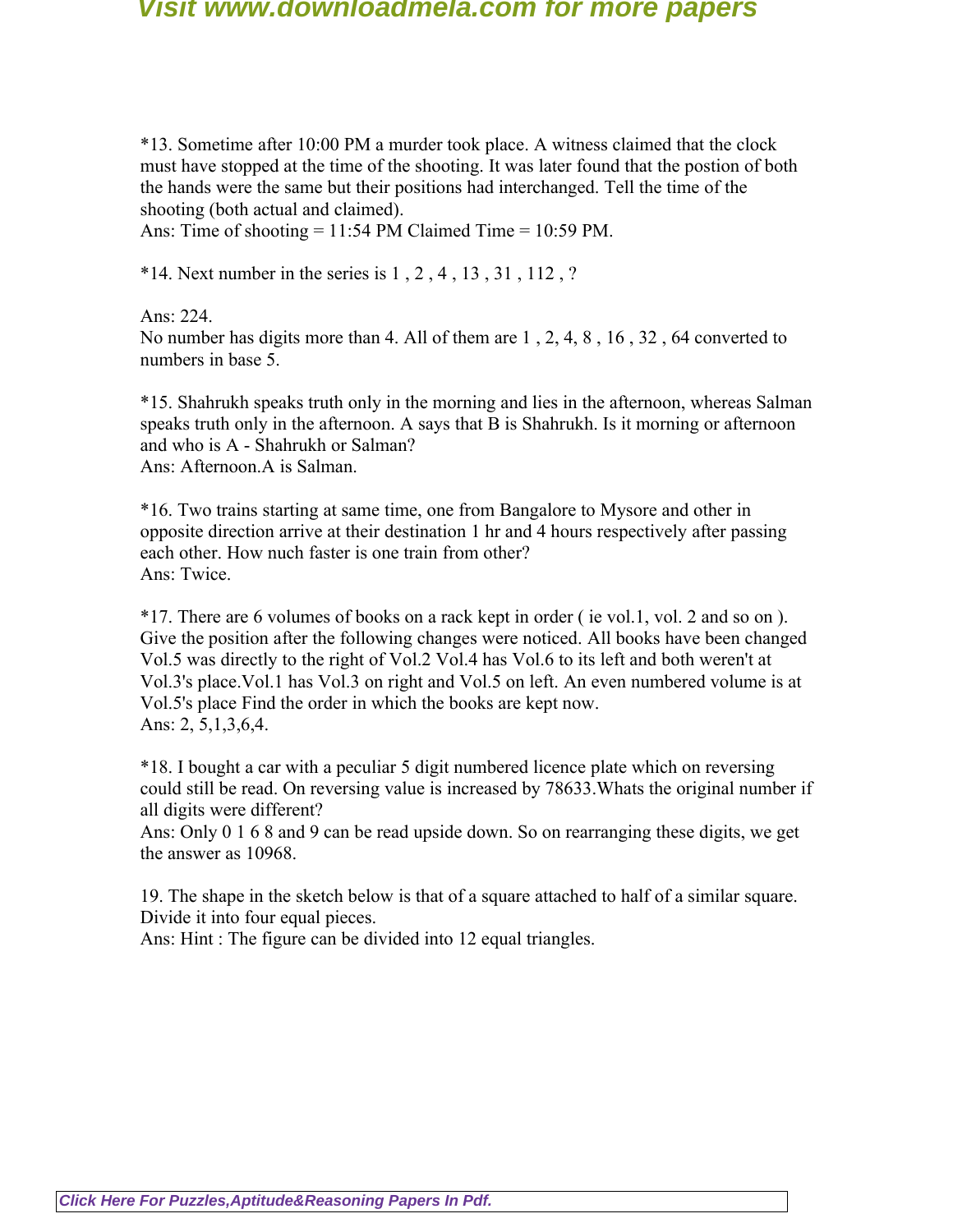20) There are two balls touching each other circumferencically. The radius of the big ball is 4 times the diameter of the small all. The outer small ball rotates in anticlockwise direction circumferencically over the bigger one at the rate of 16 rev/sec. The bigger wheel also rotates anticlockwise at N rev/sec. What is 'N' for the horizontal line from the centre of small wheel always is horizontal.

| 21)     |
|---------|
| 1234    |
| +3455   |
|         |
| 4689    |
| $-2345$ |
|         |
| 2344    |
| +1254   |
|         |
| 3698    |
|         |

Q) Strike off any digit from each number in seven rows (need not be at same place) and combine the same operations with 3 digit numbers to get the same addition. After this strike off another digit from all and add all the No.s to get the same 2 digit No. perform the same process again with 1 digit No.s. Give the ' no.s in 7 rows at each stage.

\* 22) There is a safe with a 5 digit No. The 4th digit is 4 greater than second digit, while 3rd digit is 3 less than 2nd digit. The 1st digit is thrice the last digit. There are 3 pairs whose sum is 11. Find the number. Ans: 65292.

23) there are 2 guards Bal and Pal walking on the side of a wall of a wearhouse(12m X 11m) in opposite directions. They meet at a point and Bal says to Pal "See you again in the other side". After a few moments of walking Bal decides to go back for a smoke but he changes his direction again to his previous one after 10 minutes of walking in the other(opposite) direction remembering that Pal will be waiting for to meet. If Bal and Pal walk 8 and 11 feet respectively, how much distance they would have travelled before meeting again.

24. 13 kigs and 6 libs can produce 510 tors in 10 hrs, 8 kigs and 14 libs can produce 484 tors in 12 hrs.

Find the rate of production of tors for kigs and libs. Express the answer in tors/hr.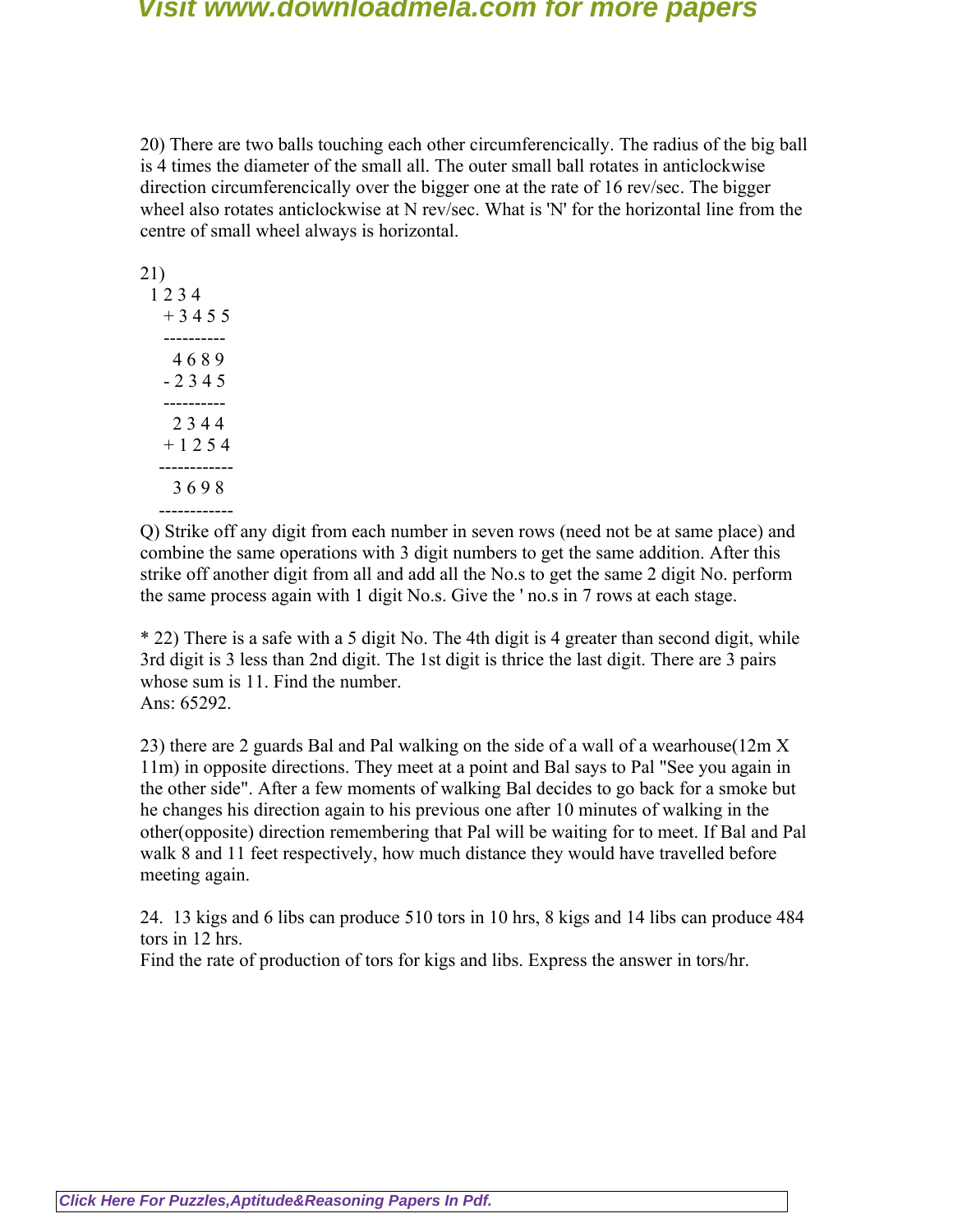25) xxx)xxxxx(xxx  $3xx$  ------ xxx  $x<sup>3</sup>x$  ------ xxx  $3xx$ -------

Q) Find the 5 digit No. Hint: 5 is used atleast once in the calculation.

26) A fly is there 1 feet below the ceiling right across a wall length is 30m at equal distance from both the ends. There is a spider 1 feet above floor right across the long wall eqidistant from both the ends. If the width of the room is 12m and 12m, what distance is to be travelled by the spider to catch the fly, if it takes the shortest path.

27) Ramesh sit around a round table with some other men. He has one rupee more than his right person and this person in turn has 1 rupee more than the person to his right and so on, Ramesh decided to give 1 rupee to his right & he in turn 2 rupees to his right and 3 rupees to his right & so on. This process went on till a person has 'no money' to give to his right. At this time he has 4 times the money to his right person. How many men are there along with Ramesh and what is the money with poorest fellow.

28)Question related to probabilities of removing the red ball from a basket, given that two balls are removed from the basket and the other ball is red. The basket contains blue,red,yellow balls.

29)Venkat has 1boy&2daughters.The product of these children age is 72.The sum of their ages give the door numberof Venkat.Boy is elder of three.Can you tell the ages of all the three.

30)L:says all of my other 4 friends have money M:says that P said that exact one has money N:says that L said that precisely two have money O:says that M said that 3 of others have money. P:Land N said that they have money. All are liers. Who has money  $&$  who doesn't have?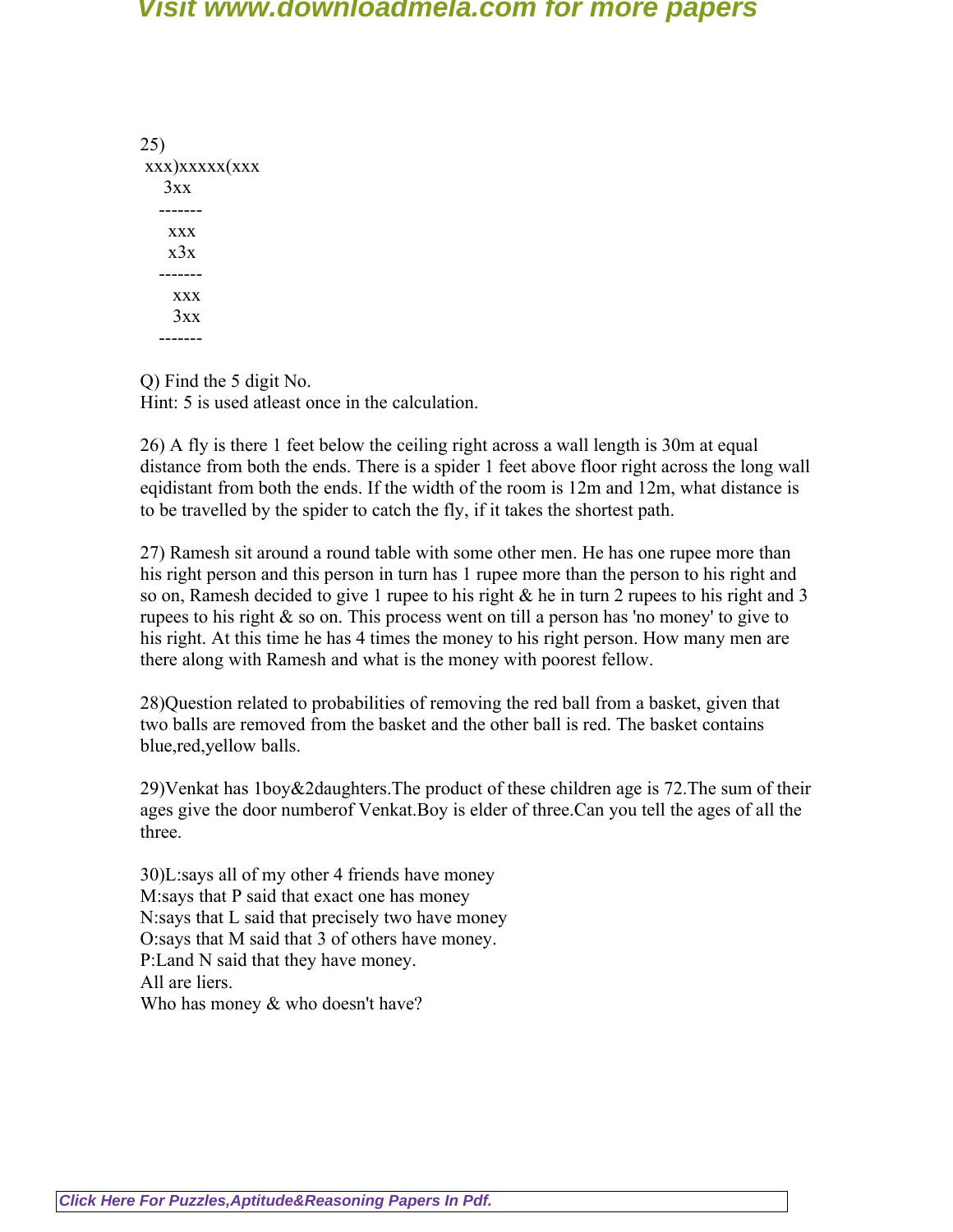31)Post man has a data of name surname door number, pet name of 4 families. But only one is correct for each family. There are a set of statements & questions.

33) 4 couples have a party. Depending on the set of statements, find who insulted whom and who is the host of the party.

34) 5 women given some of their heights (tall,medium,short) Hair( long, plainted), stards(Black or Brown), sari,2 medium,2-short.Tall->no sari.Plainted->medium. Answer the combinations.

35) A person has to go both Northwards & Southwards in search of a job. He decides to go by the first train he encounters.There are trains for every 15 min both southwards and northwards. First train towards south is at 6:00 A.M. and that towards North is at 6:10. If the person arrives at any random time, what is the probability that he gets into a train towards North.

36) A person has his own coach&. Whenever he goes to railway station he takes his coach. One day he was supposed to reach the railway station at 5 O'clock. But he finished his work early and reached at 3 O'clock. Then he rung up his residence and asked to send the coach immediately. He came to know that the coach has left just now to the railway station. He thought that the coach has left just now to the railway station. He thought that he should not waste his time and started moving towards his residence at the speed of 3 miles/hr. On the way, he gets the coach and reaches home at 6 o'clock. How far is his residence from railway station.

37) Radha,Geeta & Revathi went for a picnic. After a few days they forgot the date, day and month on which they went to picnic. Radha said that it was on Thursday, May 8 and Geeta said that it was Thursday May 10. Revathi said Friday Jun 8. Now one of them told all things wrongly, others one thing wrong and the last two things wrongly. If April 1st is tuesday, what is the right day, date and month?

38. There is 66x33m rectangular area. Ram is 11/8 times faster than Krishna. Both of them started walking at opposite ends and they met at some point then, Ram said "See you in the other end" Then they continued walking. After some time Ram thought he will have tea so he turned back walked back 15 meters then he changed his mind again andcontinued walking. How much Krishna has traveled by the time they meet?

39. There are 5 burglars and once went to a bakery to rob it obviously The first guy ate 1/2 of the total bread and 1/2 of the bread. The second guy ate 1/2 of the remaining and 1/2 of the bread. The third guy ,fourth guy and fifth guy did the same. After fifth guy there is no bread left out. How many bread are there?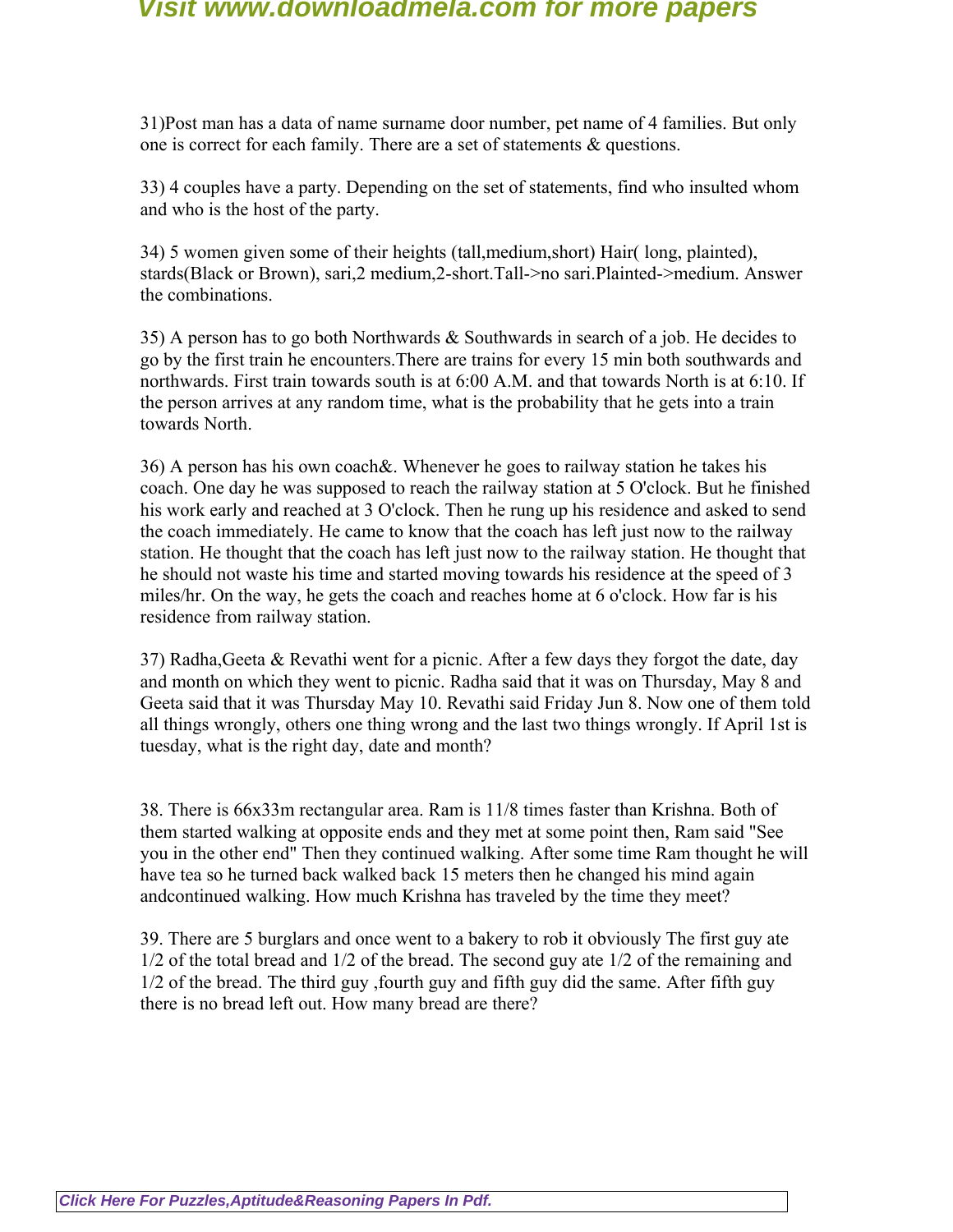40. All members belonging to D are members of A. All members belonging to E are members of D. All members belonging to C are members of both A  $\&$  D. Some members of A does not belong to D. All members belonging to D are members of E. 5 questions are there.

41. Write each statements true or false:-

1. The sum of the 1st three statements and the 2nd false statement gives the true statement.

2.The no. of true statements false statement.

3. The sum of 2nd true statement and 1st false statement gives the first true statement.

4. There are at most 3 false statements.

5.There is no two consecutive true statements.

42. There are twelve consecutive flags at an equal interval of distance. A man passes the 8th flag in 8 seconds. How many more seconds will he take to pass the remaining 4 flags?

43. A person has to cover the fixed distance through his horses. There are five horses in the cart. They ran at the full potential for the 24 hours continuously at constant speed and then two of the horses ran away to some other direction. So he reached the destination 48 hours behind the schedule. If the five horses would have run 50 miles more, then the person would have been only 24 hours late. Find the distance of the destination.

44. A boat M leaves shore A and at the same time boat B leaves shore B. They move across the river. They met at 500 yards away from A and after that they met 300 yards away from shore B without halting at shores. Find the distance between the shore A & B. 45. A person was going through train from Bombay to Pune. After every five minutes he finds a train coming from opposite direction. Velocity of trains are equal of either direction. If the person reached Pune in one hour then how many trains he saw in the journey?

46. Food grains are to be sent to city from godown. Owner wants to reach the food grains at 11 O' Clock in the city. If a truck travels at a speed of 30km/hr then he will reach the city one hour earlier. If the truck travels at a speed of 20km/h then he will reach the city one hour late. Find the distance between the godown to city. Also with which speed the truck should travel in order to reach at exactly 11 'O clock.

47. There are five persons A,B,C,D,E whose birthdays occur at the consecutive days. Birthday of A is some days or day before  $C \& b$  inthday of B is exactly the same days or day after E. D is two days older than E. If birth day of C is on Wednesday then find out the birthdays of other.

48. Persons say these statements.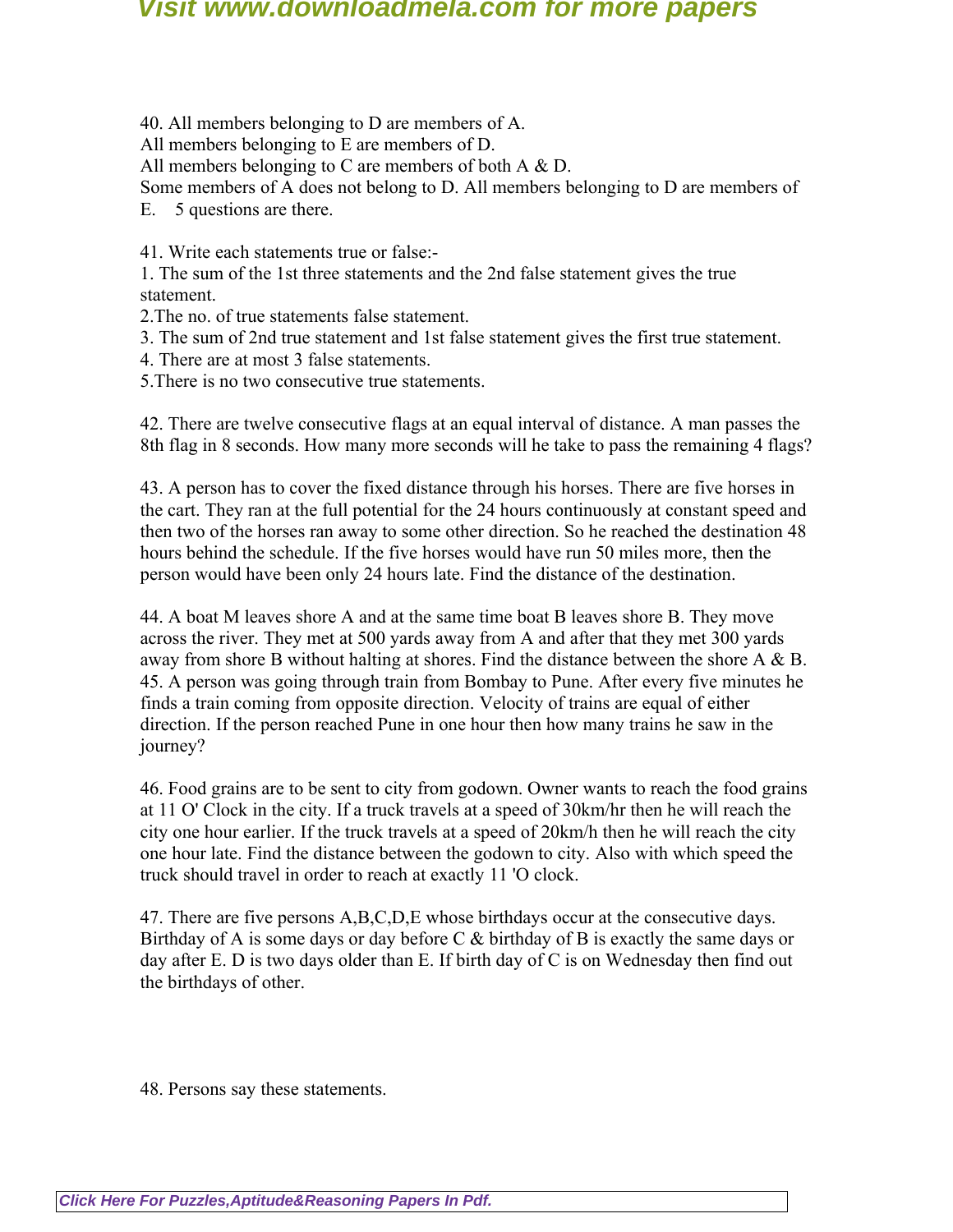A says either Democratic or liberal wins the elections. B says Democratic wins. C says neither democratic nor liberal wins the election. Of these only one is wrong. Who wins the election?

49. Six persons A,B,C,D,E &F went to soldier cinema. There are six consecutive seats. A sits in the first seat followed by B, followed by C and so on. If A taken on of the six seats, then B should sit adjacent to A. C should sit adjacent to A or B. D should sit adjacent to A, B or C and so on. How many possibilities are there ?

50. Suppose there are four grades A, B, C, D. (A is the best and D is the worst) 4 persons Jack, Jean, Poul and Lucy wrote the final exam and made the statements like this:-

1. Jack: If I will get A then Lucy will get D.

2. Lucy: If I will get C then Jack will get D.

Jack grade is better than Poul grade.

3. Jean: If Jean doesn't get A then Jack will not get A.

4. Poul: If Jack get A, then Jean will not get B, Lucy will get C, I won't either A or B. If all the above statements are true, then which person will get which grade?

51. Each man dances with 3 women, Each women dances with 3 men. Among each pair of men they have exactly two women in common. Find the no. of men and women.

52. A survey was taken among 100 people to find their preference of watching t.v. programmes. There are 3 channels. Given no of people who watch at least channel 1, at least channel 2,at least channel 3, no channels at all, at least channels 1 and 3, at least channels 1 and 2, at least channels 2 and 3. Find the no of people who watched all three.

53. A bird keeper has got P pigeon, M mynas and S sparrows. The keeper goes for lunch leaving his assistant to watch the birds. Suppose  $p=10$ ,  $m=5$ ,  $s=8$ .

a.) When the bird keeper comes back, the assistant informs that x birds have escaped. The bird keeper exclaims oh no! all my sparrows are gone. How many birds flew away. b.) when the bird keeper come back, the assistant told him that x birds have escaped. The keeper realised that atleast 2 sparrows have escaped. What is minimum no of birds that can escape.

54. Select from the five alternatives A,B,C,D,E. At the end of each question, two conditions will be given. The choices are to filled as follows.

A: If a definite conclusion can be drawn from condition 1.

B: If a definite conclusion can be drawn from condition 2.

C: If a definite conclusion can be drawn from condition 1 and 2.

D: If a definite conclusion can be drawn from condition 1 or 2.

E: No conclusion can be drawn using both conditions.

1. Person 1 says N<5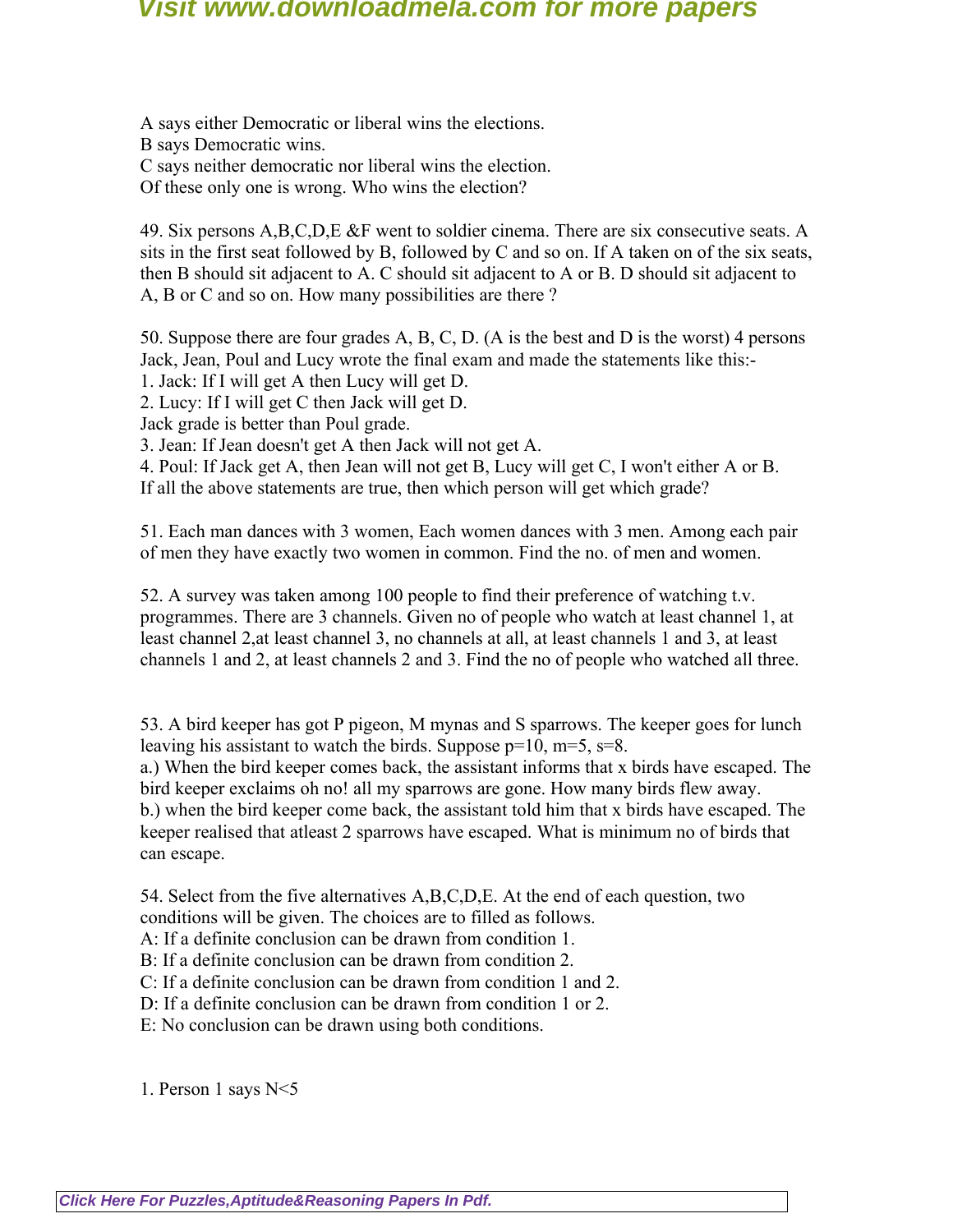Person 2 says n>5. Person 3 says 3N>20 Person 4 says 3n>10 Person 5 says  $N < 8$ . What is the value of N?

55. There are N coins on a table. There are two players A&B. You can take 1or 2 coins at a time. The person who takes the last coin is the loser. A always starts first.

 1. If N=7, then a) A can always win by taking two coins in his first chance. b) B can win only if A takes two coins in his first chance. c) B can always win by proper play. d) none of the above.

 2. A can win by proper play if N is equal to a) 13 b) 37 c) 22 d) 34 e) 48 Ans: E.

 3. B can win by proper play if N is equal to a) 25 b)26 c) 32 d) 41 e) none

4. if N<4, can A win by proper play always?

56. There are 4 parties A,B,C,D. There are 3 people x,y,z. X-says A or D will win. Ysays A will not win. Z-says B or D will not win. Only one of them is true. Which party won?

57. 5 persons R,S,T,U,V are contesting for a medal. Evaluation is over English, Maths, Physics, Chemistry and Hindi. Toper will get 5 marks, least will get 1 mark. No ties any where. R get 24 and won the overall medal. V gets first in Chemistry and third in Hindi, T got consistent scores in 4 subjects. Their final standings where in the alphabetical order. What was the score of S in Chemistry.

57. There are 3 types of castes, say A,B,C. A- always tells truth, B- always false, Calternating. X says  $\rightarrow$  Z is of C type, I am of A type. Y says  $\rightarrow$  X is a B type. Z says  $\rightarrow$  X is of B type. Who is of which type?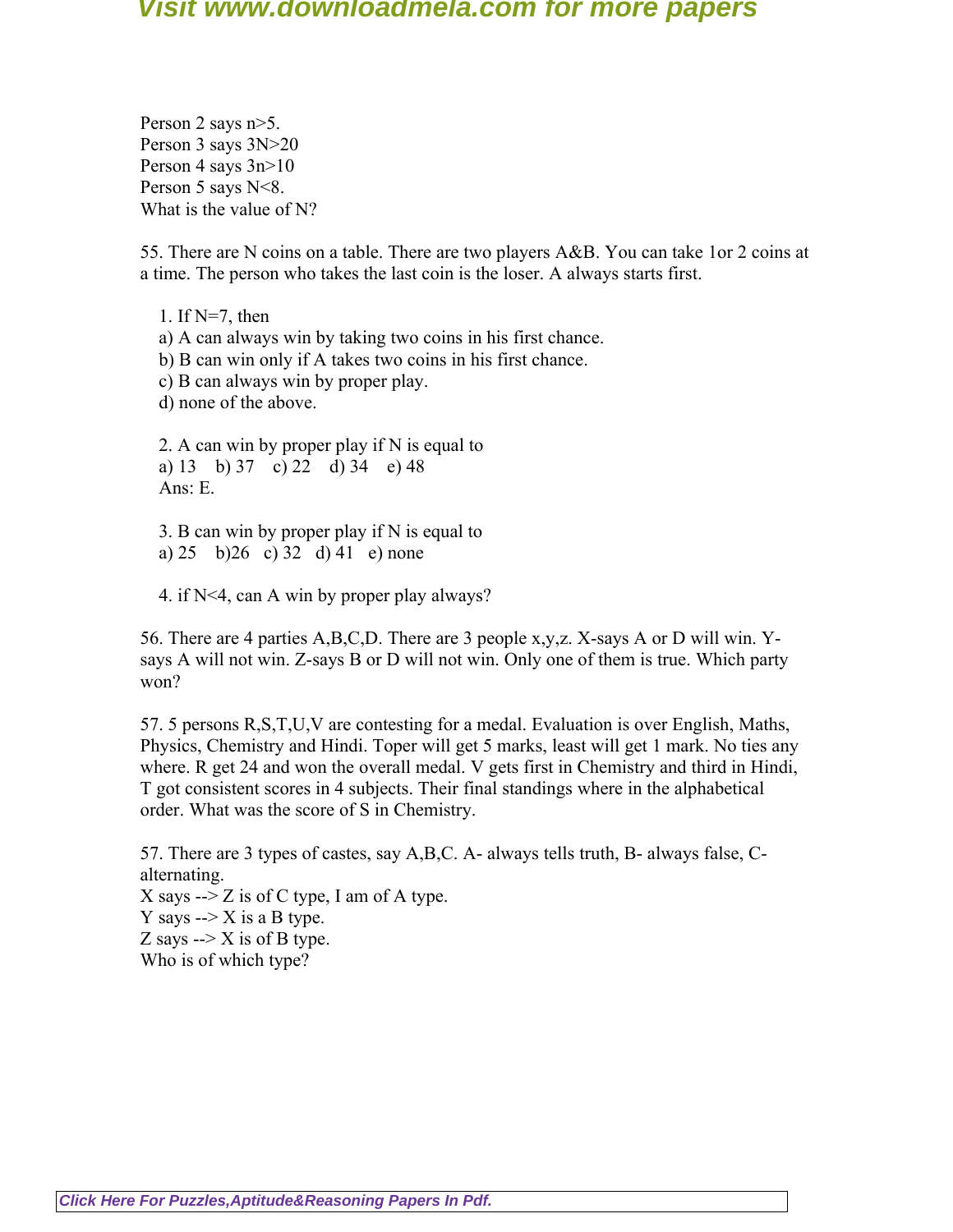58. Persons A and B. Person A picks a random no. from 1 to 1000. Then person B picks a random no. from 1 to 1000. What is the probability of B getting no. greater then what A has picked?

59. Three boys and three girls brought up together. Jim, Jane, Tom, Virgina, Dorthy, XXX. They marry among themselves to form three couples. Conditions are: i) Sum of their ages would be the same.

ii) Virgina was the oldest.

iii) Jim was dorthy's brother.

iv) Sum of ages Jane+Jim and Tom+dorthy is same.

Give the three couples.

60.  $X^{\wedge}(1/3)$  -  $X^{\wedge}(1/9)$  =60. Solve for X.

61.  $X Z Y+ X Y Z = Y Z X$ . Find the three digits.

62. Two boats start from opposite banks of river perpendicular to the shore. One is faster then the other. They meet at 720 yards from one of the ends. After reaching opposite ends they rest for 10mins each. After that they start back. This time on the return journey they meet at 400yards from the other end of the river. Calculate the width of the river.

63. Basketball Tournament organizers decided that two consecutive defeats will knock out the team. There are 51 teams participating. What is the maximum no. of matches that can be played.

64. The Master says to his grandmaster that me and my three cousins have ages in prime nos. only. Summation of our ages is 50. Grandmaster who knows the age of the master instantly tells the ages of the three cousins. Tell the ages of three cousins.( 1 is not considered as prime no.)

65. There are two families Alens and smiths. They have two children each. There names are A,B,C,D whose ages are different and ages are less then or equal to 11. The following conditions are given:-

i) A's age is three years less then his brother's age .

ii) B is eldest among the four.

iii) C is half the age of the eldest in Alens family.

iv) The difference in sum of the ages of Alens children and smiths children is same as that of five years ago.

Find the ages of all the children.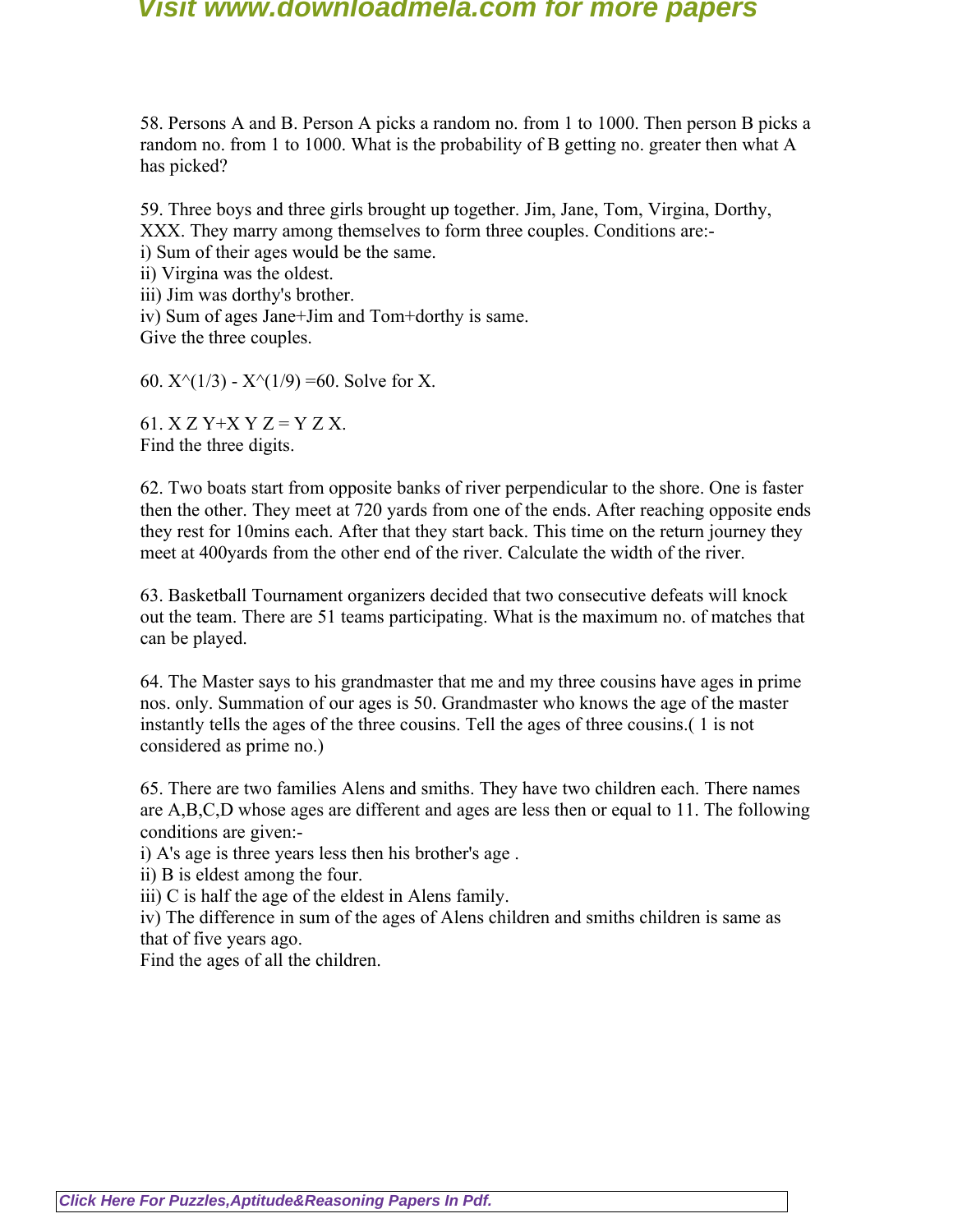66. a,b,c,d,e are having numerical values. There are some conditions given:-

a)  $a=c \leq b!=e$ 

b) Difference between a and c as same as difference between c and b as same as difference between a and d.

c)  $c \le a$  and  $c \ge d$ .

Then find a,b,c,d,e.

67. There are six cards in which it has two king cards. all cards are turned down and two cards are opened.

a) What is the possibility to get at least one king.

b) What is the possibility to get two kings.

68. There are 5 persons a,b,c,d,e and each is wearing a block or white cap on his head. A person can see the caps of the remaining four but can't see his own cap. A person wearing white says true and who wears block says false.

i) a says i see 3 whites and 1 block.

ii) b says i see 4 blocks.

iii) e says i see 4 whites.

iv) c says i see 3 blocks and 1 white.

Now find the caps weared by a,b,c,d and e.

69. There are two women, kavitha and shamili and two males shyam, aravind who are musicians. Out of these four one is a pianist, one flutist, violinist and drummer.

i) Across aravind beats pianist.

ii) Across shyam is not a flutist.

iii) Kavitha's left is a pianist.

iv) Shamili's left is not a drummer. v) Flutist and drummer are married.

70. When Arthur is as old as his father Hailey is now, he shall be 5 times as old as his son Clarke is now. By then, Clarke will be 8 times older than Arthur is now. The combined ages of Hailey and Arthur are 100 years. How old is Clarke?

71. The seven digits in this subtraction problem are 0, 1, 2, 3, 4, 5 and 6. Each letter represents the same digit whenever it occurs.

 D A D C B - E B E G -------------------- B F E G --------------------

What digit is represented by each letter?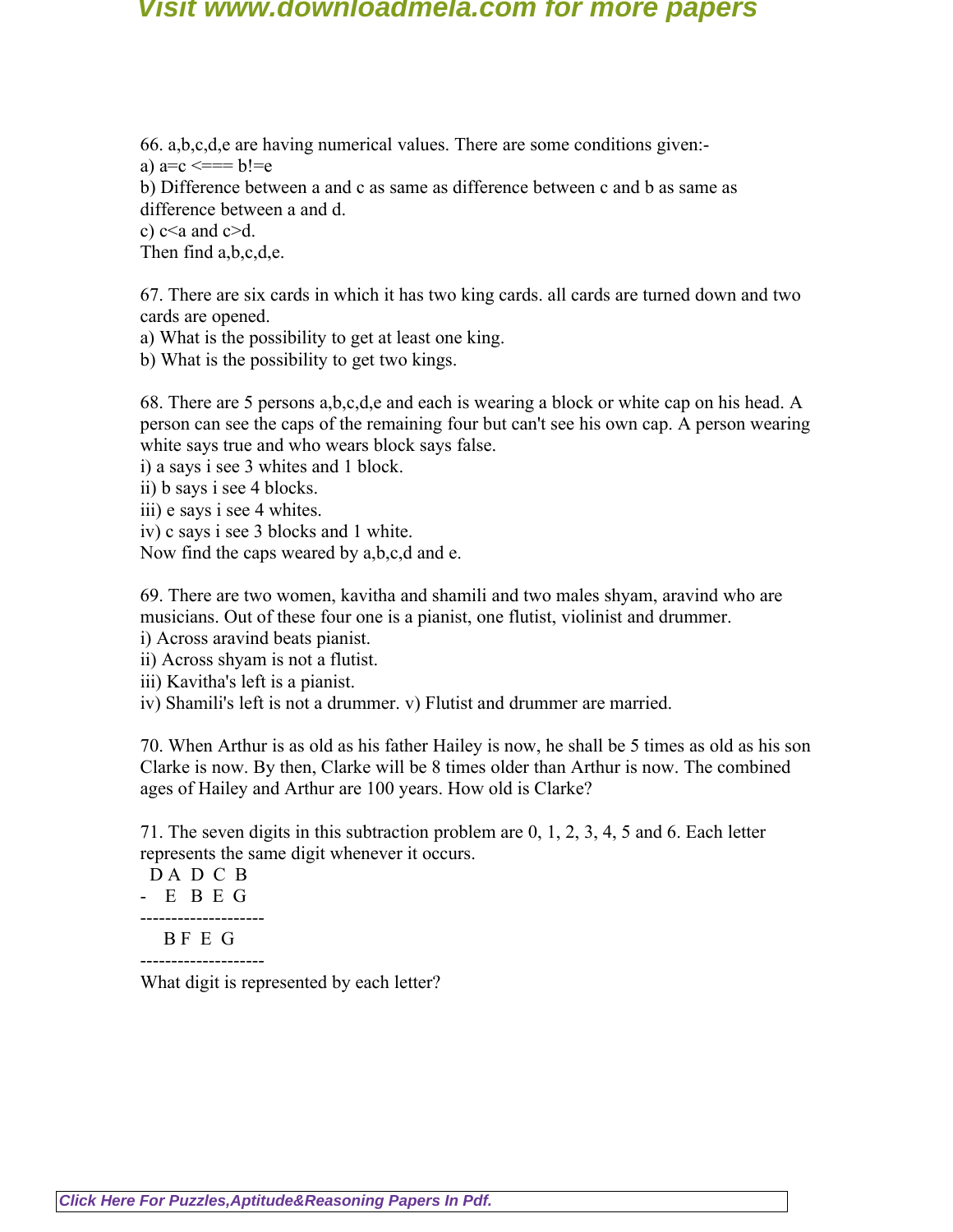72. The Jones have named their four boys after favorite relatives; their friends, the Smiths, have done the same thing with their three boys. One of the families has twin boys. From the following clues, can you determine the families of all seven children and their ages?

i) Valentine is 4 years older than his twin brothers.

ii) Winston, who is 8, and Benedict are not brothers. They are each named after a grandfather.

iii) Briscoe is two years younger than his brother Hamilton, But three years older than Dewey.

iv) Decatur is 10 years old.

v) Benedict is 3 years younger than Valentine; they are not related.

vi) The twins are named for uncles.

73. Motorboat A leaves shore P as B leaves Q; they move across the lake at a constant speed. They meet first time 600 yards from P. Each returns from the opposite shore without halting, and they meet 200 yards from. How long is the lake?

74. On the Island of imperfection there is a special road, Logic Lane, on which the houses are usually reserved for the more mathematical inhabitants. Add, Divide and Even live in three different houses on this road (which has houses numbered from 1-50). One of them is a member of the Pukka Tribe, who always tell the truth. Another is a member of the Wotta Tribe, who never tell the truth and the third is a member of the Shalla Tribe, who make statements which are alternately true and false, or false and true. They make statements as follows:-

#### ADD:

1. The number of my house is greater than that of Divide's.

2. My number is divisible by 4.

3. Even's number differs by 13 from that of one of the others.

#### DIVIDE :

1. Add's number is divisible by 12.

2. My number is 37.

3. Even's number is even.

EVEN :

1. No one's number is divisible by 10.

- 2. My number is 30.
- 3. Add's number is divisible by 3.

Find to which tribe each of them belongs, and the number of each of their houses.

75. The names of the inhabitants of Walkie Talkie Land sound strange to the visitors, and they find it difficult to pronounce them, due to their length and a few vowel sounds they contain. The Walkie Talkie guide is discussing the names of four inhabitants – A,B,C and D. Their names each contain upto eight syllables, although none of the four names contain the same number. Two of the names contain no vowel sounds; one contains one vowel sound; and one contains two vowel sounds. From the Guide's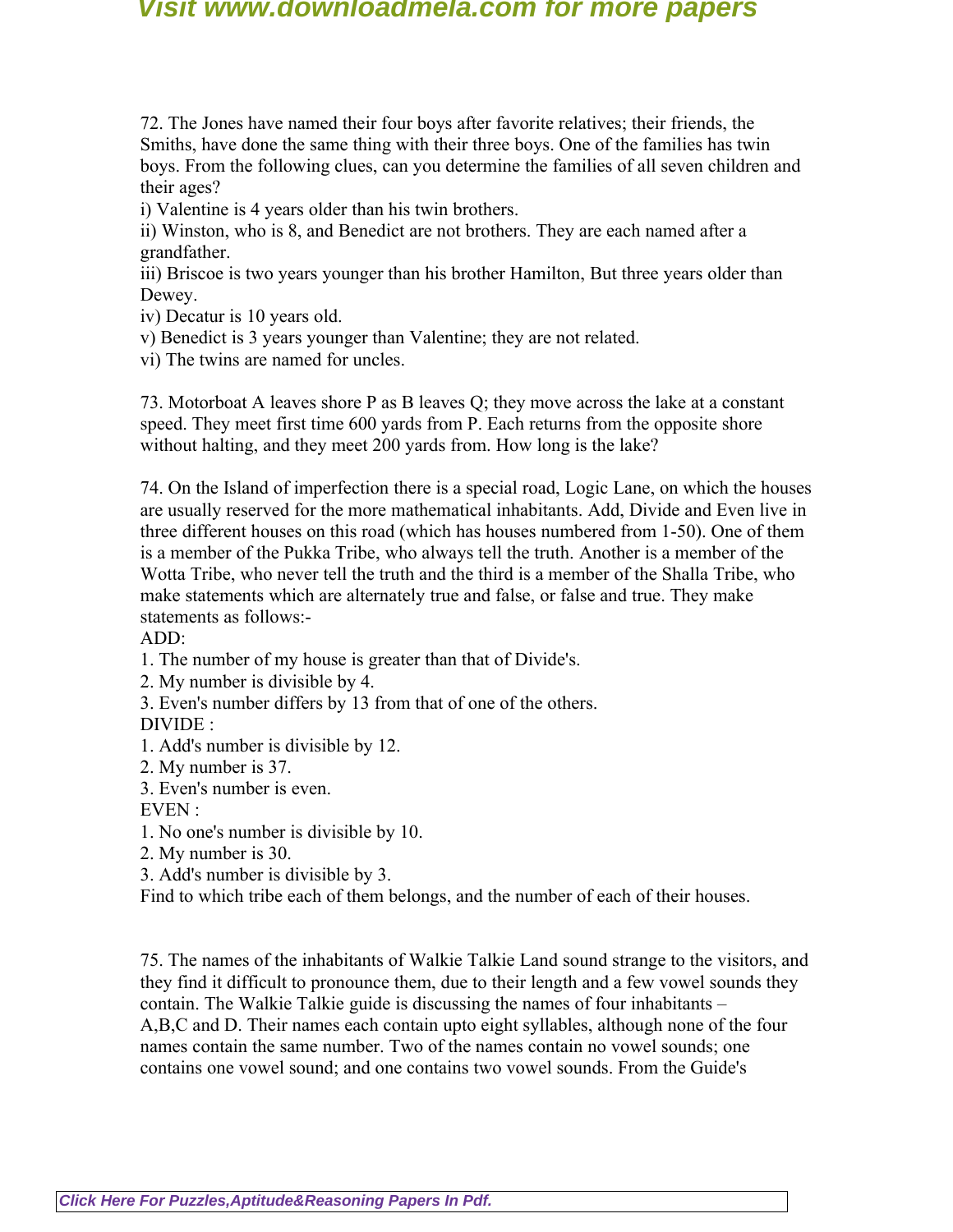statements below, determine the number of syllables and vowel sounds in each of the four Walkie Talkie names:-

i) The one whose name contains two vowel sounds is not A.

ii) C's name does not contain more than one vowel sound or fewer than seven syllables.

iii) The name with seven syllables does not contain exactly one vowel sound.

iv) B and C do not have names with the same number of vowel sounds.

v) Neither the name with five syllables nor the name with seven syllables contains more than one vowel sound.

vi) Neither the name with six syllables, nor the B's name, contains two vowel sounds.

76. Two identical twins have a very unusual characteristic. One tells nothing but lies on Mondays, Wednesdays and Fridays, and tells nothing but the truth all other days. The other tells nothing but lies on Tuesdays, Thursdays and Saturdays, and tells nothing but the truth all other days. On Sundays both children speak the truth.

77. According to the information presented, which of the following conversations will be impossible.

a)Twin A : "Today you are a lier" Twin B : "You are telling the truth" b)Twin A : "Today you are a lier" Twin B : "Today I am a truth teller" c)Twin A : "Tommorow I shall be a lier" Twin B : "That's correct" d)Twin A : "Tommorow you will be a lier" Twin B : "Today you are a truthteller" e)Twin A : "Yesterday we were both truthtellers" Twin B : "You are lying".

78. Assume that the twins followed a different set of rules, so that on a given day both told only the truth while next day both only lied, alternating days of truth telling and lying. Under these rules,which of the following conversations would be possible?

a) Twin A : "Today you are a lier"

Twin B : "That is correct"

b) Twin A : "Today you are a lier"

Twin B : "That is not so"

c) Twin A : "Tommorow we will be liers"

Twin B : "Yesterday we were truthtellers"

d) Twin A : "Tommorow we will be liers"

Twin B : "You are 1 year older than I am"

e) Twin A : "We always tell the truth"

Twin  $B$   $\cdot$  "We some times tell the truth"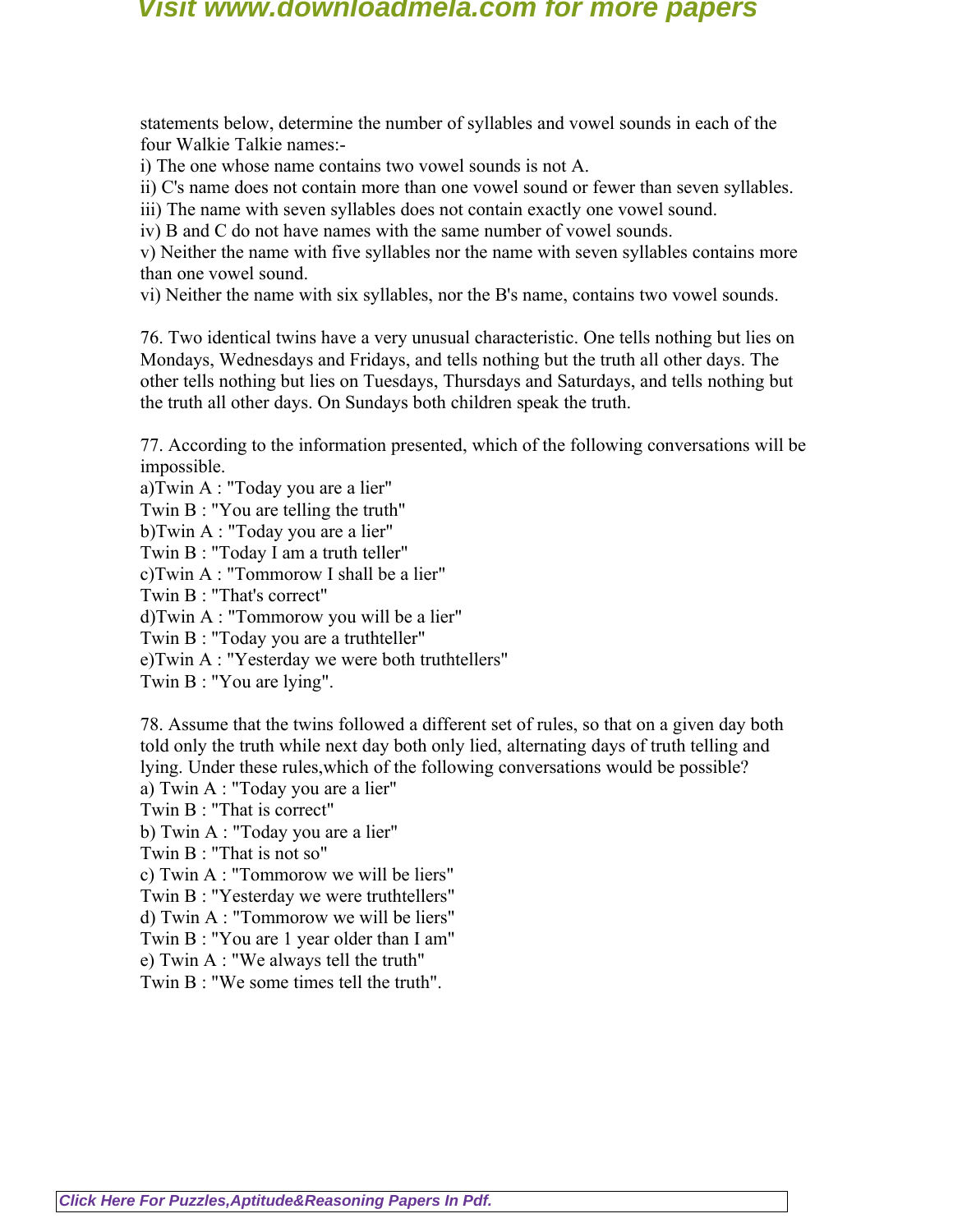79. If the twins are heard saying the following on the same day, which choice presents a correct statement ?

Twin A : "It is Sunday Today"

Twin B : "Yesterday was Sunday"

Twin A : "it is summer season now"

a) it is a summer sunday.

b) it is a summer monday.

c) it is Monday but not summer.

d) it is Sunday but not summer.

e) it is impossible to determine whether it is Sunday or Monday.

\*80. In the month of october in a year has exactly four mondays and four fridays, find what day of week wiil be on the 20th of November of that year. Ans: 20th November was a wednesday.

81. Six persons A,B,C,D,E & F went to solider cinima. There are six conseutive seats. A sits in one of the seats followed by B, followed by C and soon. If a taken one of the six seats , then B should sit adjacent to A. C should sit adjacent A or B. D should sit adjacent to A, B,or C and soon. How many possibilities are there? Ans: 32 ways.

83. In mathematica country 1,2,3,4....,8,9 are nine cities. Cities which form a no. that is divisible by 3 are connected by air planes. (e.g. cities  $1 \& 2$  form no. 12 which divisible by 3 then 1 is connected to city 2). Find the total no. of ways you can go to 8 if you are allowed to break the journies. Ans: 5.

84. ABCDE are sisters. Each of them gives 4 gifts and each receives 4 gifts No two sisters give the same combination ( e.g. if A gives 4 gifts to B then no other sisters can give four to other one.)

(i) B gives four to A. (ii) C gives 3 to E. How much did A,B,C,E give to D? Ans: Donor no of gifts A 1 B - C 1 D 2

85. There are some bulbs,which are numbered from 1 to 100.all the bulbs are in on conditions. The following operations are performed:-

1. Those bulbs number which are divisible by 2 are switched OFF.

2. Those bulbs numbered which are divisible by 3 are switched ON (which are already OFF) and OFF bulbs are switched ON.

3. Similarly bulbs numbers divisible by 4 are either switched ON or OFF depending upon there previous condition.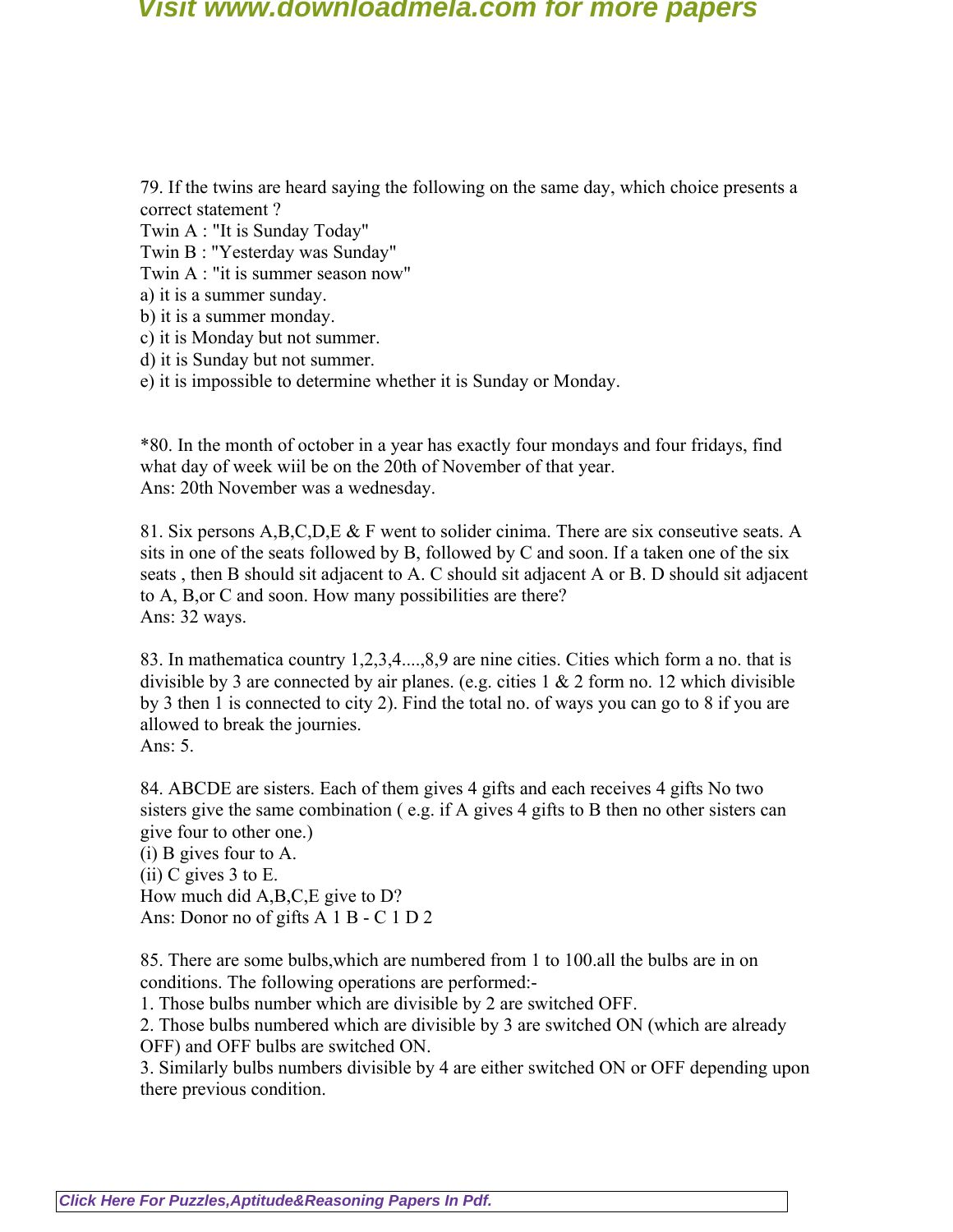4. This procedure is adopted till 100th bulb. At the end there were how many bulbs which were in ON condition? Ans: 10 ( only perfect squares ).

86. There are different numbers related with A,B,C,D,E.such that, AB\*CD=EEE. E\*CD-AB=CC. Find AB\*D. Ans: BE.

87. Find the total no of 10 digits whose sum is 4.

88.Four musician problem(refer GRE BARRONS).

89.GRE BARRONS problem --> Problem number 25 to 28 page no. 4.

90. A, B, C are 3 girls and there are 770 Apples. For every 4 Apples, A takes,B takes 3. For ever 6 Apples, C takes 7 Apples? Ans: 261:145:303.

\*91) T, U, V are 3 friends digging groups in fields. If T & U can complete i groove in 4 days &, U & V can complete 1 groove in 3 days & V & T can complete in 2 days. Find how many days each takes to complete 1 groove individually. Ans: 24 days.

92) 4 mathematician has x apples. If he arranges them in rows of 3 one will be left. The same is the case with 5,7,9 apples. But when he arranged them in rows of 11, non will be left. Find the no. of apples.

Ans: 946. (Hint: 11\*6 11\*11 11\*16 11\*21 =2E......11\*76 =3D946).

93) H starts running after T reaches 1/5th they must when H reach 1/6th, if H wants win at what speed H should be run? Note: One circle is there, you show this type of problem.

94) There are 4 mothers, 4 daughters and the colour of their dresses, and they are aged 1, 2, 3 & 4. Details of the dresses are given  $\&$  then it asked about the remaining dresses.

95) There are 5 levels of dolls and each of different colors & condition are given. Note: This type of problem also refer.

96) 5 student A, B, C, D, E. One student knows 5 languages. Like that up to one langauge. Conditions:-

\*) Spanish is most popular langauge.

\*) 3 persons knows Porchigese.

\*) B & C normally speak English, but when D gathered, they switched to Spanish because that is only common between the three.

\*) Only langauge common between A, B, E is French.

\*) Only langauge common between C & E is Italian.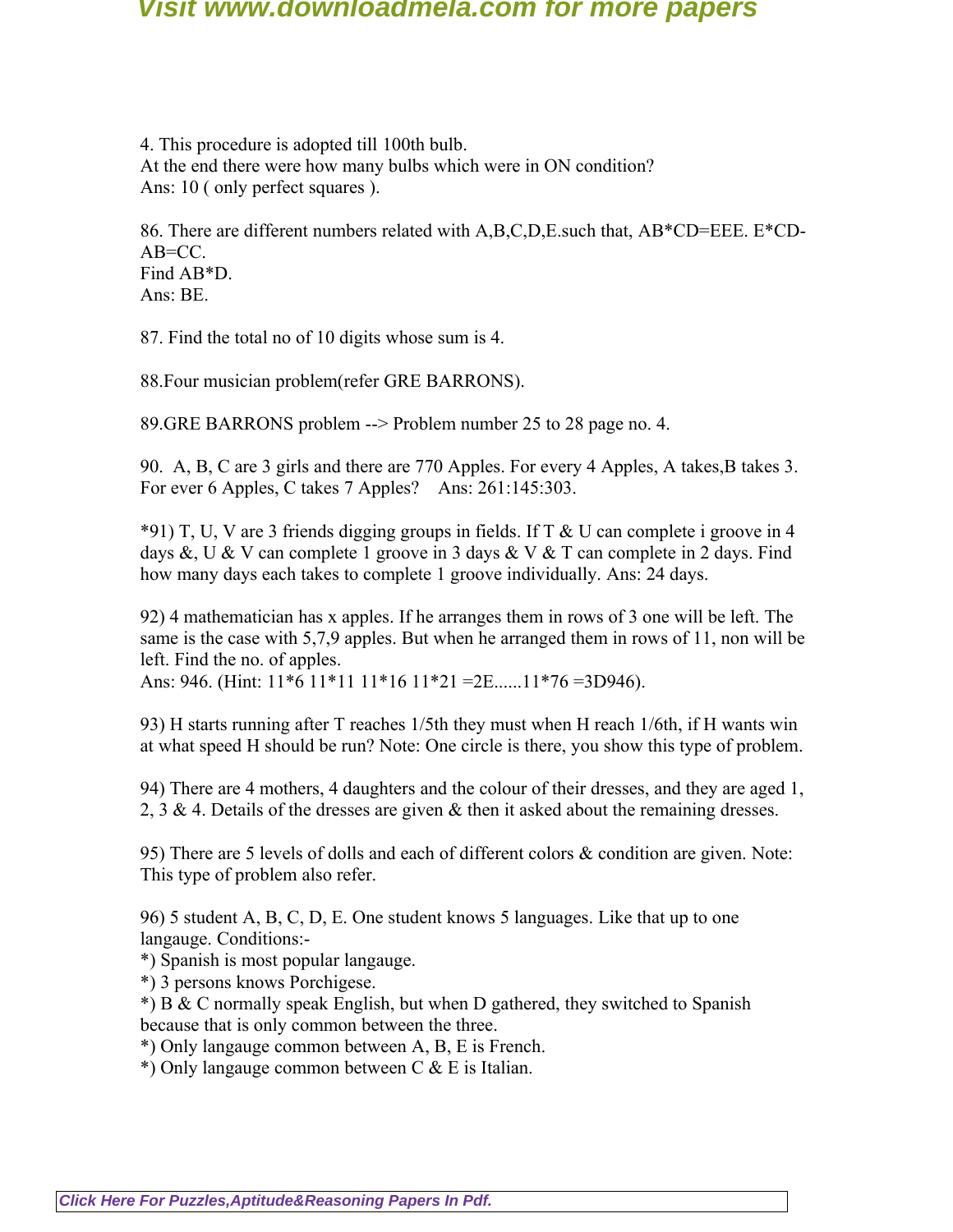\*97. An escalator is descending at constant speed. A walks down and takes 50 steps to reach the bottom. B runs down and takes 90 steps in the same time as A takes 10 steps. How many steps are visible when the escalator is not operating. ANS. 150.

98. Every day a cyclist meets a train at a particular crossing. The road is straignt before the crossing and both are travelling in the same direction. Cyclist travels with a speed of 10 Kmph. One day the cyclist comes late by 25 min. and meets the train 5km before the crossing. What is the speed of the train.

60 kmph.

99. Five persons muckerjee, misra, iyer, patil and sharma, all take then first or middle names in the full names. There are 4 persons having first or middle name of kumar, 3 persons with mohan, 2 persons with dev and 1 anil.

-- Either mukherjee and patil have a first or middle name of dev or misra and iyer have their first or middle name of dev.

-- Of mukherkjee and misre, either both of them have a first or middle name of mohan or neither have a first or middle name of mohan.

-- Either iyer of sharma has a first or middle name of kumar but not both.

Who has the first or middle name of anil?

Today is Mukherjee.

101. Two turns have vertain peculiar characteristics. One of them always lies on Monday, Wednesday, Friday. The other always lies on Tuesdays, thursdays and saturdays. On the other days they tell the truth. You are given a conversation.

Person A -- Today is sunday and my name is anil.

Person B -- Today is tuesday and my name is Bill. What is today? Today is tuesday.

102) Which of the following statements can be deduced from the information presented? i) If it is Sunday, the twins will both say so.

ii) If it is not Sunday, one twin will give the correct day and the other will lie about everything.

iii) On any given day, only one twin will give his correct name.

a) i only.

b) i and ii only.

c) i and iii only.

d) ii and iii only.

e) i,ii and iii.

103) If the twins are heard saying the following on the same day, which choice presents a correct statement?

Twin A : "It is Sunday Today".

Twin B : "Yesterday was Sunday".

Twin A : "it is summer season now".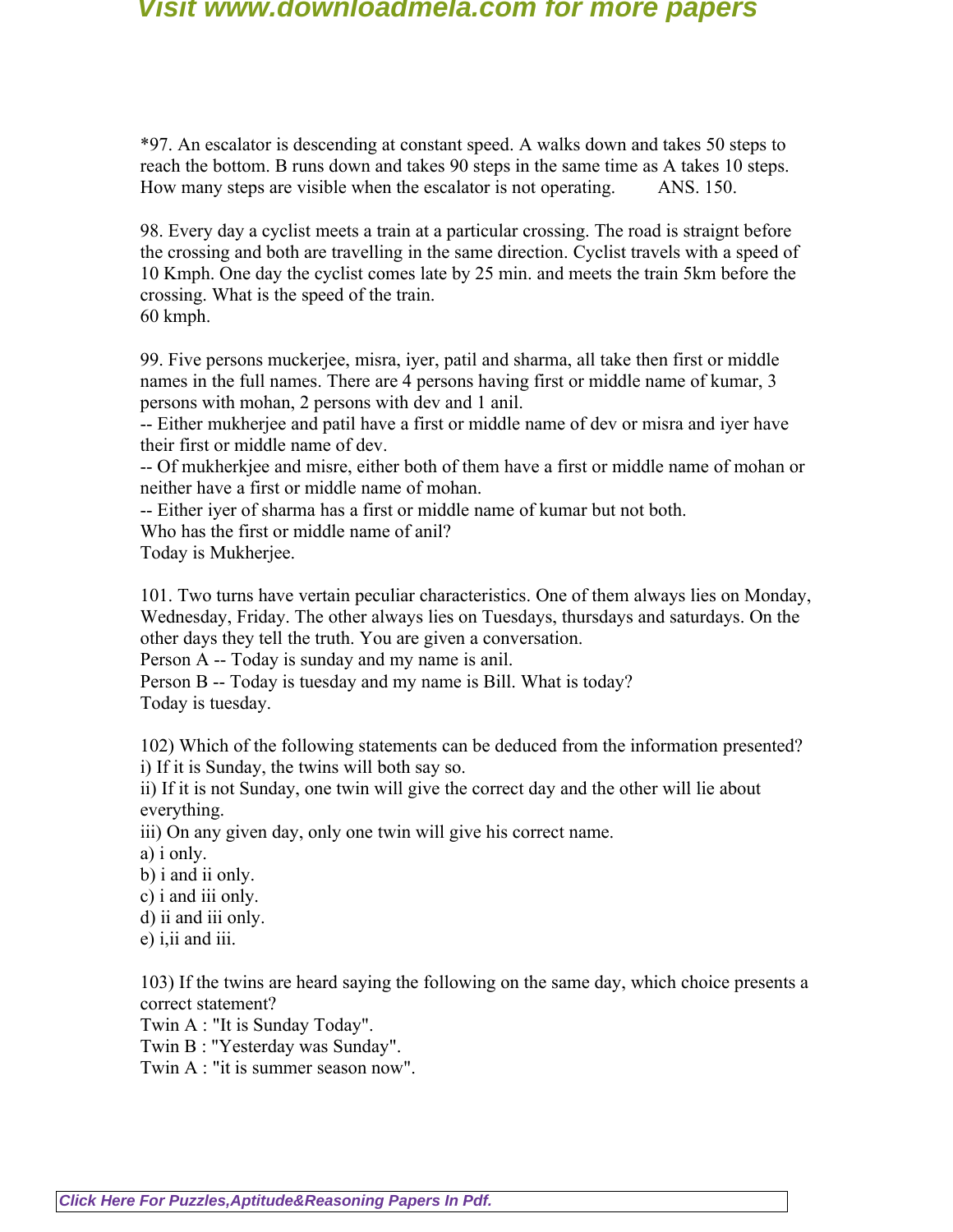a) It is a summer sunday.

b) It is a summer monday.

c) It is Monday but not summer.

d) It is Sunday but not summer.

e) It is impossible to determine whether it is Sunday or Monday.

104. Logical reasoning tactics practice puzzle poetry.

1) Henny, Axie, Amie are friends. Conditions:-

a) Herry or Axies is the oldest.

b)If Axie is the oldest, Amie is the youngest.

Who is the youngest  $&$  who is the oldest?

Ans: Amie is the youngest, Axie is oldest.

105. There is a robery and four persons are suspected out of them one is actual thief, these are the sentences said by each one of them! A says D had done B says A had done C says i dddnt done D B lied when he said that i am thief

Out of these only one man is true remaining are false ans C is thef, D is true!

\*106 How many four digit numbers divisible by four can be formed using 1, 2, 3, 4; repetitions are not allowed! ans 6

107 A vender solds two things at same cost 12 RS with one item at 25%profit and other at 20%loss,by this transaction he made profit or loss by how much? Ans loss,60paise

108. Conversation between two employees is as follows:-

EMPLOYEE-1: Hello! Now your experience is twice the my experience.

EMPLOYEE-2: Exactly two times.

EMPLOYEE-1: But at the last meet, you said that your experience is thrice of my experience.

EMPLOYEE-2: That is when we met at 2 years back, your experience is thrice that of yours.

What is the experience of two employess with the company? Ans: EMPLOYEE-1: 4 years EMPLOYEE-2: 8 years.

109 ther are four persons A,B,C,D and for languages english ,french,german,italian. conditions

1 only one language is spoken by more than two men

2 A dont know english

3 a man can speak either french or german but not both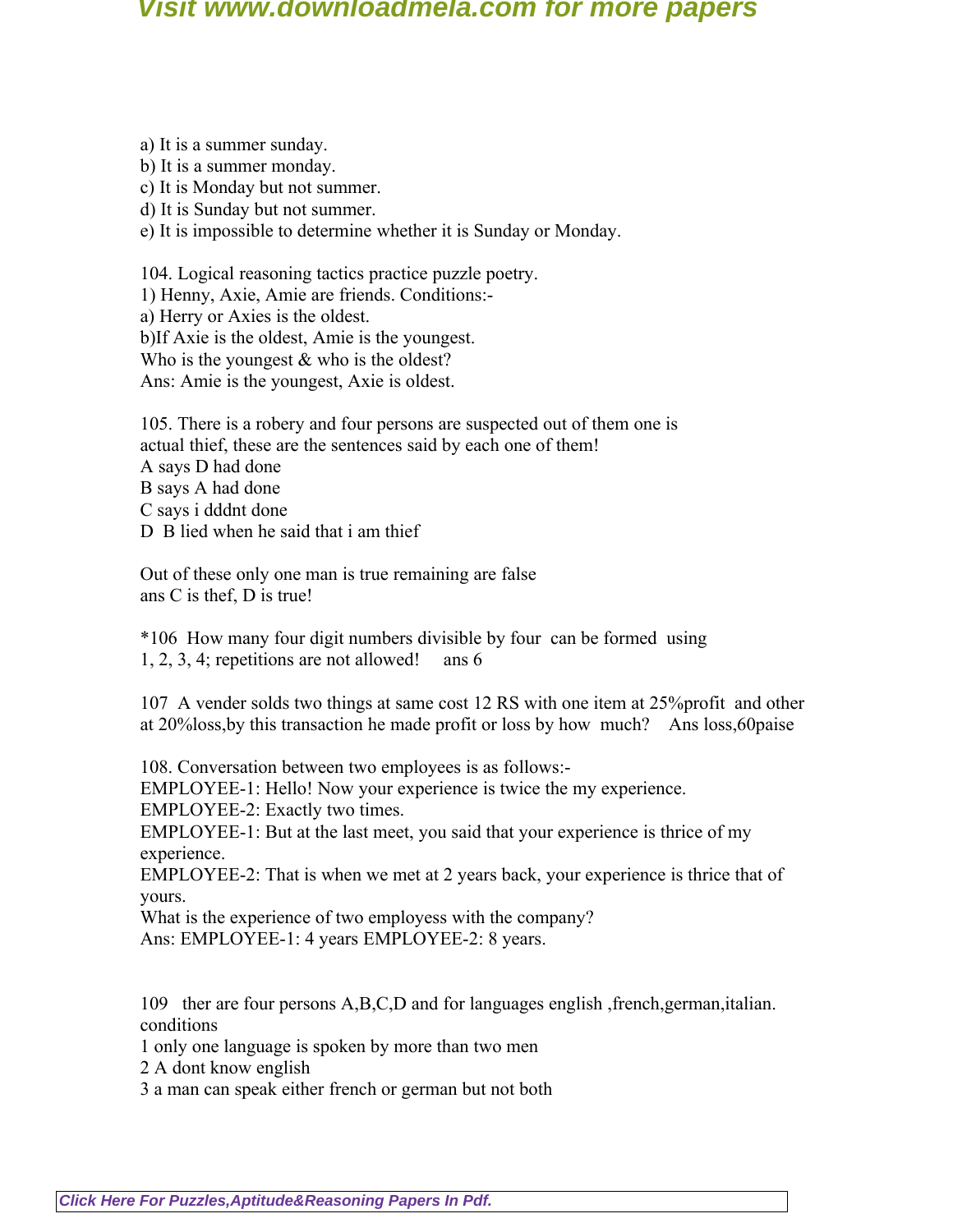4 all man cannot spek in a group(no common language)

5 A can mediate when B and C want to speak with each other

6 each men can speak two languages

ans

- A french italian
- B english french
- C german italian
- D german italian

110. There are 3 women ,they having three jewells, named diamond emerald, ruby 3 women A,B,C 3 thiefs D,E,F each they had taken one jewel from each of the women following conditions

one who had taken diamond is the bachelor and most dangerous D 's brother in law E who is less dangerous than the thief who had stolen emerald (this is the key from this e had stolen ruby)

D did nt stolen from B

one more condition is there

111. there were three suspects for a robbery that happend in a bank, tommy, joy and bruceEach of them were saying that I haven't done anything and the other two has done it.police found that tommy was lying .who is the thief. 3M (MARKS).

112. Joe started from bombay towards pune and her friend julie in opposite direction.they meet at a point .distance travelled by joe was 1.8 miles more than that of julie.after spending some both started there way. joe reaches in 2 hours while julie in 3.5 hours.Assuming both were travelling with constant speed.Wath is the distance between the two cities.

113. there were five hunters A,B,C,D,E and five animals A,B,C,D,E. Hunter having the same name with the animal didn't kill it. Each hunter has missed some animal.

A animal was hunt by the hunter whose name matches with animal hunt by hunter B.

C animal was hunt by the hunter whose name matches with animal hunt by hunter D.

E has hunt C and missed D .find out animals hunted by A,B,C. 6m.

114. A boy picks up the phone and asks "Who are you?". The voice from the other side answers "I am your mother's mother-in-law". What is the relation of the boy with the fellow speaking at the other end.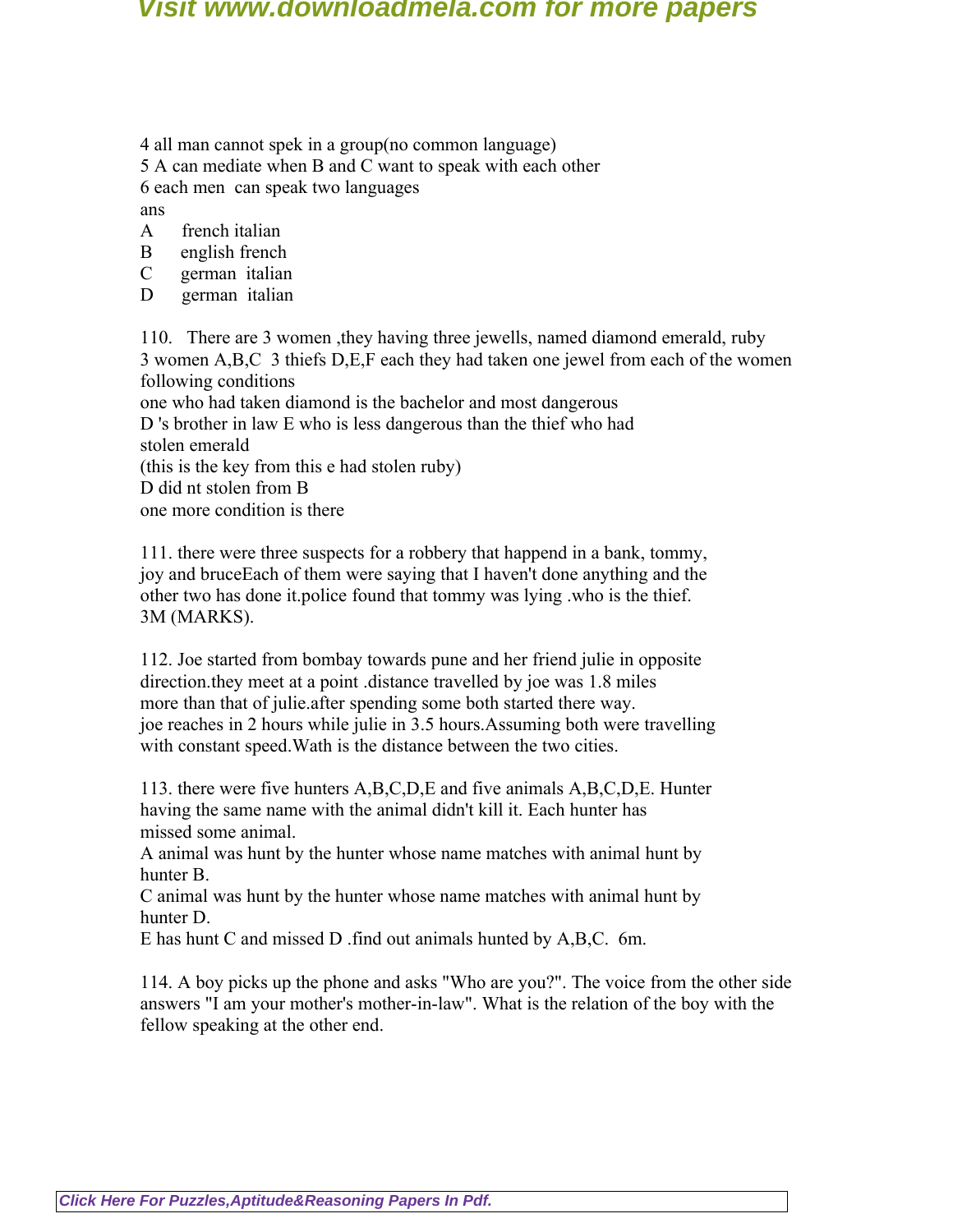115. Imagine a rectangle. Its length = 2\*width. A square of 1 inch is cut on all corners so that the remaining portion forms a box when folded. The volume of the box is cubic inches. Find the original dimensions of the box.

116. 2 persons are doing part time job in a company say A and B. THe company is open for all the 7 days of the week. 'A' works every second day. 'B' works every 3rd day. If 'A'works on first june and 'B' works on second june. Find out the date on which both 'A' and 'B' will work together.

117. Consider a pile of Diamonds on a table. A thief enters and steals 1/2 of th e total quanity and then again 2 extra from the remaining. After some time a second thief enters and steals 1/2 of the remaining+2. Then 3rd thief enters and steals 1/2 of the remaining+2. Then 4th thief enters and steals 1/2 of the remaining+2. When the 5th one enters he finds 1 diamond on the table. Find out the total no. of diamonds originally on the table before the 1st thief entered.

118. Imagine 4 persons A,B,C,D. (It is a strength determining game). A found it hard, but could pull 'C' and 'D' to his side. AC and BD pairs on opposite sides found themselves equally balanced. When A and B exchanged thier positions to form pairs AD and BC, BC pair could win and pull AD to thier side. Order the 4 persons in Ascending order according to thier strengths.

119. Consider a beauty contest. 3 persons participate. Their names are Attractive, Delectable, Fascinating. They are from 3 tribes Pukkas, Wottas, Summas. Pukkas - Always speak truth. Wottas - Always speak lies. Summas - Speak truth and lies alternatively. Each of the 3 persons make 2 statements. The person who speaks truth is the least beautiful. From the statements they give and the character of the 3 tribal types, find out which person belongs to which tribe. Also find out the persons in the Ascending order of their beauty.

120. There are 5 positions-Clerk, Buyer, Cashier, Manager, Floorwalker. There are 5 persons- Mrs.Allen, Mrs.CLark, Twain, Ewing, Bernett. Conditions:

- 1. Clerk and cashier lunch time 11.30.to12.30.
- 2. Others 12.30 to 1.30.

3. Mrs.Allen and Bernett play durind lunch time.

4. Clerk and cashier share Bachlor rooms.

5. Ewing and Twain are not in good terms because one day when Twain retuned early from lunch he saw Ewing already sitting for lunch and reported about him to the manager. Find out which person holds which post.

121. There are 8 courses to be handled by faculty in 2 semesters. 4 in 1st semester and 4 in 2nd semester. The candiadates hired for the post are k, l, m, n, o. The courses are Malvino, Shakespeare, Joyce, Chauncer........... Some conditions will be given like, 1. L and N handle Shakespeare and Malvino.

2. M and O handle Malvino and Joyce.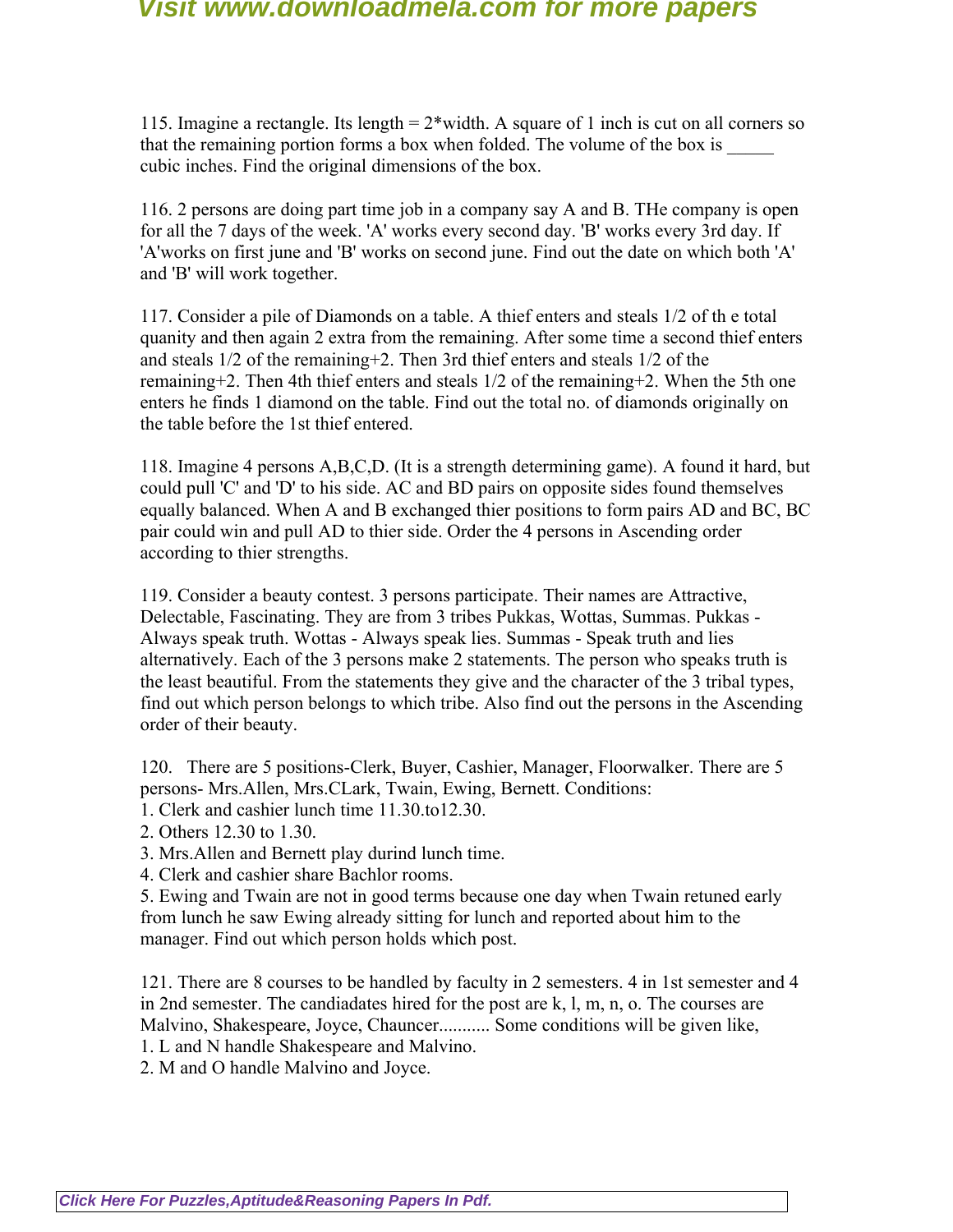122. A family I know has several children. Each boy in this family has as many sisters as brothers but each girl has twice as many brothers as sisters. How many brothers and sisters are there? ans: 4 boys and 3 girls.

123. No. of animals is 11 more than the no. of birds. If the no. of birds were the no. of animals and no. of animals were the no. of birds( ie., interchanging no.s of animals and birds.), the total no. of legs get reduced by one fifth (1/5). How many no. of birds and animals were there? ans: birds:11,animals:22

124. In a soap company a soap is manufactured with 11 parts.For making one soap you will get 1 part as scrap. At the end of the day u have 251 such scraps. From that how many

soaps can be manufactured? ans:  $22 + 2 + 1 = 25$ .

 $125. 2$  \* \* |  $3$  \* \* | No. 7 does not occur in this ---------------- | 5 \* \* | multiplication.  $* 4 *$ \* \* 3 | Find the product. ------------------ |<br>|<br>| \* \* \* \* \* | ------------- | ------------------------------------------------- ans 2 8 1 3 2 2 ----- 5 6 2 5 6 2 0 8 4 3 0 0 --------- 9 0 4 8 2 ---------

126. There is a 5digit no. 3 pairs of sum is eleven each.Last digit is 3 times the first one. 3 rd digit is 3 less than the second. 4 th digit is 4 more than the second one. Find the digit. ans : 25296.

127. There are five thieves, each loot a bakery one after the other such that the first one takes 1/2 of the total no. of the breads plus 1/2 of a bread. Similarly 2nd, 3rd,4th and 5fth also did the same. After the fifth one no. of breads remained are 3. Initially how many breads were there? ans : 31.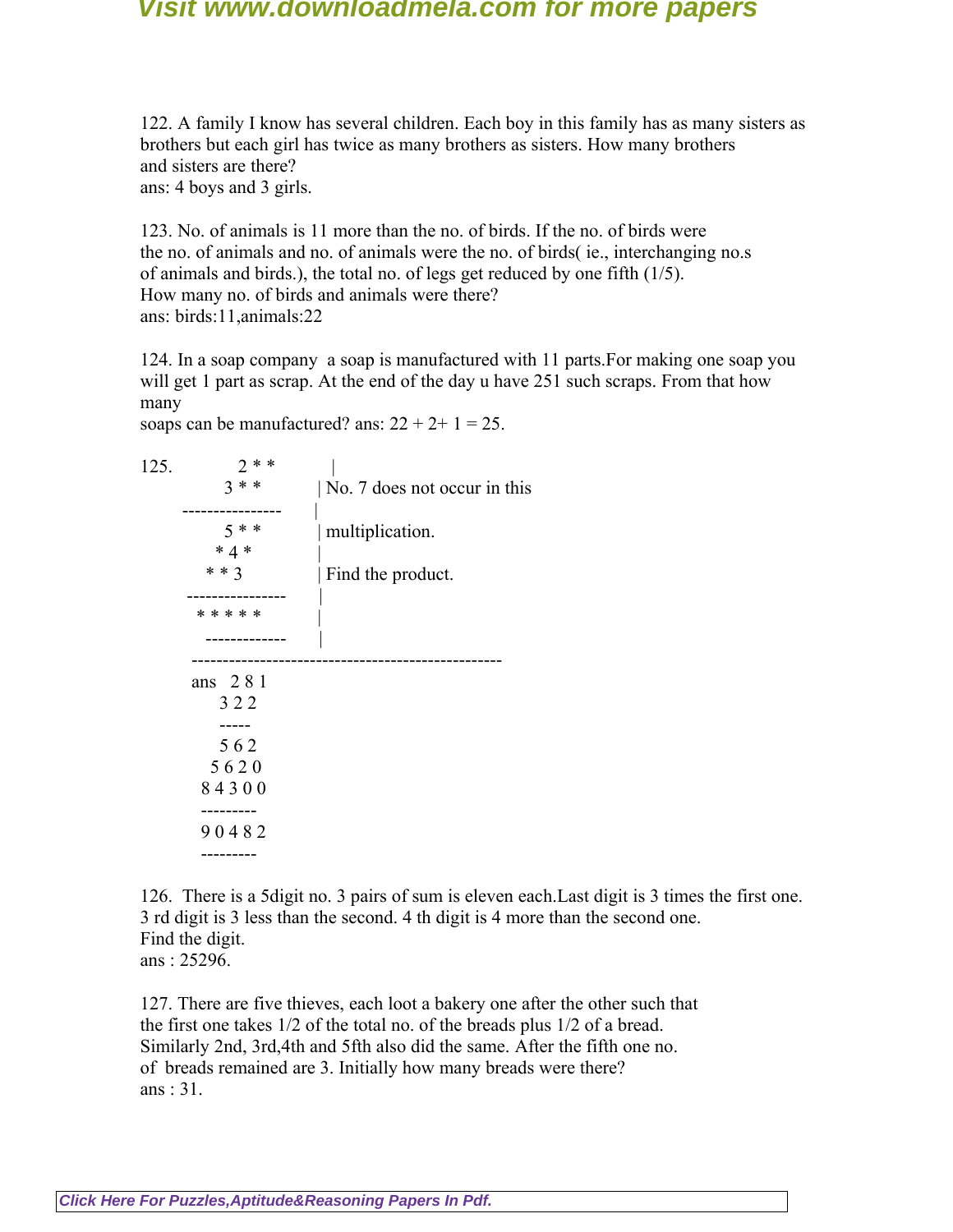128.There are some chicken in a poultry. They are fed with corn One sack of corn will come for 9 days.The farmer decides to sell some chicken and wanted to hold 12 chicken with him. He cuts the feed by 10% and sack of corn comes for 30 days. So initially how many chicken are there?

129.Two people X & Y walk on the wall of a godown in opposite direction. They meet at a point on one side and then go ahead. X after walking for some time, walks in opposite direction for 15 mtrs. Then again he turns back and walks in the original direction. What distance did Y walk before they met again, if X walks 11 mtrs by the time Y walks 8 mtrs.

130. Problem from SAKUNTALA DEVI 'PUZZLES TO PUZZLE U'. Problem no: 23( Walking back to happiness.)

131. Find a five digit number subject to following conditions:-

a. It contains 2 prime no digits.

b. 3rd digit is the lagest.

c. 1st digit  $= (3 \text{ rd digit} - 1)$ .

c. Sum of 4th digit and 5th digit is less than 1st digit.

d. Value of the 5th digit lies between the value of 1st digit and 2nd digit, 5th digit is one half of the 4th digit.

Ans: 71842

132. 1, 2 , 3, 4 digits are available. How many number of 4 digited numbers which are divisible by 4. (There should be no repetition of digits in the numbers) can be formed? Ans: 6 numbers.

133. A hill of 440 yards is there. Two competitors JACK and JILL go up the hill, first JACK reaches the topmost and immediatly starts back and meet JILL 20 yards from the topmost point. Finally JACK reaches the starting point 0.5 minutes earler than JILL. Speed while coming down is 1.5 times the speed of going up. Find the time taken by JACK for whole journey (880 yards)? Ans: 6.3 minutes.

134. A merchant in the last day sells 2 lamps for Rs.12 price. He finds that he has got 25 % gain on one and 20% lost on the other. Did he loose or gain overall? If so how much? Ans: 60 paise Loss.

135. 4 persons are there caledd JOHN, JACOB, PITER, and WILLIAMS. 4 laungages are there named ENGLISH, ITALIAN, GERMAN, FRENCH. Conditions: a. There is no common language for all.

b. Except one language, no language is spoken by more than two.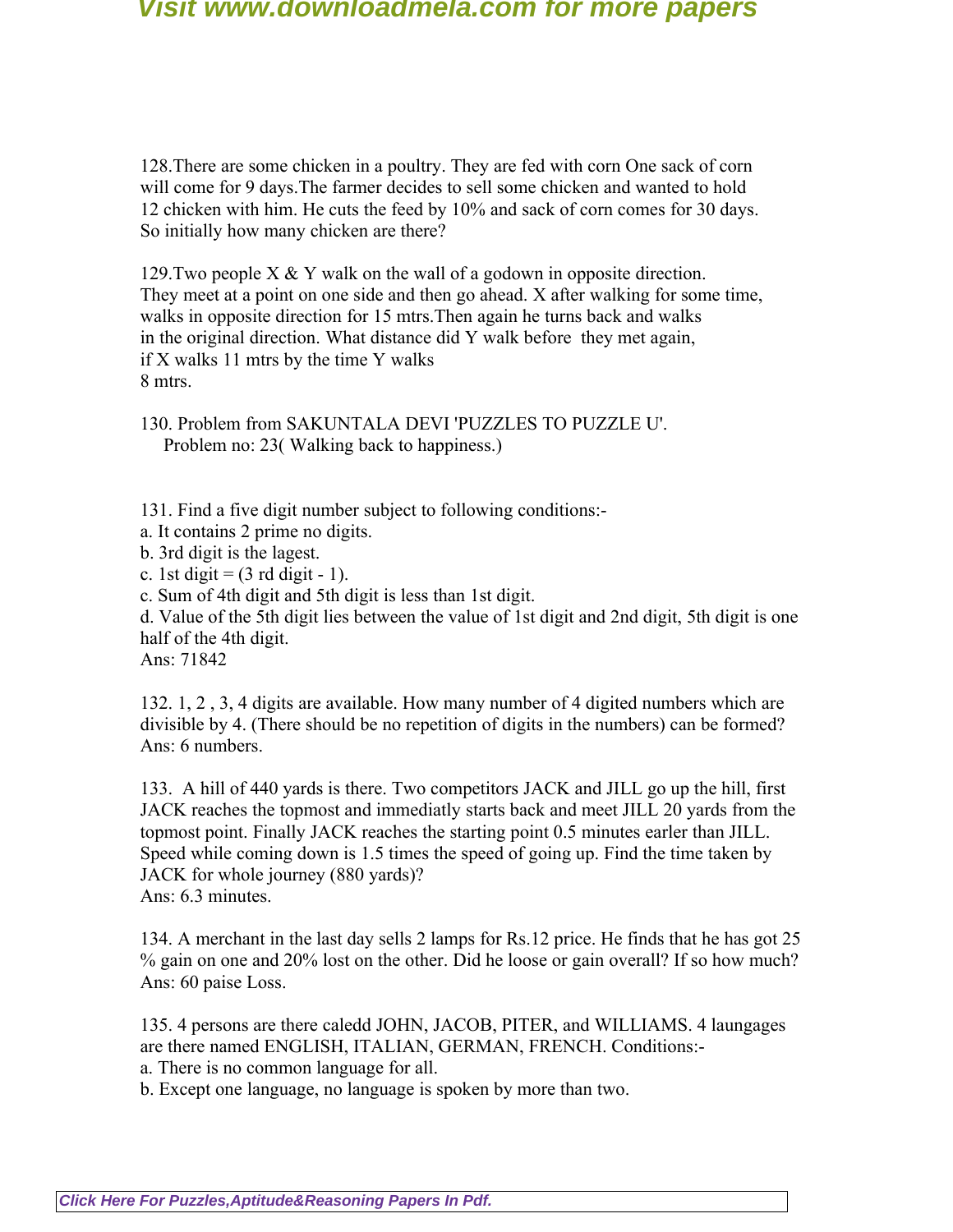c. One can know either German or FRENCH but not both. d. John can't speak ENGLISH But John can act as interpreter between JACOB and PITER. Jacob knows GERMAN but he can tailk with WILLIAM who doesn't know a word of GERMAN.

e. No common language between JOHN, PITER, and WILLIAMS. Which two languages does each person speaks?

Hint: ITALIAN IS SPOKEN BY THREE PERSONS (This hint is given in Question paper)

136. 5 couples are there. MEN: L, M, N, O, P. WOMEN: S, T, U, V, W. 10 seats are in one row. Odd numberd seats are reserved for MEN only Like that many conditions are there. This problem is from GRE-BARRONS BOOK.

137. I participated in a race.1/5th of those who are before me are equal to 5/6th of those behind me. What were the total number of contestants in the race?

138. Find the 3 digit number. Third digit is square root of first digit. Second digit is sum of first and third digits. Find the number.

139. This problem is of time and work type. Some A and some B are able to produce so many tors in so many hours.(for example 10 A and 20 B are able to produce 30 tors per hour). Like this one more sentence was given. We have to find out the rate of working of A and B in tors/hour.

140. A and B play a game of dice between them. The dice consists of colors on their faces instead of numbers. A wins if both dice show same color. B wins if both dice show different colors. One dice consists of 1 red and 5 blue. What must be the color in the faces of other dice.(i.e how many blue and how many red?). Chances of winning for A and B are even.

141. A girl has 55 marbles. She arranges them in n rows. The nth row consists of n marbles, the  $(n-1)$ th row consists of  $(n-1)$  marbles and so on. What are the number of marbles in nth row?

142. This question is of analogy type. Some sentences regarding tastes of people to poetry are given like all who like A's Poem, like the poems of B. Like this 7 or 8 sentences were given. Questions were based on this.

143. This question is also of analogy type. Four persons are there A,B,C,D. Each of the four persons own either P,Q,R,S. 10 sentences using if clause were given. We have to find out which belongs to whom.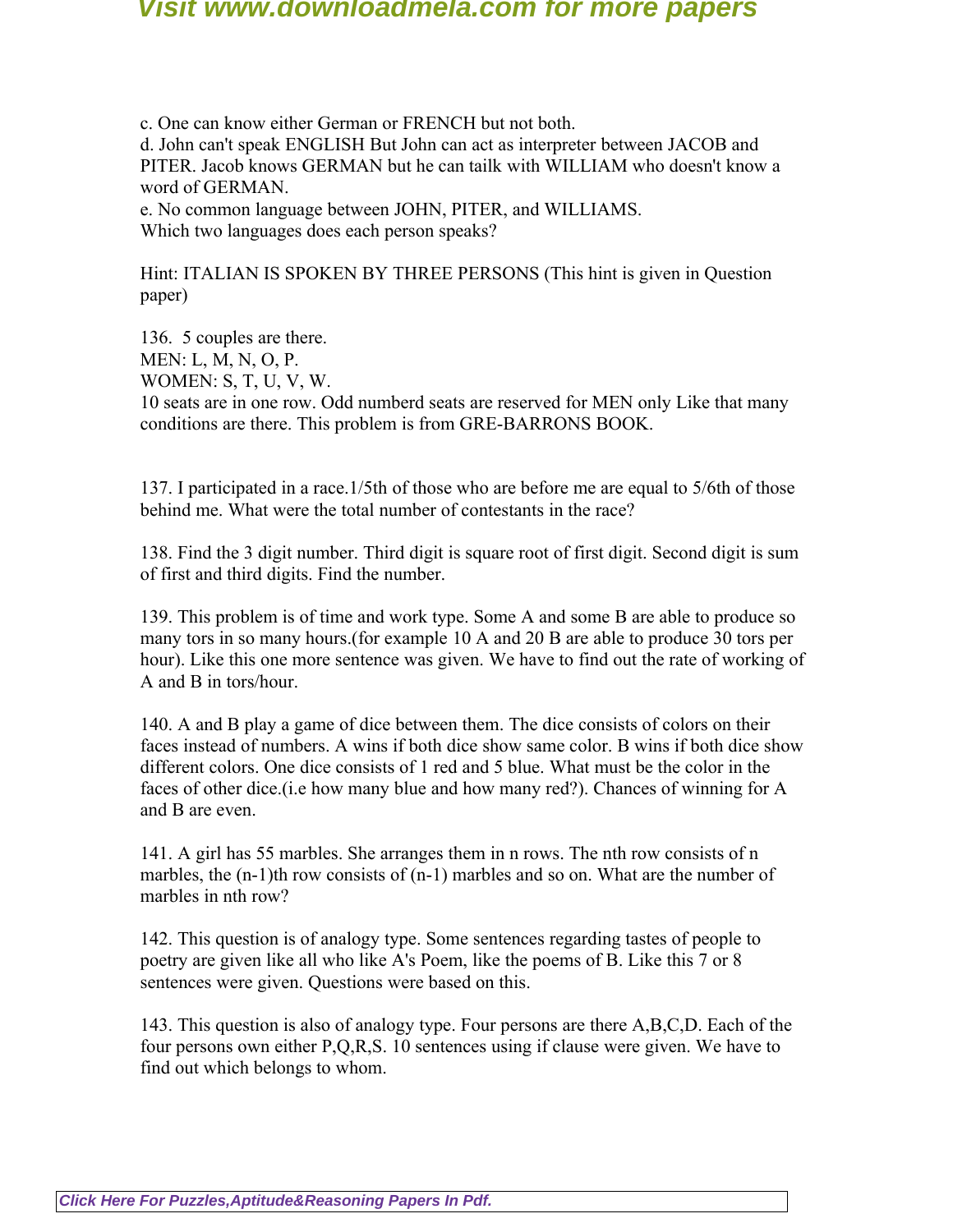144) Every station in N railroad issues every other station's ticket. Some stations are added. Now they have to issue 46 more tickets. Give the No. of stations after and before added.

145) There was a race between 3 people. Me, Doug and Anne. When I take 21 steps the distance covered is equal to Doug's 24 steps and Anne's 28 steps. I take 6 steps to every 7 steps of Doug and 8 steps of Anne. Who won the race?

146)How many bearers will an explorer need for a 6 day march if each man can carry the food stuff of one man for 4 days.

147) Consider the following statements: Albert: Dave did it. Dave: Tony did it. Gug: I did not do it. Tony: Dave lied when he said that i did it. (a)If only one out of all above statements is true, who did it? (b)If only one out of all above statements is false, who did it?

148) A contribution of Rs. 500 was raisedfrom 500 people. The fee was as follows: Men: Rs.3.00 each Women: Rs. 2.00 each Childern: 0.48 each If number of women is more than number of men, how many childern are there?

149) Alice and Liu had some berries. The total of Alice's berries and square of number of berries with Liu is 62. The total of Liu's berries and square of number of berries with Alice is 176. How many berries does each of them have?

150) A rope ladder was left down from a ship. 12 steps of the ladder were exposed at 10:00 am. The queen who was going to visit the ship, said she would visit at 1:00 pm as she would have to climb lesser number of steps then. The tide in the sea increases from morning to afternoon at the rate of 1.2 meters per hour. The distance between any 2 steps of the ladder is 0.4 mts. How many steps will the queen have to climb?

151) 5 hunters Doe, Deer, Hare, Boarand Row kill 5 animals. Each hunter kills an animal that does not correspond to his name. Also each hunter misses a different animal which again does not correspond to his name.

a) The Deer is killed by the hunter, known by the name of the animal killed by Boar.

b) Doe is killed by the hunter, known by name of animal missed by Hare.

c) The Deer was disappointed to kill only a Hare and missed the Roe.

152) A local forecast service has accuracy of 2/3 says No rain , and Meteriological service having accuracy of 4/3 says Rain. if Preference is as no rain what is the chance of rain?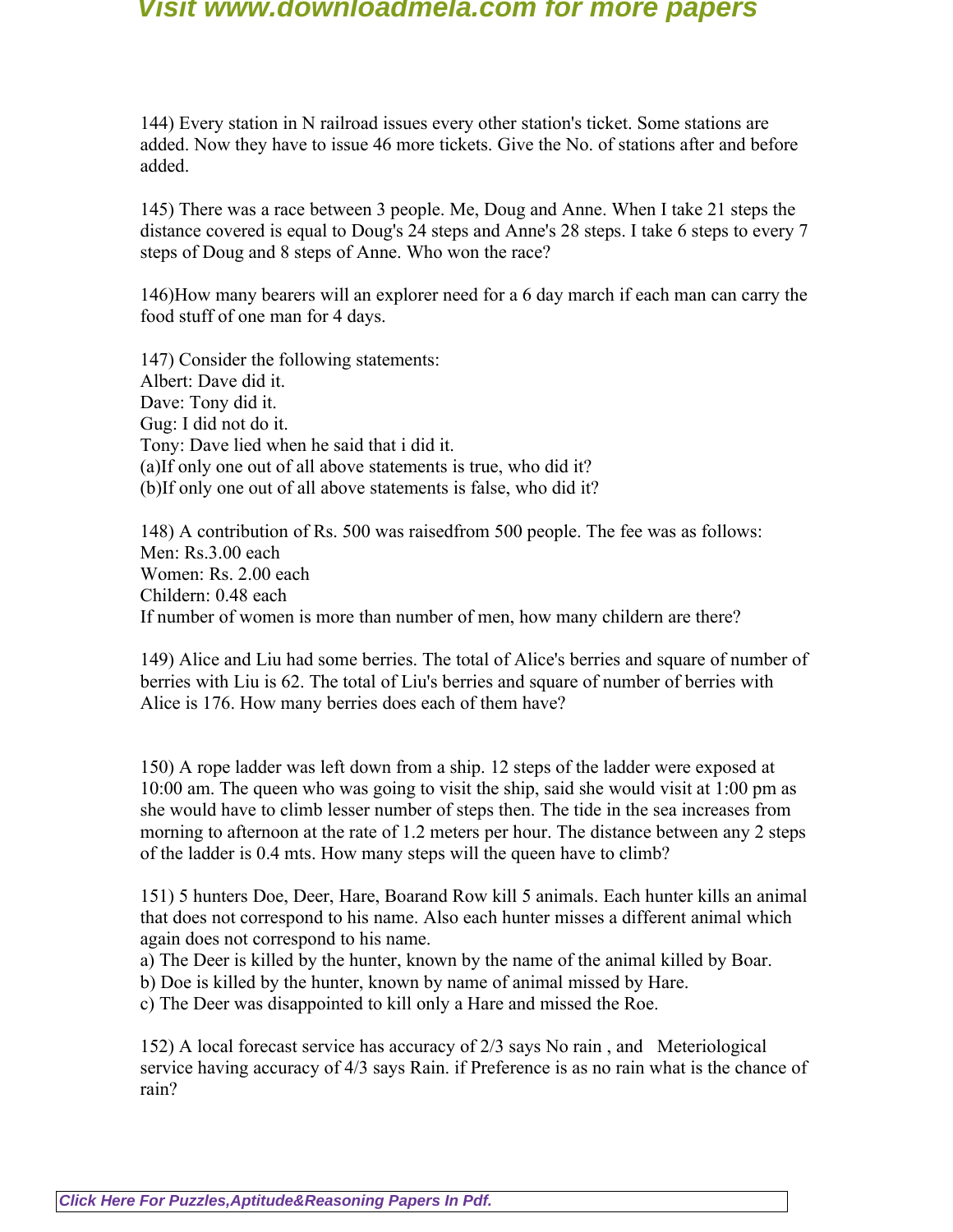153) a) 10 1 9 2 8 3 7 4 6 5 5 6 4 7 3 8 2 b) 2 4 16 512 \_ Write the next elements in the series.

154) A Man is sitting in the last coach of train could not find a seat, so he starts walking to the front coach ,he walks for 5 min and reaches front coach. Not finding a seat he walks back to last coach and when he reaches there, train had completed 5 miles. What is the speed of the train.

155) The Old car of Mary requires tyres to be changed after each 24000 km. If she wants to go for 42000 km journey then how many minimum number of tyres she will need.

156) A coin is so unbalanced that it may come both heads in 2 tosses as it may come tails in a single toss. What is the probabality of getting a head in a single toss.

157) A pen, pencil and eraser together cost \$1.00. if  $2E \le N$ , if  $N>2P$ , and  $3P>4E$  then what a single pen will cost?

158) A local forecast service has accuracy of 2/3 says No rain , and Meteriological service having accuracy of 4/3 says Rain. if Preference is as no rain what is the chance of rain?

159) Sherlock holmes thrwated the plan to kidnapp Mrs mary when they were questioned Mercy and his two associated shipy and rany.when they were telling the story one of them told one thing wrong and other true, the other told both true, and the last told both false. examining the following tell the roles played by each Mercy: 1) i wrote the ransome note 2) shipy broke into the window rany 1) shipy wrote the ransome note 2) mercy ran away with the lady shipy 1)i broke into the window 2)rany wrote the ran some note.

160) Tom asked kim did you like the stamps? She said yes ,me and rob too liked them. Kim again said that rob got 3 more than he would have got, if i would have kept 2 more than, what he got. Tom asked how many u gave Rob? She replied 2 more than what I got. Tell, how many stamps each rob and kim got?

161) The virgo club members used to meet every week to play cards. Each time they used to seat around a round table and for their memory they used all the possiblecombinations of postions each for a single time only. Can you tell for how many times they met? Essays Asked

If you are given a chance to change a thing in you hometown, what would you change? Give examples why you want to do so.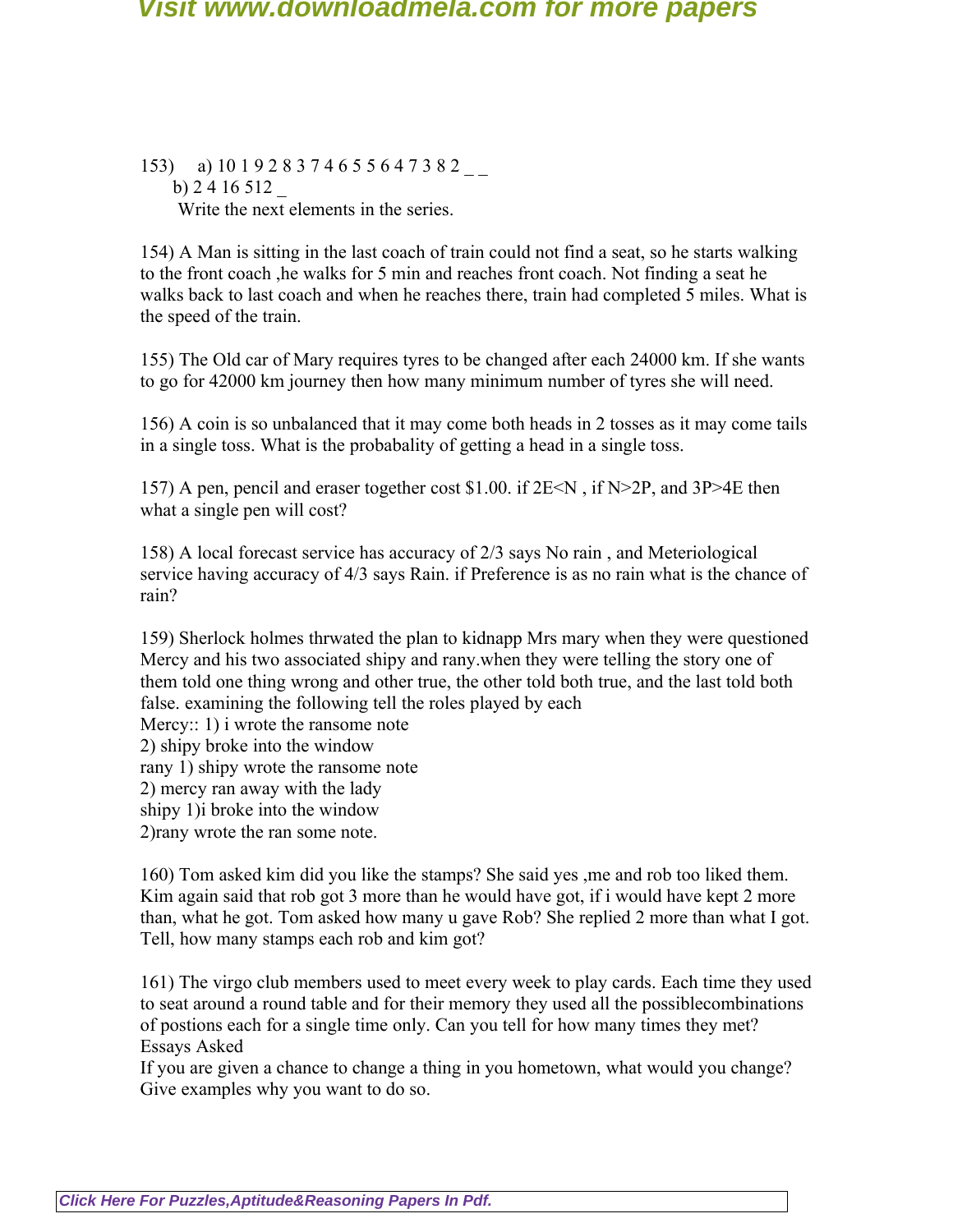Television is creating a communication gap among young generation.

162. A person needs 6 steps to cover a distance of one slab. If he increases his foot length (step length) by 3 inches he needs only 5 steps to cover the slabs length. What is the length of the each slab. Ans: 31 inches.

163. There are 19 red balls and one black ball. Ten balls are put in one jar and the remaining 10 are put in another jar. What is the possibility that the black is in the right jar.

Ans: 1/2.

164. There is one lily in the pond on 1st june. There are two in the pond on 2nd june . There are four on 3rd june and so on. The pond is full with lilies by the end of the june. (i) On which date the pond is half full?

Ans: 29th. --the june has 30 days).

(ii) If we start with 2 lilies on 1st june when will be the pond be full with lilies. Ans: 29th June.

165. A lorry starts from Banglore to Mysore at 6.00 A.M, 7.00 A.M, 8.00 am.....10 pm. Similarly one another starts from Mysore to Banglore at 6.00 am,7.00 am, 8.00 am.....10.00pm. A lorry takes 9 hours to travel from Banglore to Mysore and vice versa. (i) A lorry which has started at 6.00 am will cross how many lorries. Ans: 10. (ii) A lorry which had started at 6.00pm will cross how many lorries. Ans: 14.

166. A person meets a train at a railway station coming daily at a particular time . One day he is late by 25 minutes, and he meets the train 5 k.m. before the station. If his speed is 12 kmph, what is the speed of the train.

Ans: 60 kmph. Refer--Shakuntala Devi Book.

167. A theif steals half the total no of loaves of bread plus 1/2 loaf from a backery. A second theif steals half the remaing no of loaves plus 1/2 loaf and so on. After the 5th theif has stolen there are no more loaves left in the backery. What was the total no of loaves did the backery have at the biggining. Ans: 31.

168. A gardener plants 100 meters towards east, next 100 meters towards north,next 100 meters towards west. 98 meters towards east, 96 meters towards north and 96 meters towards west, 94 meters towards south. and 94 meters towards east and so on. If a person walks between the trees what is the total distance travelled by him before he reaches the center.

Ans: |---------------| | | | | | | | --------|- | ---------------------| -.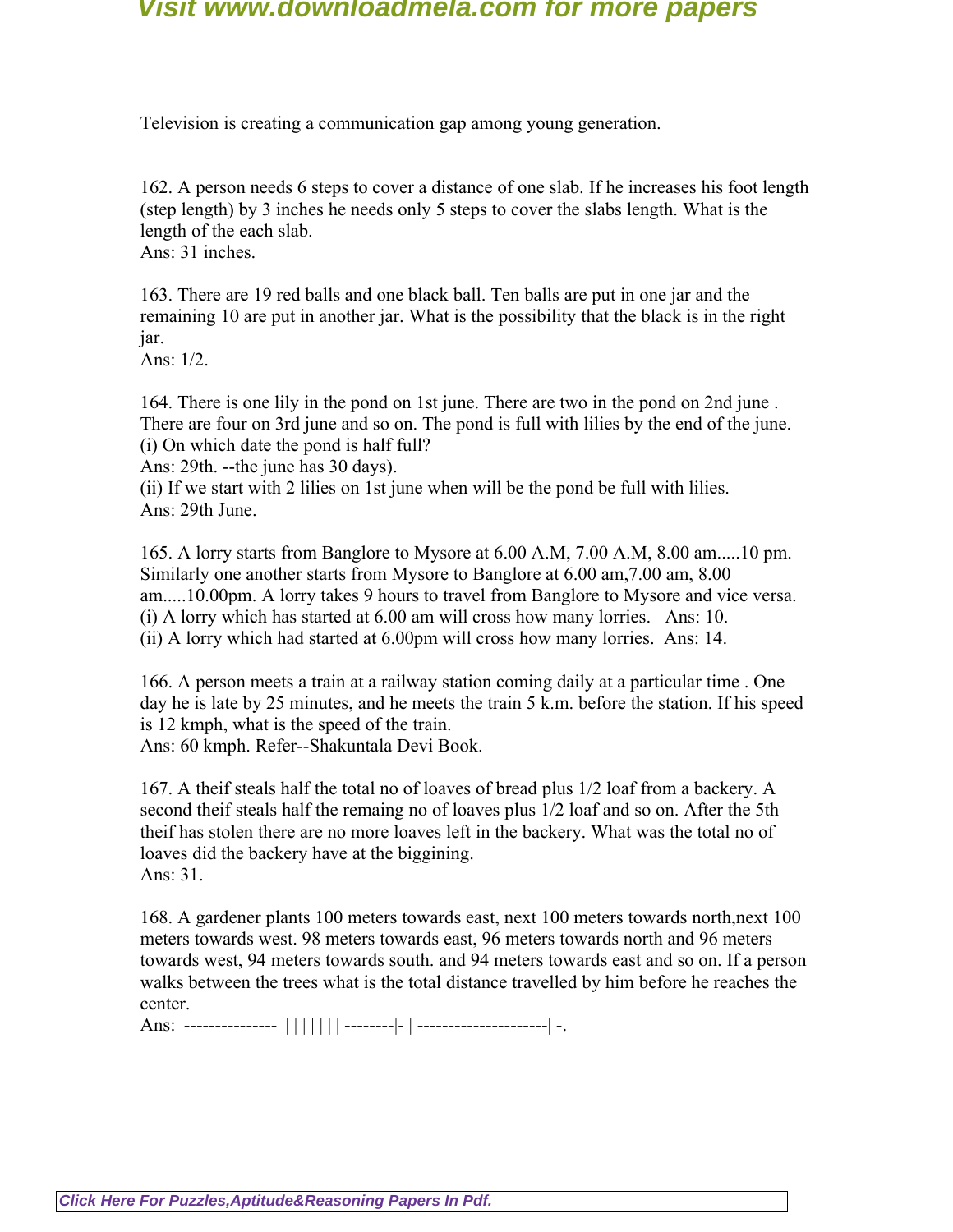169. There are four women and 3 men. They play bridge one night. Find widow among them. Rules:

(i) wife and husband are never partners.

(ii) Wife and husand never play more than one game. One night they played four games as follows:-

 $1.$  ------ + ------  $\text{vs}$  ------- + --------- $2$  ------ + ------  $\text{vs}$  ------- + ---------

 $3.$  ------ + --\*---  $\text{vs}$  ------- + ---------

 $4. --$ \*-- + ------  $VS$  ------- + ---------

the woman are marked \* above.

Ans: Refer Problem 21. Mind Teasers by Summers.

170. From a vessel, 1/3rd of the liquid evaporates on the first day. On the second day 3/4th of the remaining liquid evaporates. What fraction of the volume is present at the end of the second day.

Ans: 50%.

171. There is a 4 inch cube painted on all sides. This is cut down into of 1 inch cubes. What is the no of cubes which have no pointed sides? Ans: 8.

172. Sam and Mala have a conversation. Sam says I am certainly not over 40. Mala says I am 38 and you are atleast 5 years older than me. Now, Sam says you are atleast 39. All the statements by the two are false. How old are they really? Ans: Mala =  $38 \text{ yrs}$ ; Sam =  $41 \text{ yrs}$ .

173. Ram Singh goes to his office in the city, every day from his suburban house. His driver Gangaram drops him at the railway station in the morning and picks him up in the evening. Every evening Ram Singh reaches the station at 5 O' Clock. Gangaram also reaches at the same time. One day Ram Singh started early from his office and came to the station at 4 O' Clock. Not wanting to wait for the car he starts walking home. Mangaram starts at normal time, picks him up on the way and takes him back house, half an hour early. How much time did Ram Singh walk?

174. In a railway station, there are two trains going. One in the harbour line and one in the main line, each having a frequency of 10 minutes. The main line service starts at 5 o'clock and the harbour line starts at 5.02A.M. A man goes to the station every day to catch the first train that comes. What is the probability of the man catching the first train? Ans: 0.8.

175. A family X went for a vacation. Unfortunately it rained for 13 days when they were there. But whenever it rained in the mornings, they had clear afternoons and vice versa. In all they enjoyed 11 mornings and 12 afternoons. How many days did they stay there totally?

Ans: 18.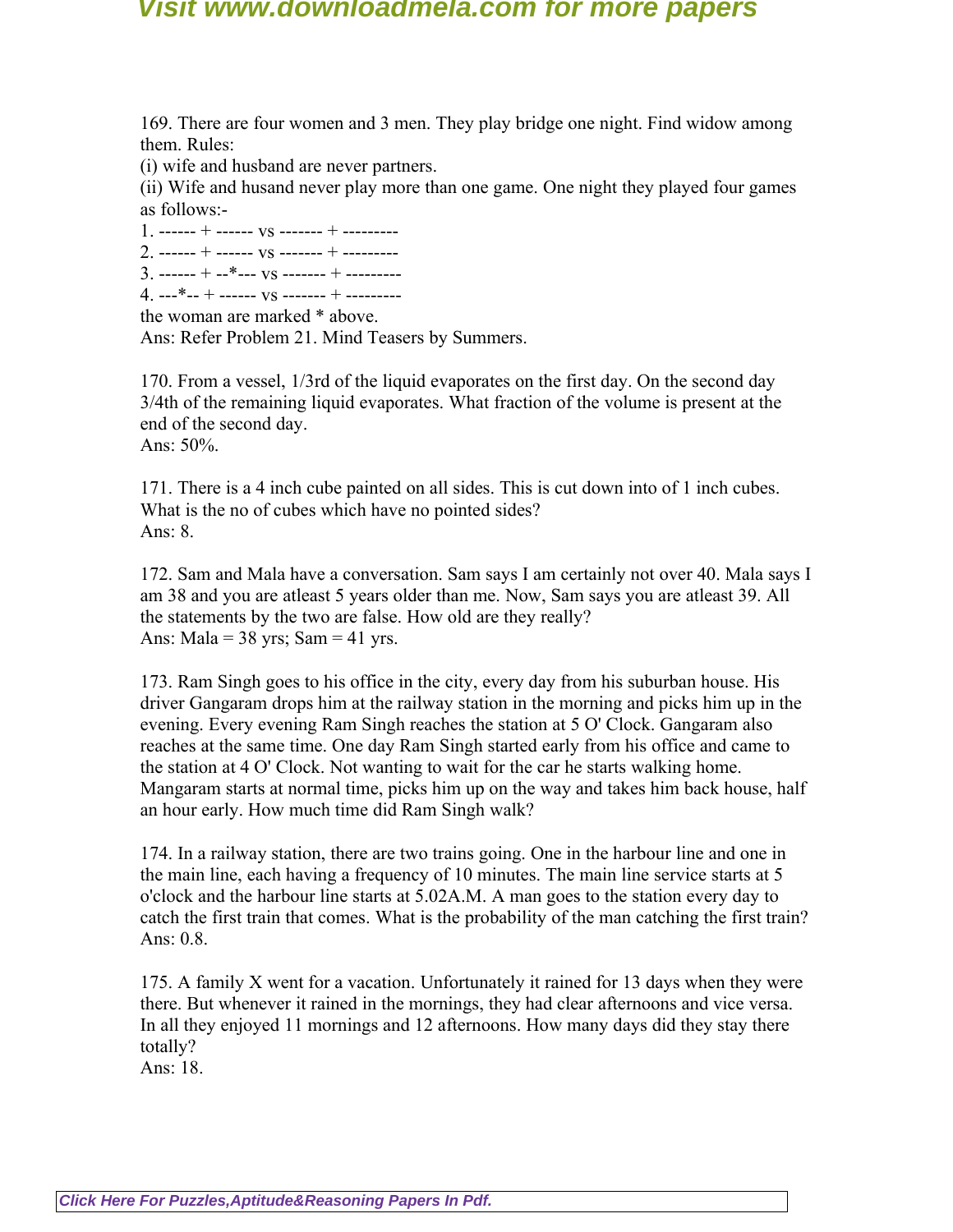176. Albert and Fernandes have two leg swimming race. Both start from opposite ends of the pool. On the first leg, the boys pass each other at 18 m from the deep end of the pool. During the second leg they pass at 10 m from the shallow end of the pool. Both go at constant speed but one of them is faster. Each boy rests for 4 seconds at the end of the first leg. What is the length of the pool?

177. Each alphabet stands for one digit in the following multiplication.

| THIS<br>x I S          |
|------------------------|
| <b>XFXX</b><br>X X U X |
| XXNXX                  |

What is the maximum value T can take?

178. If 1/4 of the time from midnight plus 1/2 of the time from now to midnight is the present time, then What is the present time? 2. In a 10 digit number, if the 1st digit number is the number of ones, 2nd digit number is the number of twos, and ... so on. 10th digit is the number of zeroes, then find the number.

179. A train blows a siren one hour after starting from the station. After that it travels at 3/5th of its speed it reaches the next station 2 hours behind schedule. If it had a problem 50 miles farther from the previous case,it would have reached 40 minutes sooner. Find the distance between the two stations.

180. An army 50 miles long marches at a constant rate. A courier standing at the rear moves forward and delivers the message to the first person and then turns back and reaches the rear of the army as the army completes 50 miles. Find the distance travelled by the courier.

181. Olympic race : 4 contestants : Alan,charlie, Darren ,Brain. There are two races and average is taken to decide the winner. One person comes at the same position in both the race. Charlie always come before Darren. Brian comes first once. Alan comes third atleast once. Find the positions. Alan never comes last. Charlie & Darren comes 2nd atleast once.

182) There are 6561 number of balls in a bag. Out of which one is heavy ball. In how many minimum number of weighing you can find the heavy ball. Ans: 8.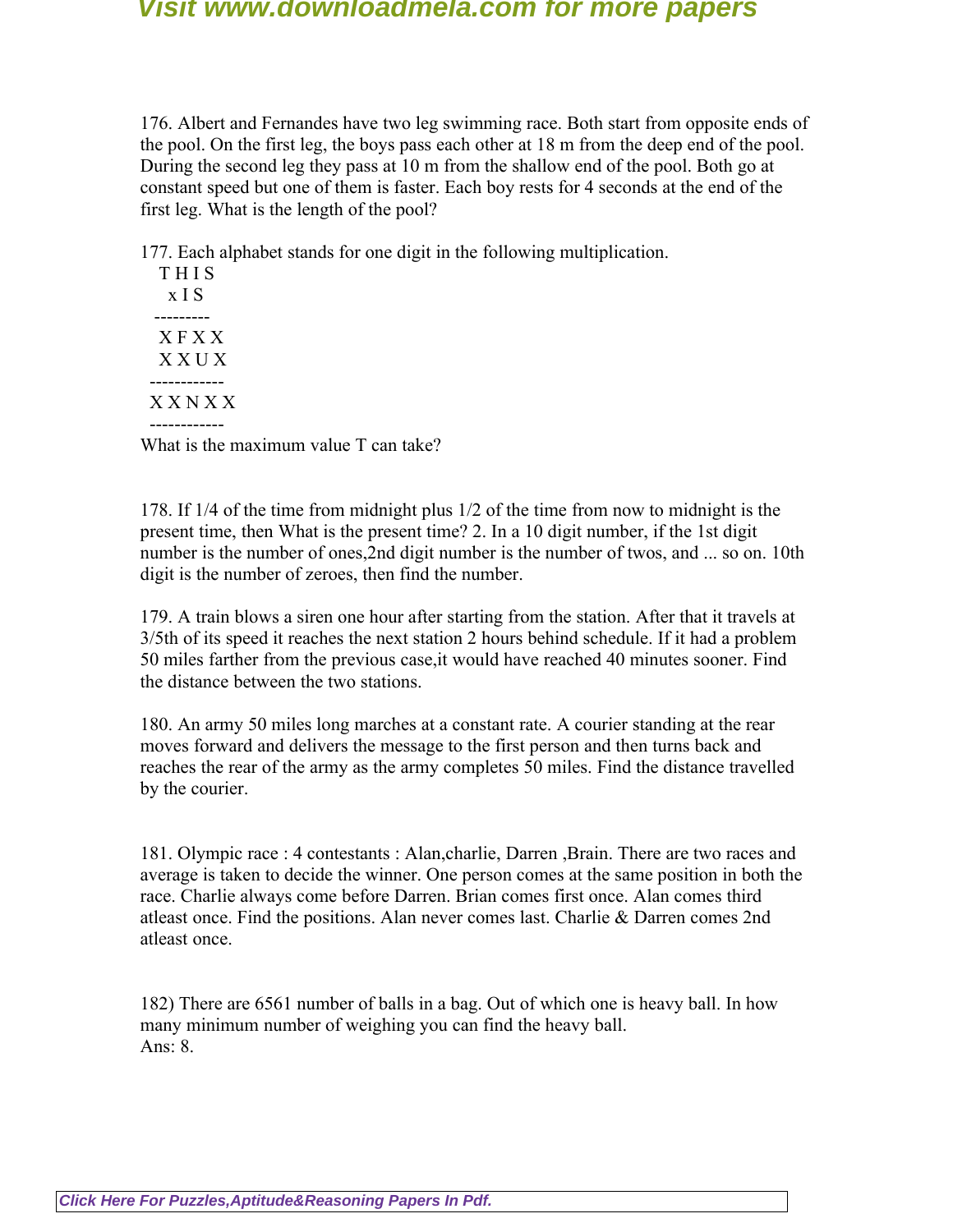183) The profit made by a company in one year is enough to give 6% return on all shares. But as the preffered shares get on return of 7.5%, so the ordinary shares got on return of 5%. If the value of preferd shares is Rs 4,000000, then what is the value of ordinary shares?

Ans: Rs. 6,000000.

184) There were 50 players playing a game among themselves. Each player is out of the game when lose 3 matches. What is the number of matches should be played in order to get the winner.

185) A & B two places. C & D are two people. C started from A and D started from B. When they meet each other in the way C traveled 18 m more than D. Then C takes 13 and half a minute and D takes 24 minutes to reach the other end. What was the distance between A & B.

Ans: 126.

186) I have been hearing a girl singing a song for last two score. Song: If seven times five and three times seven is added to my age it would be as far above six nines and four as the difference between twice of my age and a score. Given-A score is 20 yrs.

187) A tourist wants to go from A to B. There are four ways to do this:-

1. To take a wagon. The wagon stops for half an hour at a station in between a & b and then goes to b.

2. To walk to B. If he leavs A at the same time the wagon leaves, he will be between by the wagon by 1 mile to reach B.

3. To walk from A at the same time the wagon leaves from A. He will arrive at the mid station at the time when the wagon is prepared to leave. He can take the wagon from there. This will take shortest time.

4. To go on upto the mid station  $\&$  to walk from there. He will reach at B 15 minutes before the wagon.

What is the distance between  $A \& B?$ .

188) In a train there is one brakeman, conductor, engineer & fireman. Their names are Art, John, Tom & Pete given in this order or in reverse order. You have to tell the occupation of the four, w.r.t. these conditions:-

1. Brakeman has no relatives.

2. John is older than art.

3. Engineer & fireman are brothers.

4. John is pete's nephew.

5. Fireman is not conductor's uncle.

6. Conductor is not engineer's uncle.

Ans: Pete & Tom are brothers. Tom--Father and John is his son.

Art--Brakeman.

John--Conductor.

Tom--Engineer.

Pete--Fireman.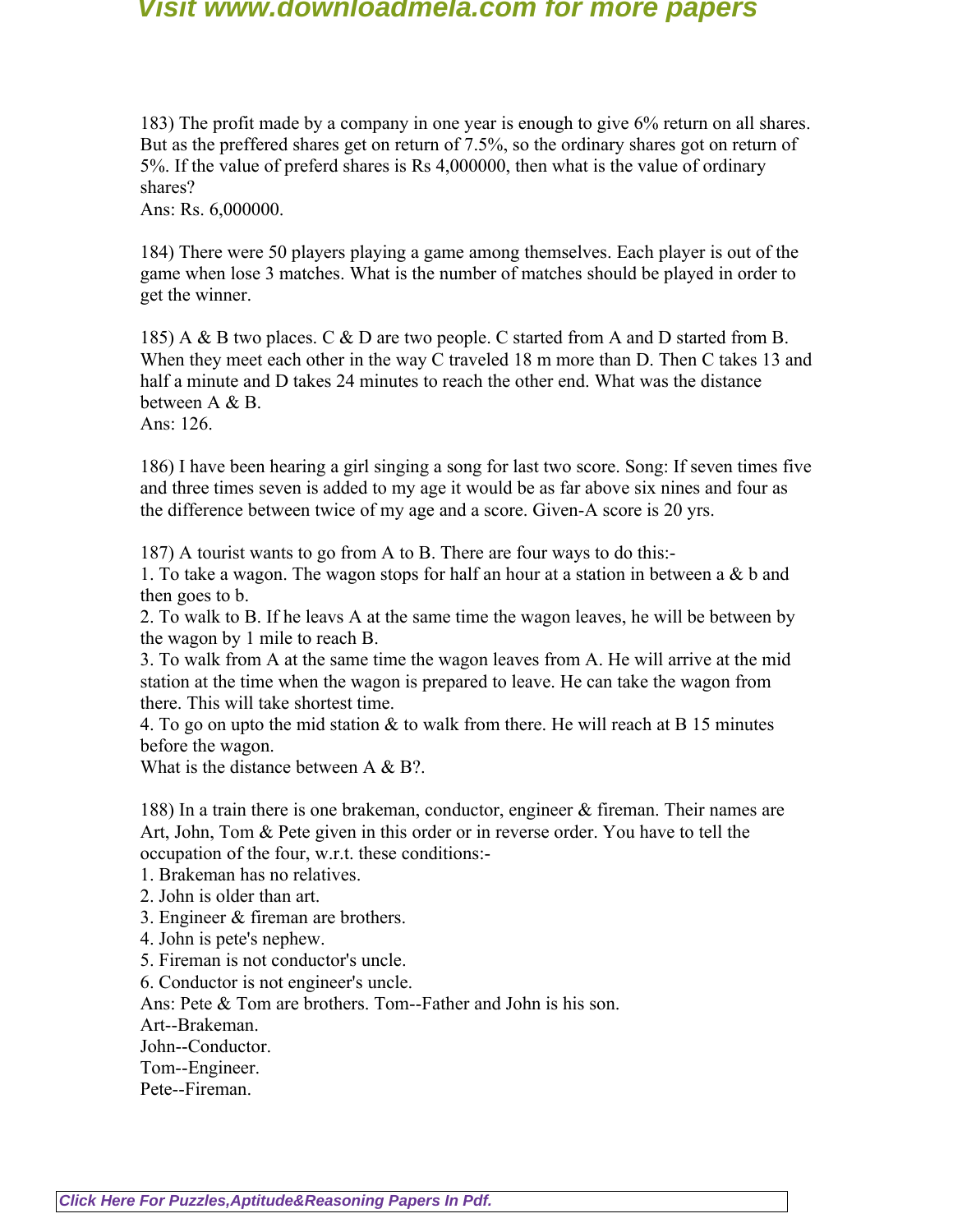189) There is a 18 strong building and 4 people live in it. They are dentist, lawyer, accountant, architect. Dentist floor is 5 times the lawyer's floor. Account is below dentist. If archetect moves two floors up he will be midway between dentist and account. If architect moves to midway of the building (9th floor) then he will be middle of dentist  $\&$ lawyer. Ground floor can be ignored i.e. floor 0.

Ans: Dentist 15. Accountant 13. Archetect 12. Lawyer 3.

190) 4 ladis, Mrs Margarat, Mrs Price, Mrs Winter & Mrs Ellen went for marketing. Each went for 2 shops only. Their surnames are lorret, torrey, doris and marshall. One went to a hardwares shop. Two went to bank. Two went to buchers. All but dorris went to grocery etc. Who went where?

191). A software engineer starts from home at 3 pm for evening walk. He walks at a speed of 4 kmph on level ground and then at a speed of 3 kmph on the uphill and then down the hill at a speed of 6 kmph to the level ground and then at a speed of 4 kmph to the home at 9 pm. What is the distance on one way?

192). A bag contains certain number of files. Each file is numbered with one digit of 0 to 9. Suppose the person want to get the number between 1 to 2000 (or 7000 check ). How many minimum number of files should be present in the bag.

. 193).  $a + b + c + d = d + e + f + g = g + h + i = 17$ . If  $a = 4$ , what are the values of d and g. Each letter taken only one of the digit from 1 to 9. Ans:  $a = 4$ ,  $b = 2$ ,  $c = 6$ ,  $d = 5$ ,  $e = 3$ ,  $f = 8$ ,  $g = 1$ ,  $h = 7$ ,  $i = 9$ .

194. A frog jumps 3 ft comes back 2ft in a day. In how many day it will come out of 30ft deep well? Ans: 28 day.

195. A-B=C  $D/E=F$  $G+H=I$  $C.F=I$ Ans: A=9, B=5, C=4, F=2.

196. When the actual time pass 1 hr, wall clock is 10 min behind it. When 1 hr is shown by wall clock, table clock shows 10 min ahead of 1 hr. When table clock shows 1 hr, the alarm clock goes 5 min behind it. When alarm clock goes 1 hr, wrist watch is 5 min ahead of it. Assuming that all clocks are correct with actual time at 12 noon, what will be time shown by wrist watch after 6 hr?

Ans: 5:47:32.5 (n X 60 )50/60 X 70/60 X 55/60 X 65/60.

197. A software engineer just returned from US, has eaten too much fat & put a lot of weight. Every sunday he starts walking 4 km/hr on level ground, then up at 3 km\hr, then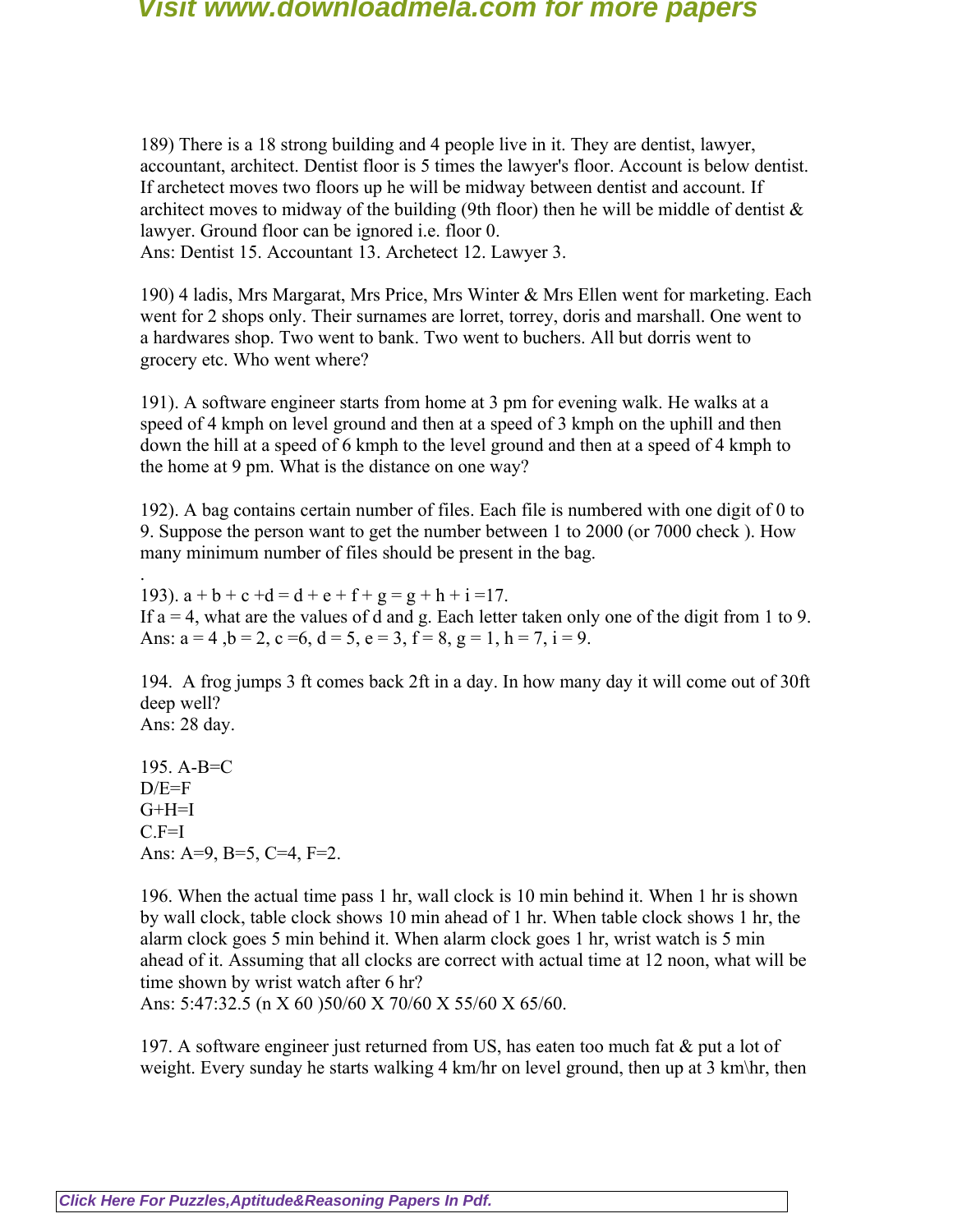back down hill at 6km\hr, then again on level ground at 4km\hr till he reaches his destination. If he returned home at 9 p.m., what distance did he covered? Ans: 24 km.

198. Answer the questions from facts:-

The members of certain tribe are divided into 3 casts abhor, dravid amp; magar.

- 1. An abhor woman can't marry dravid man.
- 2. A magar woman can't marry a dravid man.
- 3. A son takes the caste of his father and a daughter takes caste of her mother.
- 5. All marriages except those mentioned, are not permitted.
- 6. There are no children born out of a wedlock.

199 There are 2 scales of temp A & B. It was given A varies from 14 to 133 and B varies from 36 to 87. Find the temperature, when temperature of A is equal to temp of B. Ans: 52.5.

Let  $t=mx+c$ ,  $c=-70 \Rightarrow m=51/119$  $a=a.51/119 - 70 \implies a=52.5$ .

201. There are 4 married couples, out of which, 3 poeple in a group is needed. But there should not be his or her spouse in the group. How many groups are possible? Ans: 32.

202. In the 4 digits 1,2,3,4, how many 4 digited numbers are possible which are divisible by 4? Repeatations are allowed. Ans: 64.

203. Two men are going along a track of rail in the opposite direction. One goods train crossed the first person in 20 sec. After 10 min the train crossed the other person who is comming in opposite direction in 18 sec. After the train has passed, when the two persons will meet?

Ans: Approx. 72 min, check it once.

204. The no. of children, adults. The no. of adults the no. of boys. The no. of boys no. of girls. The no. of girls no. of family. Conditions:-

1. No family is without a child.

2. Every girl has at least one brother and sister.

Ans:  $c > a > b > g > f$ ; 9 6 5 4 3.

205. There are 4 boys - Anand, Anandya, Madan and Murali with nic-names perich, zomie, drummy and madeena not in the same order. Some conditions. Ans: Anand : Perich Anandya : Drummy Madan : Zombie Murali : Madeena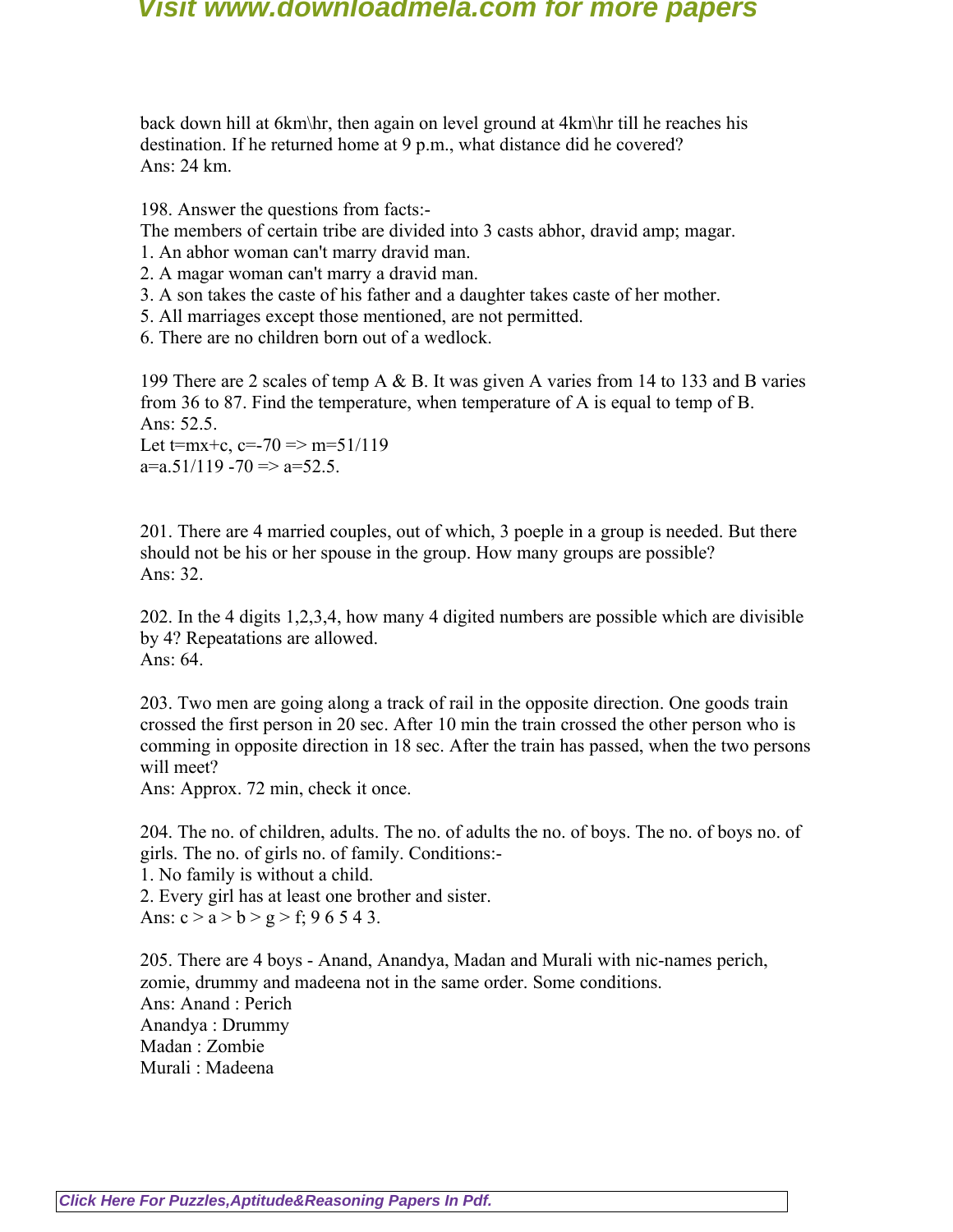206. There are 2 diamonds, 1 spade and 1 club and 1 ace and also 1 king, 1 jack and 1 ace are arranged in a straight line.

- 1. The king is at third place.
- 2. The left of jack is a heart and its right is king.
- 3. No two red colours are in consecutive.
- 4. The queens are separated by two cards.

Write the order of which suits (hearts , clubs) and names (jacks queens etc.) are aranged?

207. Write each statement as true or false.

8 Marks

1. The sum of the first three statements and the second false statement gives the true statement.

2. The no. of true statements > No. of false statements.

3. The sum of second true statement and first false statement gives the first true statement.

- 4. There are atmost 3 false statements.
- 5. There are no two consequtive true statements.

208. There are 3 piles each contains 10, 15, & 20 stones. There are A, B, C, D, F, G and H persons. One man can catch upto four stones from any pile. The last man who takes will win. If first A starts next B and so on, who will win? Ans: May be F.

209. In a certain department store the position of Buyer, Cashier, Clerk, Floorwalkar  $\&$ Manager are held, though not necessarily respectively, by Evans, Ames, Conroy, Davis amp; Buyer. The cashier & the manager were roommates in college. The Buyer is bachelor, Evans & Miss Ames have only business contacts with each other. Mrs. Conroy was greatly dosappointed when her husband told her that the manager had refuged to give him a raise. Davis is going to be the best man when the clerk  $\&$  the cashier are married. What position does each person held?

210. In a four team foot-ball tournament, all the teams played each Other in three rounds of matches as shown in the Table - A. Some of The results of the tournament are shown in the

Table - B. Using the Clues given below, please fill in the blank columns in the result Table - B (Goals for & Goals Against?).

Note : Two points for win, one point for draw & zero points for defeat are awarded. Clues :

- 1. East zone won the tournament despite scoring one less goal than the runners-up.
- 2. North zone scored an odd number of goals in their first round Game.

3. South zone, who failed to score in their final match, were beaten by a two-goal margin in the first round.

- 4. East zone lost their match aginst west zone.
- 5. All four teams scored goals in the second round matches.

6. West zone scored the same number of goals against east zone as North zone scored aginst them.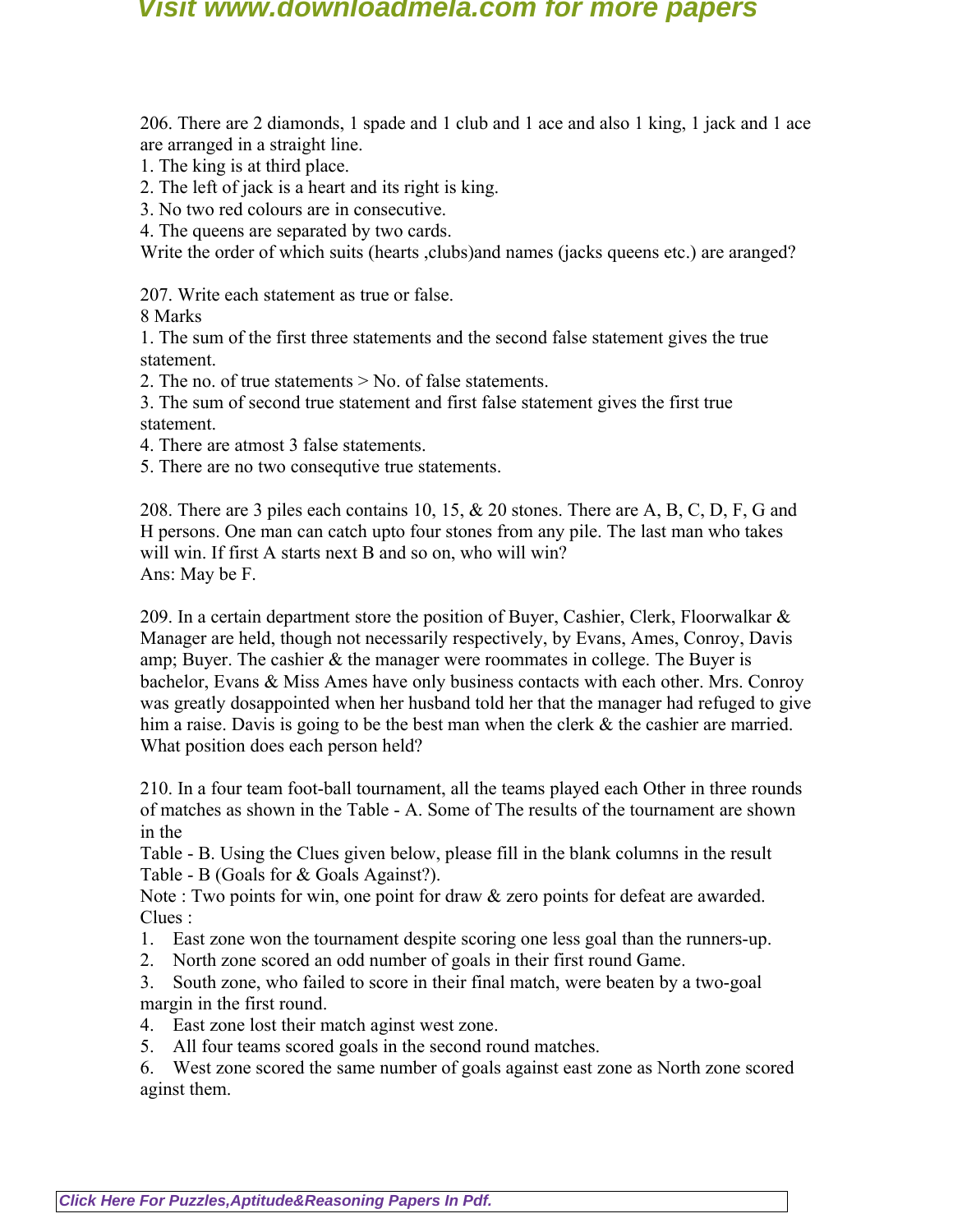211. East zone scored four goals in round two match.</LI< OL> Table - A (Matches Played) Round 1 North zone vs South zone West zone vs east zone. Round 2 South zone vs West zone East zone vs North zone Round 3 South zone vs East zone West zone vs North zone. Table - B (Results) Played Won Draw Lost Golas For Goals Against Points East Zone  $3 - - -$  ?  $3 \t 4$ North Zone 3 - - - ? ? 4 West Zone  $3 - - - 4$   $3$   $3$ South Zone  $3 - - - 2 = 5$  1

212. In certain community, there are thousand married couples. Two thirds of the husbands who are taller than their wives are also heavier and three quarters of the husbands who are heavier than their wives are also taller. If there are 120 wives who are taller and heavier than their husbands, how many husbands are taller and heavier than their wives?

213. Both the Guptas and Sinhas have two young sons, whose ages are under Eleven. The names of the boys, whose ages rounded off to the nearest year are all different, are Rajesh, Praveen, Lalith and Prathap. Taking the ages of the boys only to the nearest year, the following statements are true:-

Rajesh is three years younger than his brother is.

Praveen is the oldest.

Prathap is 5 years older than the younger Sinha's boy.

Lalith is half as old as one of the Guptha's boys.

The total ages of the boys in each family differ by the same amount today as they did five years ago.

214. A long Division Problem:-

| xx) xxxxxxxxx(xxxxxxx |  |
|-----------------------|--|
| <b>XX</b>             |  |
|                       |  |
| <b>XXX</b>            |  |
| <b>XX</b>             |  |
|                       |  |
| xxx                   |  |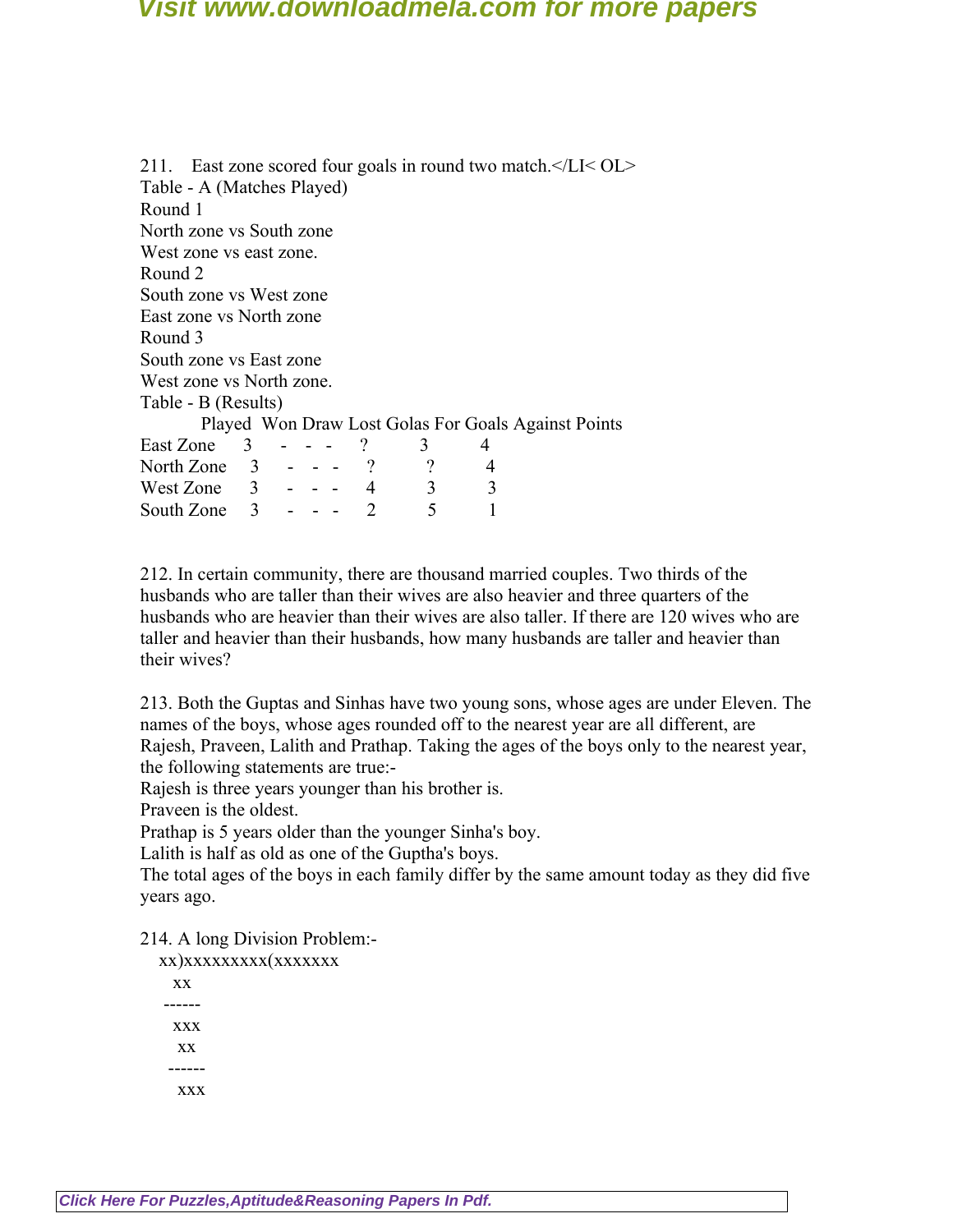xx ------ xx xx ------ xxx xxx ------- -------

In the complete solution, there are four 5's. Find the missing digits.

215. Following services are operated by Asian airlines between the two are located in different countries with different time zones. As it is normally done, the time shown is the local time - viz IST & TST.

|                       | Regular Flight | Supersonic Flight                                          |
|-----------------------|----------------|------------------------------------------------------------|
| Arrive Alexandria     | 17:10 TST      | 15:40 TST                                                  |
| Depart Alexandria     | 20:50 TST      | 22:50 TST                                                  |
| <b>Arrived Rampur</b> | 23:40 IST      |                                                            |
|                       |                | Is the arrival time of supersonic flight into Rampur from. |

Alexandria same as the Arrival time of the Regular flight, assuming each Service - Regular and Supersonic maintains its own constant speed of flight.

216) A, B, C, D, E related. Four of them made these statements each:-

i) C is my son-in-law's brother.

ii) B is my father's brother.

iii) E is my mother-in-law.

iv) A is my brother's wife.

Who made these statements?

217) A ship is away from the shore by 180 miles. A plane is travelling at 10 times speed of the ship. How long from the shore will they meet?

218) A clock showing 6 o'clock takes 30 secs to strike 6 times. How long will it take to strike 12 at midnight? Ans: 66 seconds.

219) Only boys aged > 16 wear coats. Boys aged > 15 go to watch football. Some more statements are given. What can be said about those who are watching football?

220) There are 3 societies A, B amp; C having some tractors each. A Gives B and C as many tractors as they already have. After some days B gives A and C as many tractors as they have. After some days C gives A and B as many tractors as they have. Finally each has 24 tractors. What is the original No.of tractors each had in the beginning? Ans: A - 39. B - 21. C - 12.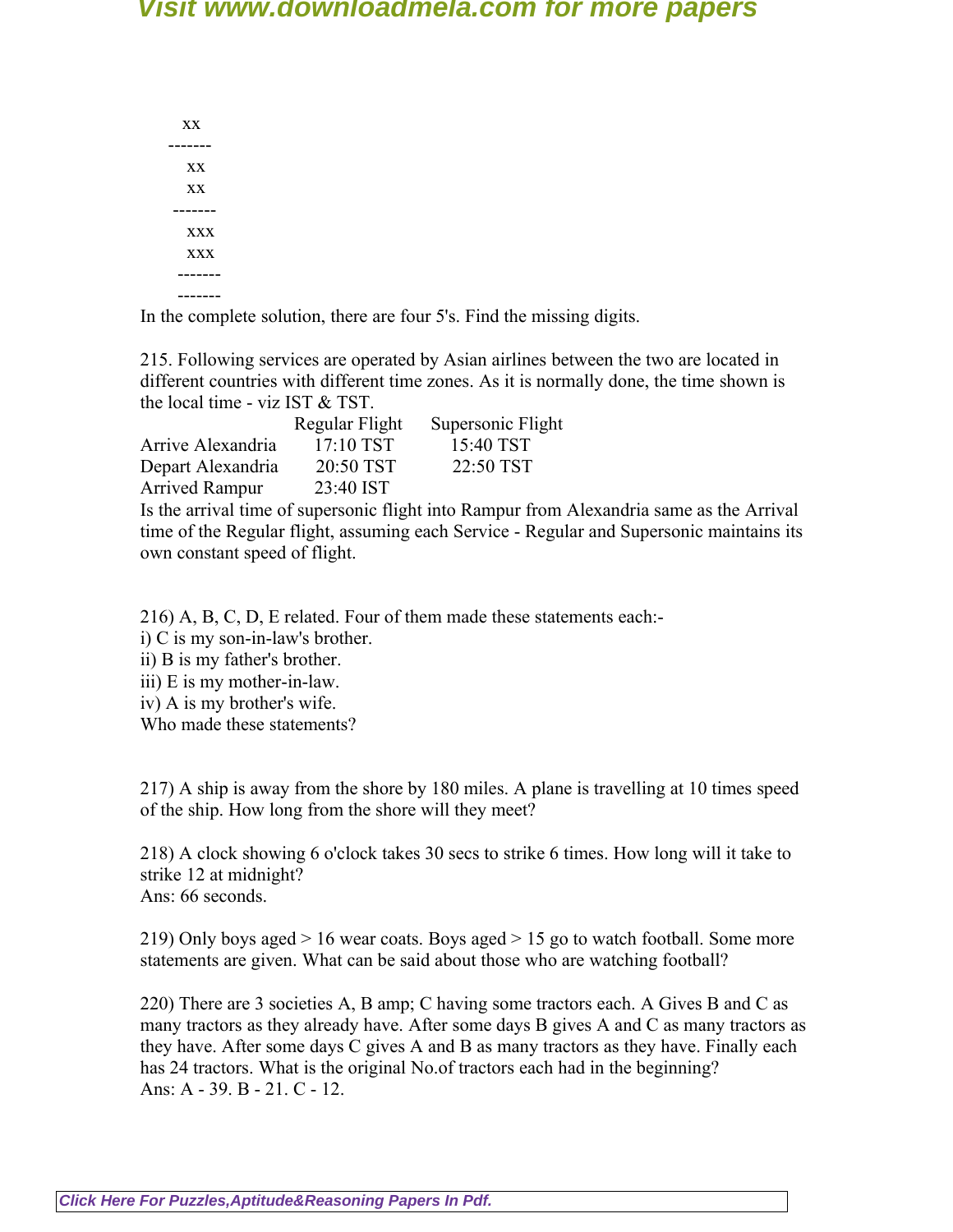221. BE  $*$  BE = ACB. A, B, C, E are non zero numbers. Find B, E. Ans: B=1 E=9.

222. A, B, C, D, E are having numerical values. There are some conditions given: a)  $A=C \leq R \leq B!=E$ b) Difference between A and C as same as difference between C and B as same as difference between A and D. c)  $C < A$  and  $C > D$ , Then Find A, B, C, D, E.

223. There are six cards, in which, it has two king cards. All cards are turned down and two cards are opened.

a) What is the possibility to get at least one king?

b) What is the possibility to get two kings?

224. A person went to a shop and asked for change for 1.15 paise, but he said that he could not only give change for one rupee but also for 50p, 25p, 10p and 5p. What were the coins he had?

Ans: 1-->50p 4--->10p 1--->25p.

225. There are 3 nurses and they work altogether only once in a week. No nurse is called to work for 3 consecutive days.

Nurse 1 is off on tueseday, thursday and sunday. Nurse 2 is off on saturday. Nurse 3 is off on thursday, sunday.

No two nurses are off more than once a week. Find the day on which all the 3 nurses were on work.

226. There are 5 persons A, B, C, D, E and each is wearing a block or white cap on his head. A person can see the caps of the remaining 4 but can't see his own cap. A person wearing white says true and who wears black says false.

i) A says I see 3 whites and 1 black.

ii) B says I see 4 blacks.

iii) E says I see 4 whites.

iv) C says I see 3 blacks and 1 white.

Now Find the caps weared by A, B, C, D and E.

227. There are two women, Kavitha and Shamili and two males Shyam and Aravind, who are musicians. Out of these four one is a Pianist, one Flutist, Violinist and Drummer.

i) Across Aravind beats Pianist.

ii) Across Shyam is not a Flutist.

iii) Kavitha's left is a Pianist.

iv) Shamili's left is not a Drummer.

v> Flutist and Drummer are married.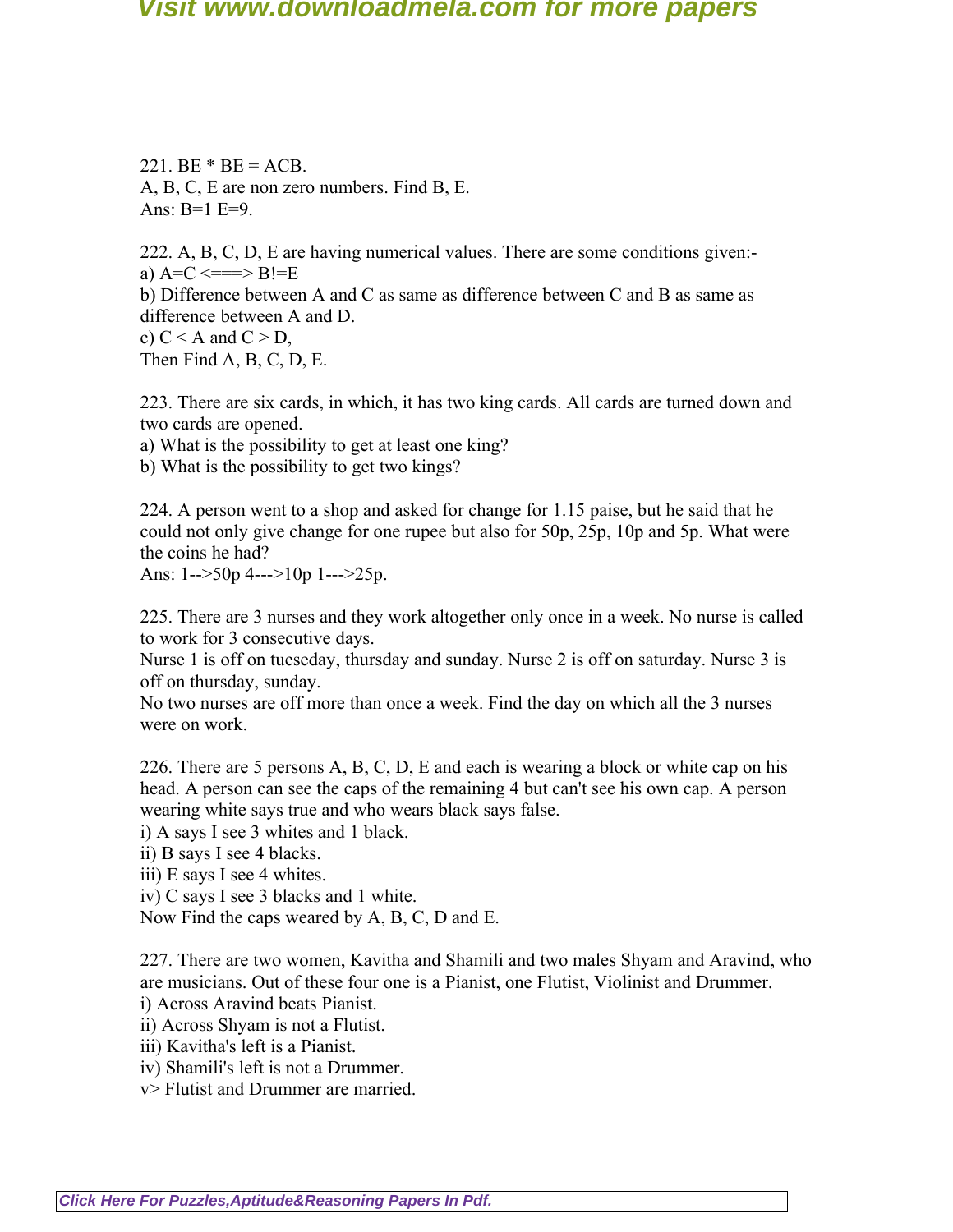228. 1/3 rd of the contents of a container evaporated on the 1st day. 3/4 th of the remaining contents of the container evaporated the second day. What part of the contents of the container are left at the end of the second day?

229. A man covered 28 steps in 30 seconds but he decided to move fast and covered 34 steps in 18 seconds. How many steps are there on the escalator when stationary?

1. Person1: Most of us are satch J. Person2: Most of us are jute S. Person3: Two of us are satch J. Person4: Three of us are jute J. Person5: I am satch J we have to find who is satch and who is jute. Ans: S: Satch J:Jute.

2. Four persons are there to cross a bridge they have one torch light. Person A can cross in 1 min. Person B can cross in 2 min. Person C can cross in 5 min. Person D can cross in 10 min. They have to cross bridge with in 17 min. At a time only two persons can cross. I. A & B ----> 2. II.  $A \le -1$ . III. C & D ----> 10. IV. B <---- 2.  $V A & B$  ----> 2  $\mathcal{L}_\text{max}$ 

Total 17.

230. What is the maximum number of slices can you obtain by cutting a cake with only 4 cuts?

Ans: 16.

231. Three are three boxes. In first box, two white balls. In second box, 2 black balls. In third box, 1 white  $&$  1 black ball. The lables on the boxes are not correct. Then you have to open one box and to find the colour of the balls in all boxes.

Ans: Open the box labled black & white. If white balls are there then the box labled with white balls contain black balls and labled with black balls contain one black and one white ball and vice versa, if two black balls are there.

232. There is a 4 inch cube painted on all sides. This is cut into number of 1 inch cubes. What is the number of cubes which have no painted sides?

233. Sam and Mala have a conversation. Sam says I am certainly not over 40. Mala says I am 38 and you are atleast 5 years older than me. Now Sam says you are atleast 39. All the statements by the two are false. How old are they realy?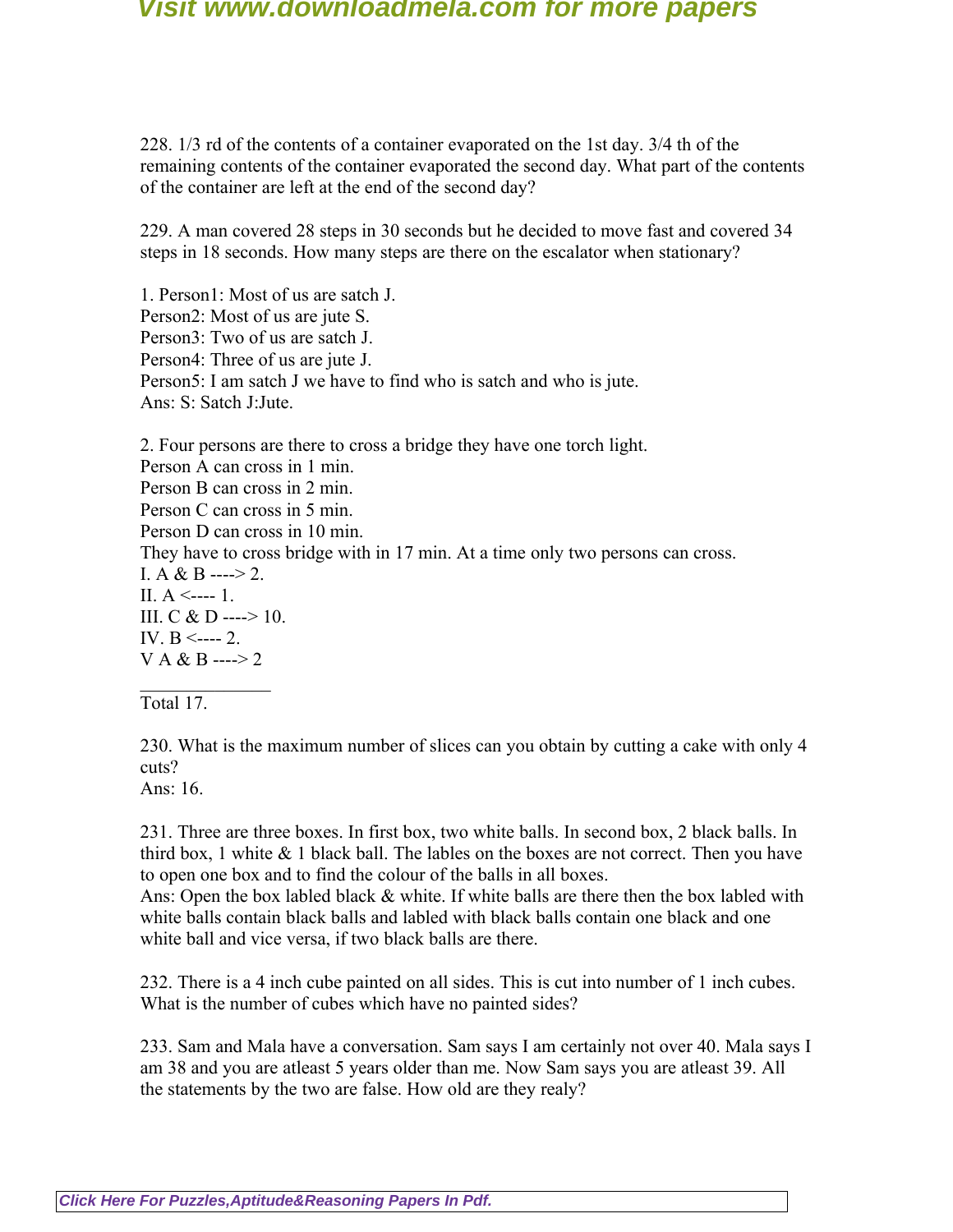234. Ram singh goes to his office in the city every day from his suburban house. His driver Mangaram drops him at the railway station in the morning and picks him up in the evening. Every evening Ram singh reaches the station at 5 o'clock. Mangaram also reaches at the same time. One day Ram singh started early from his office and came to the station at 4 o'clock. Not wanting to wait for the car he starts walking home. Mangaram starts at normal time, picks him up on the way and takes him back house, half an hour early. How much time did Ram singh walked?

235. Some people went for vaction. Unfortunately it rained for 13 days when they were there. But whenever it rained in the morning, they had clean afternood and vice versa. In all they enjoyed 11 morning and 12 afternoons. How many days did they stay there totally?

236. Geoffrey, Hallmann and Molly attend and interview and give three different statements each.

To make it a little complex. Out of the three statements made by each one, one is false. Geoffrey says: I am 22 - false

> Hallmann is elder than me by one year. Molly is 25

Hallmann says: I am not the youngest -

 Geoffrey is 2 years younger than me Molly is younger than me by one year - false

Molly says: Geoffrey is 23

 I am a year younger than Geoffrey (I don't remember this statement but it is false.)

Answer: Goeffrey is 22 as Goef states, And Goef= 23 as Molly states. Both cannot be true. Either one has to be true or either one has to be false. Start deriving from this point and u get,

 Geoffrey Hallmann Molly Age: 23 25 22

237. There is a cube, which has to be inscribed with the following pair of numbers on opposite sides.1 and 6, 2 and 4,3 and 5. How many different ways can it be done?

238. There's an electric wire running 1 km from the side of a building.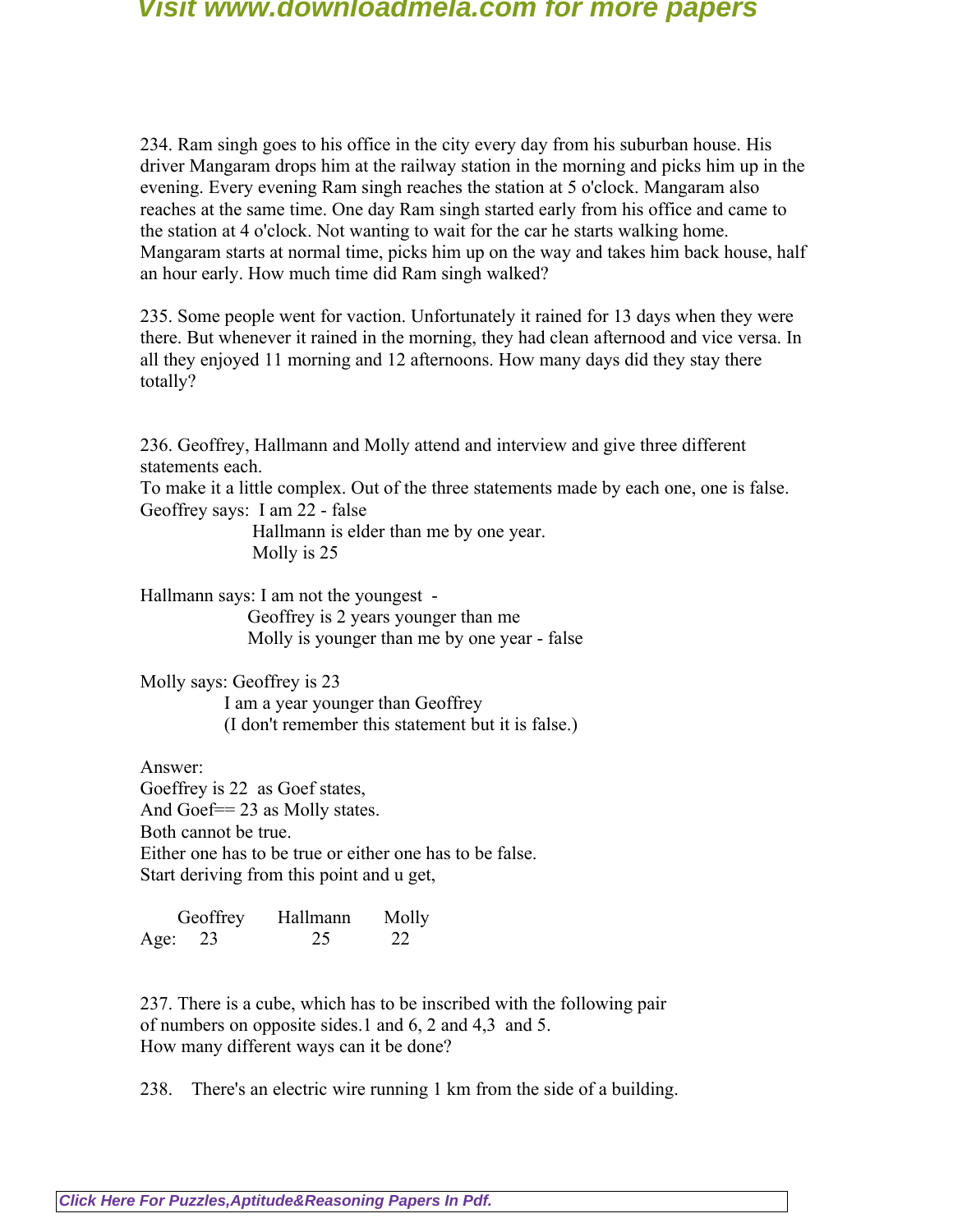The number of poles in between them is placed in an interval of distance between each other. If one pole is removed then the distance between each pole becomes 1 2/3 meters. Find out how many poles were kept.

239. The time taken to travel in train from Town A to Town B is 5 hours. There are trains starting from both towns at an interval of 1 hour. How many trains meet in 1 trip? Ans : 10 trains check it as trains come from both sides every hour.

240. Shadow went to an Isle where the natives lie and the visitors speak truth. Shadow saw a salesman and wanted to know whether he was a native or a visitor. He did not pose a question directly but asked him indirect instead. Shadow saw a woman and asked the salesman,"Is that a NATIVE or VISITOR?" .For which the salesman replied," She is a visitor". Is the salesman a Native or a Visitor? Ans : Since Shadow himself saw him/her as a woman and asked the salesman. The Salesman replied ,"SHE " by which he speaks truth and is a Visitor.

Salesman is a Visitor.

241. Three friends divided some bullets equally.

 After all of them shot 4 bullets the total number of bullets remaining is equal to the bullets each had after division.Find the original number divided.

Ans: 18 (2 marks)

Initially x x x Now x-4 x-4 x-4 Equation is  $3x-12 = x$ 

242. There are 3 societies A, B, C.

A lent cars to B and C as many as they had already.

After some time B gave as many tractors to A and C as many as they have.

After sometime c did the same thing. At the end of this transaction each one of them had 24.

Find the cars each orginally had.

Ans: A had 39 cars, B had 21 cars & C had 12 cars

243. The Bulls, Pacers, Lakers and Jazz ran for a contest. Anup, Sujit, John made the following statements regarding results. Anup said either Bulls or Jazz will definitely win Sujit said he is confident that Bulls will not win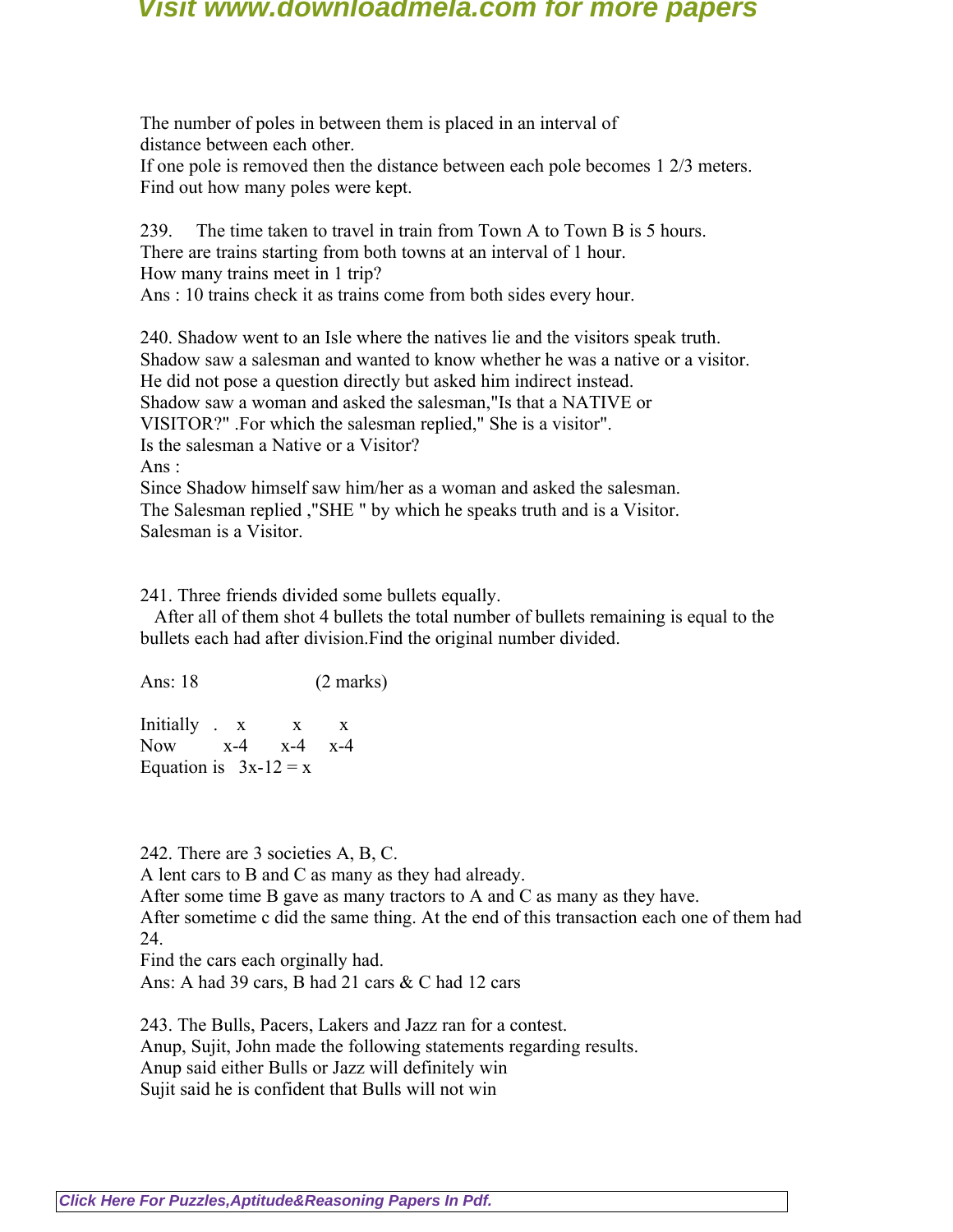John said he is confident that neither Jazz nor Lakers will win When the result cameit was found that only one of the above three had made a correct statement.

Who has made the correct statement and who has won the contest. Ans: Sujith; Lakers

244. Five people A ,B ,C ,D ,E are related to each other. Four of them make one true statement each as follows.

(i) B is my father's brother. (ii) E is my mother-in-law. (iii)C is my son-in-law's brother (iv)A is my brother's wife.

Ans: (i)  $D$  (ii)  $B$  (iii)  $E$  (iv)  $C$ 

245. Some statements are given below:

L says all of my other four friends have money M says that P said that exactly one among them has money N says that L said that precisely two among them have money O says that M said that three of the others have money P, L and N said that they have money All the above statement are false.. Who has money & who doesn't have any money?

246. Fifty minutes ago if it was four times as many minutes past three o'clock,how many minutes is it to six o'clock?

Ans: Twenty six minutes.

247. A hotel has 10 storeys.Which floor is above the floor below the floor, below the floor above the floor, below the floor above the fifth. Ans: The sixth floor.

248. Seven members sat around a table for three days for a conference.

 The member's names were Abhishek, Amol, Ankur, Anurag,Bhuwan ,Vasu and Vikram.

The meetings were chaired by Vikram.

On the first evening members sat around the table alphabetically.

 On the following two nights, Vikram arranged the seatings so that he could have Abhishek as near to him as possible and abesent minded Vasu as far away as he could.

 On no evening did any person have sitting next to him a person who had previously been his neighbour. How did Vikram manage to seat everybody to the best advantage on the second and third evenings?

Ans: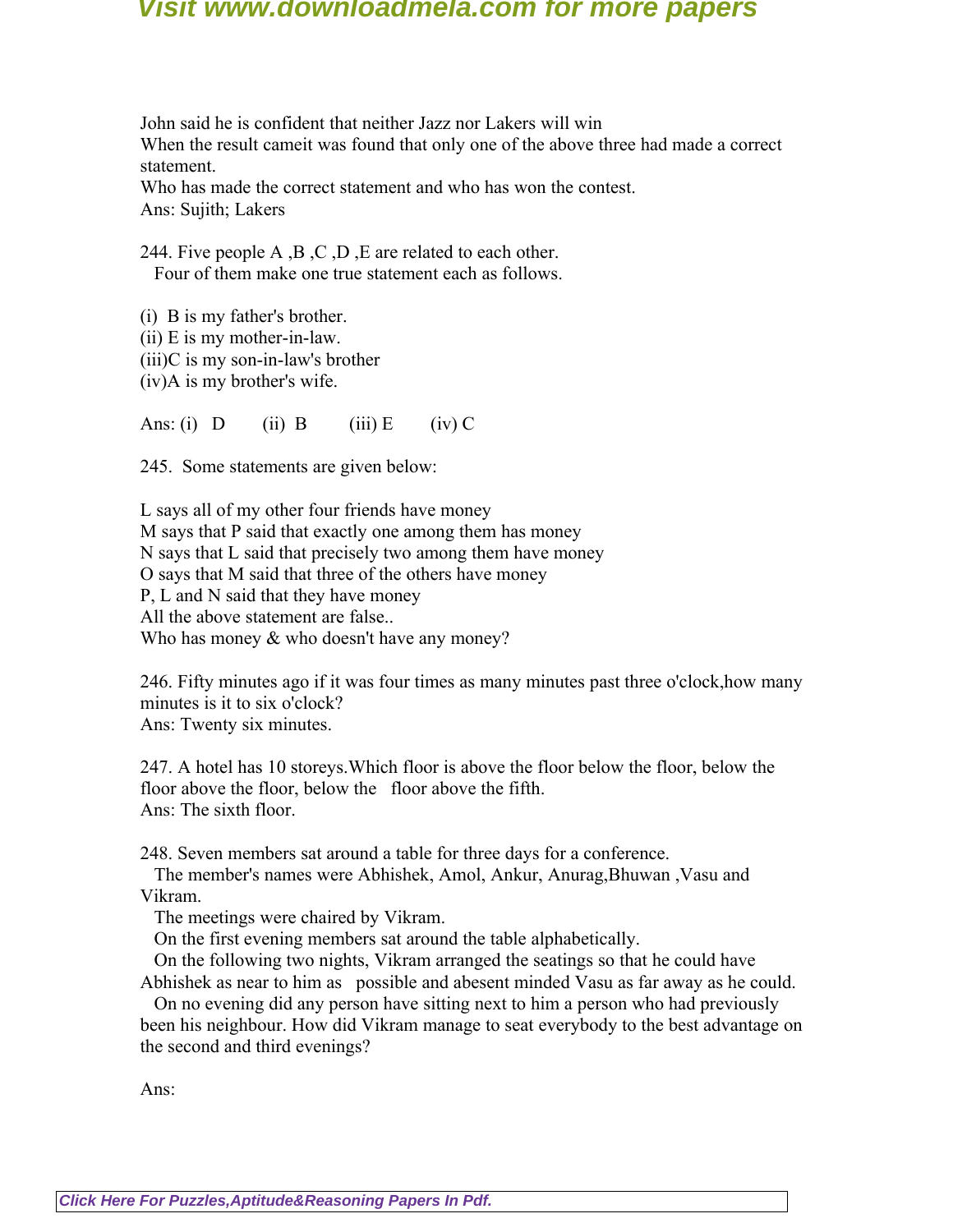Second evening:Vikram,Ankur,Abhishek,Amol,Vasu,Anurag and Bhuwan. Third evening :Vikram,Anurag,Abhishek,Vasu,Bhuwan,Ankur,Amol.

249. Two trains start from stations A and B spaced 50 kms apart at the same time and speed.

 As the trains start, a bird flies from one train towards the other and on reaching the second train, it flies back to the

first train.This is repeated till the trains collide.

If the speed of the trains is 25 km/h and that of the bird is 100km/h.

How much did the bird travel till the collision.

Ans: 100 kms.

250. Four prisoners escape from a prison.

 The prisoners, Mr East, Mr West, Mr South, Mr North head towards different directions after escaping.The following information of their escape was supplied:

The escape routes were The North Road, South Road, East Road and West Road. None of the prisoners took the road which was their namesake. Mr.East did not take the South Road Mr.West did not the South Road. The West Road was not taken by Mr.East What road did each of the prisoners take to make their escape?

Ans: Mr.East took the North Road Mr.West took the East Road Mr.North took the South Road Mr.South took the West Road.

251. Complete the series: 5, 20, 24, 6, 2, 8, ?

Ans: 12 (as 5\*4=20, 20+4=24, 24/4=6, 6-4=2, 2\*4=8, 8+4=12).

252) A soldier looses his way in a thick jungle. At random he walks from his camp but mathematically in an interesting fashion. First he walks one mile East then half mile to North. Then 1/4 mile to West, then 1/8 mile to South and so on making a loop. Finally how far he is from his camp and in which direction.

Ans: Distance travelled in north and south directions  $1/2 - 1/8 + 1/32 - 1/128 + 1/512$  - and so on  $= 1/2/((1-(-1/4)))$  Similarly in east and west directions 1-  $1/4$  +  $1/16$  -  $1/64$  +  $1/256$  - and so on  $= 1/((1 - (-1/4)))$ Add both the answers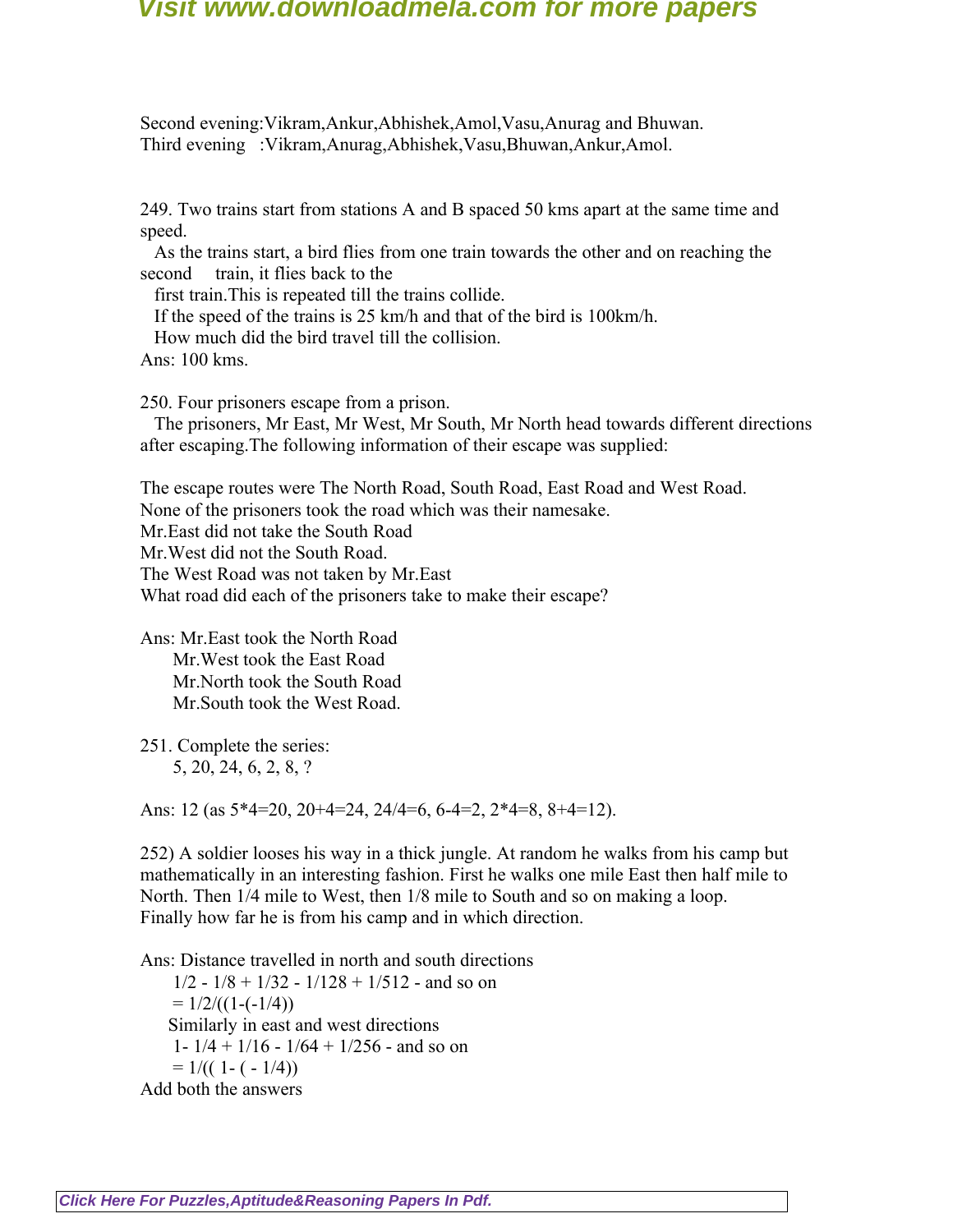253) How can 1000000000 be written as a product of two factors neither of them containing zeros Ans: 2 power 9 x 5 power 9

254) Conversation between two mathematcians:

First : I have three childern. The product of their ages is 36.

 If you sum their ages, it is exactly same as my neighbour's door number on my left. The second mathematician verfies the door number and says that it is not sufficient. Then the first says " Ok one more clue is that my youngest is really the youngest". Immmediately the second mathematician answers . Can you answer the question asked by the first mathematician?

What are the childeren ages? Ans 1,6 and 6

255) Light glows for every 13 seconds . How many times did it glow between 1:57:58 and 3:20:47 am.

Ans :  $383 + 1 = 384$ 

256) 500 men are arranged in an array of 10 rows and 50 columns according to their heights.

Tallest among each row of all are asked to fall out.

And the shortest among them is A.

 Similarly after resuming that to their original podsitions that the shortest among each column are asked to fall out.

And the tallest among them is B .

Now who is taller among A and B ?

Ans A

257) A person with some money spends1/3 for cloths, 1/5 of the remaining for food and 1/4 of the remaining for travel.

 He is left with Rs 100/- . How much did he have with him in the begining ? Ans: Rs 250/-

258) There are six boxes containing 5 , 7 , 14 , 16 , 18 , 29 balls of either red or blue in colour.

Some boxes contain only red balls and others contain only blue.One sales man sold one box

out of them and then he says " I have the same number of red balls left out as that of blue ".

Which box is the one he solds out ?

Ans: Total no of balls = 89 and  $(89-29/2) = 60/2 = 30$ and also  $14 + 16 = 5 + 7 + 18 = 30$ 

260) Grass in lawn grows equally thick and in a uniform rate.

It takes 24 days for 70 cows and 60 days for 30 cows to eat the whole of the grass.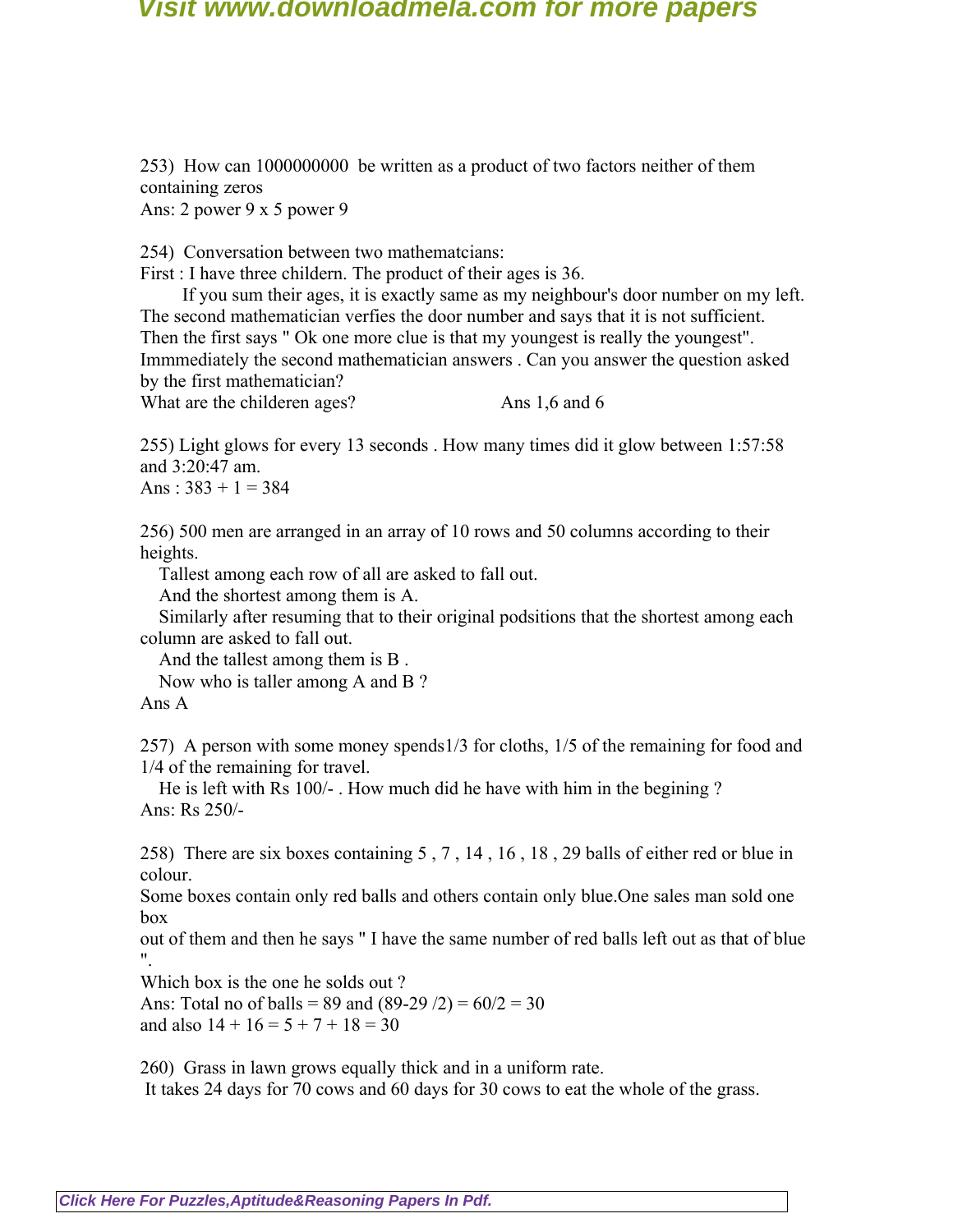How many cows are needed to eat the grass in 96 days.? Ans : 20 g - grass at the beginning r - rate at which grass grows, per day y - rate at which one cow eats grass, per day n - no of cows to eat the grass in 96 days  $g + 24*r = 70 * 24 * y$  $g + 60 \cdot r = 30 \cdot 60 \cdot r$  $g + 96*r = n * 96 * y$ Solving,  $n = 20$ .

261)There r some bees in a garden..1/5th of them went to a particular flower,  $1/3$ rd went to another flower, 3 times the difference of the above two went to third flower..n one was remaining n it was roaming around..how many bees were there? (3 marks) Ans:15

262)there was a community in which there were 1000 couples.In that 2/3rd of men who r taller r also heavier n 3/4th of the men who r heavier r also taller n there were 120 women who were both heavier n taller than men.So how many men r both taller n heavier than men?

263)A man drives with constant speed..n he after some time he sees a milestone with 2-digits..then he travels for an hr n sees the same 2 digits in reverse order..n then after an hr he sees that the milestone has the same 2 digits with a 0 between them..so whats the man speed? Ans:45km/hr

264)There were 2 systems A n B.14 degrees in A is equivalent to 36 in system B.and 133 in A is equivalent to 87 in B.now what is the temperature where they both r equal? Ans:51.25 (conversion A=(7/3)B-70)

265) X Y Z X Y Z  $A B + A B -$ 

------------ ------------- C D E F B G A

find X,Y,Z,G

266)A women buys some shoestrips n then 4 times of that she buys packet pins n then 8 times of shoestrips she buys handkerchiefs..n she has a bill of Rs3.24..n she pays for each article as many paise as there r articles(of tht particular item).Now whats the number of handkerchiefs?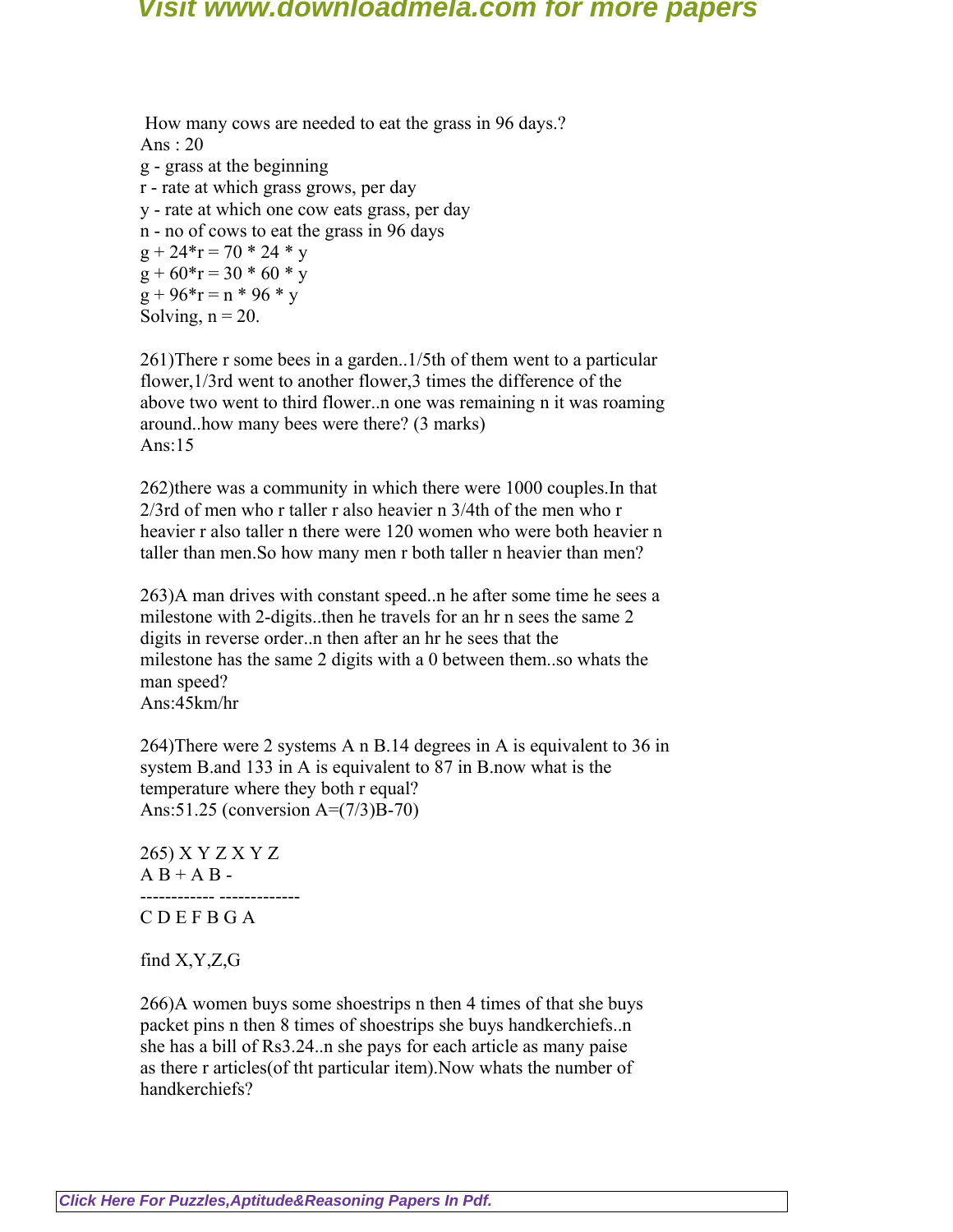Ans: $16$ 

267)Ms.Anitha got her salary n she spent half of it in shopping n gave 1RS to a beggar.After that 1/2 of the remaining money she spends in a hotel n she gives Rs.2/- as a tip to waiter.n then 1/2 of the remaining she spends again n she gives 3 RS as charity..n after that finally she is left with Rs 1/- when she comes out.Whats the actual money she had? Rs 42/- (3 marks)

268. A person is cycling in a circular track.At some point he notices that 1/5 of people in front of him and 5/6 of people together condtitute the total no. of cyclists.Find the total no. of cyclists. Ans:31

269.Trains leave from New York to Washington every hour on the hour(1:00,2:00....).Trains leave from Washington to New York every hour on the hour and half hour $(1:00,1:30,2:0,2:30...)$ . It takes a train 5 hrs to complete its journey from Washington to New York as well as from new york to washington.A train leaves from new york to washington. Find out how many trains it will meet before it reaches washington. Ans:19 or 21(not sure).

270) A pen, pencil and eraser together cost \$1.00. if  $2E \le N$ , if  $N>2P$ , and P $>4E$  then what a single pen will cost?

271. In a class there are less than 500 students . when it is divided by 3 it gives a whole number. similarly when it is divided by 4,5 or 7 gives a whole number.find the no. of students in the class. ans: 420

272. Uncle reuben and aunt cynthia came to town to shop reuben bought a suit and hat for \$15

cynthia paid as much as for her hat as reuben did for his suit then she spent the rest of their

money for a new dress on the way home cynthia called reuben's attention to the fact that his hat

cost \$1 more than her dress then she added if we had divided our hat money differently so that

we bought different hats mine costing 1 and 1/2 time cost if yours then we each would have spent

the same amount of money in that case said uncle reuben "how much would my hat have cost"

Ans : Uncles hat costs \$6.4 (total money was \$29)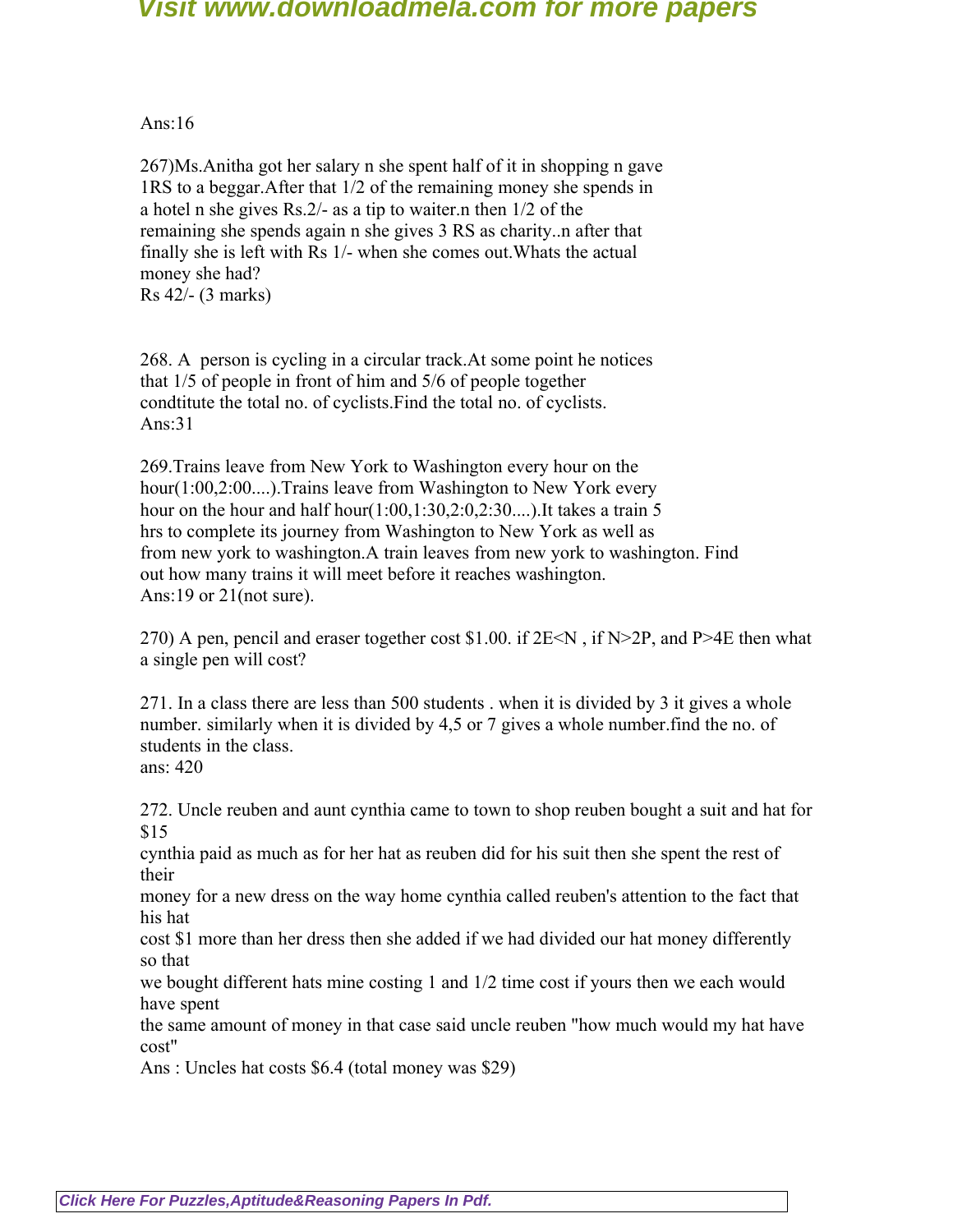273. Four family names are given and their frends name are given but not in order.( u hav to find

which frend belongs to which family) Each frend prepares salad using 3 different fruits . they are

given apple, cherry, grape, banana., no two frens uses the same combination.

Various conditions are given and 4 ques asked.

Which fruit did mandy didn't use?

Who is flures friend?

Name the fruits common btwn Erica and stacy?

274.Here is a simple mathematical puzzle set by Longfellow in his own flowery, poetical language.

If 1/5th of a hive of bees flew to the badamba flower, 1/3rd flew to the slandbara, 3 times the

difference of these two numbers flew to an arbour, ad one bee continued to fly about, attracted on each side by the fragrant ketaki and malati, what was the total number of bees?

Ans:  $15$ 

275. (don't remember the exact question)a man while sorting files picks up file number one,misses

one, picks up file no. 2,mises two files,and so on...after that he found that he picked up 5% of the

files. How many files were there? Ans:39

276. A man walks at 4 km/hr on plain, then at 3 km/hr uphill and then returns through the same road at 6 km/hr downhill and at 4 km/hr on the plain. It takes altogether 6 hours. So what distance he covered in one way?

Ans: 12 km Solution: Let plain road  $= x \text{ km}$ And hill road  $=$  y km ?  $x/4 + y/3 + y/6 + x/4 = 6$ ?  $x/2 + y/2 = 6$ ?  $x + y = 12$ 

277. There are some men and some lodges for which the following conditions hold true –

i) Each lodge is represented by exactly 3 men .

ii) Each man is associated with exactly 2 lodges.

iii) Any pair of lodge has only one man in common.

How many men and how many lodges were there?

Ans: 6 men and 4 lodges. Solution: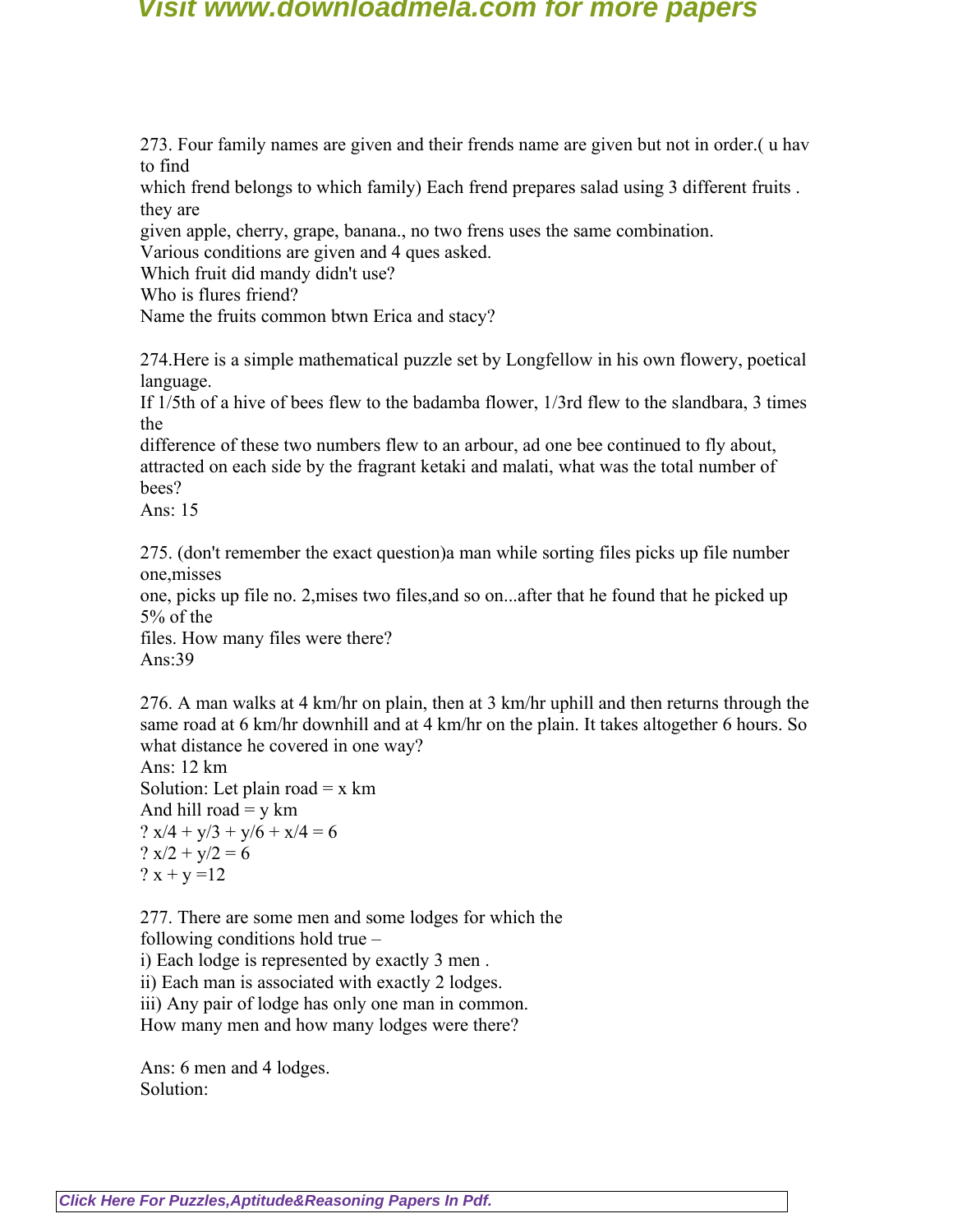i) L1 is represented by M1, M2, M3. L2 is represented by M3, M4, M5. L3 is represented by M1, M4, M6. L4 is represented by M2, M5, M6.

ii) M1 is associated with L1,L3. M2 is associated with L1,L4. M3 is associated with L1,L2. M4 is associated with L2,L3. M5 is associated with L2,L4. M6 is associated with L3,L4.

iii) Common between L1 and L2 is only M3. Common between L1 and L3 is only M1. Common between L1 and L4 is only M2. Common between L2 and L3 is only M4. Common between L2 and L4 is only M5. Common between L3 and L4 is only M6. i.e all the given conditions are satisfied.

278. A person sells 2 items for Rs. 12 each. For one he profits 25% and for the other he losses 20%. Altogether did he loss or gain? And by how much?

Ans: He losses by 60 paise. Solution: Cost price of the item for which he losses  $=$  Rs.  $12*100/80 = Rs. 15$ . Cost price of the item for which he Gains  $=$  Rs.  $12*100/125 =$  Rs 9.6. ? Total cost price is Rs. 24.6 and total sell price is Rs. 24. So altogether he losses by Rs. 0.6.

279. My father's age was x in the year  $x^2$ . I am obviously talking about 20th century. In which year was my father born?

Ans: In the year 1892. Solution:  $x = 44$  as  $44^2 = 1936$  and the square of any other integer will not fall in between 1900 and 2000. i.e my father was 44 in the year 1936. ? my father was born in the year 1892.

280.A man was going by cycle. After going 2/3rd of total distance the cycle broke down and he had to complete the journey on foot. At the end he found that he walked twice as long as he was on cycle. How many times the speed of the cycle is as the speed of walking?

Ans: 4 times. Solution: Let the distance be z km, speed of cycle be x km/hr and walking speed be y km/hr. Then he covered 2z/3 km by cycle in 2z/3x hr and covered z/3 km on foot in z/3y hr. ? according to the question  $2 \times 2z/3x = z/3y$  ?  $x/y = 4$ .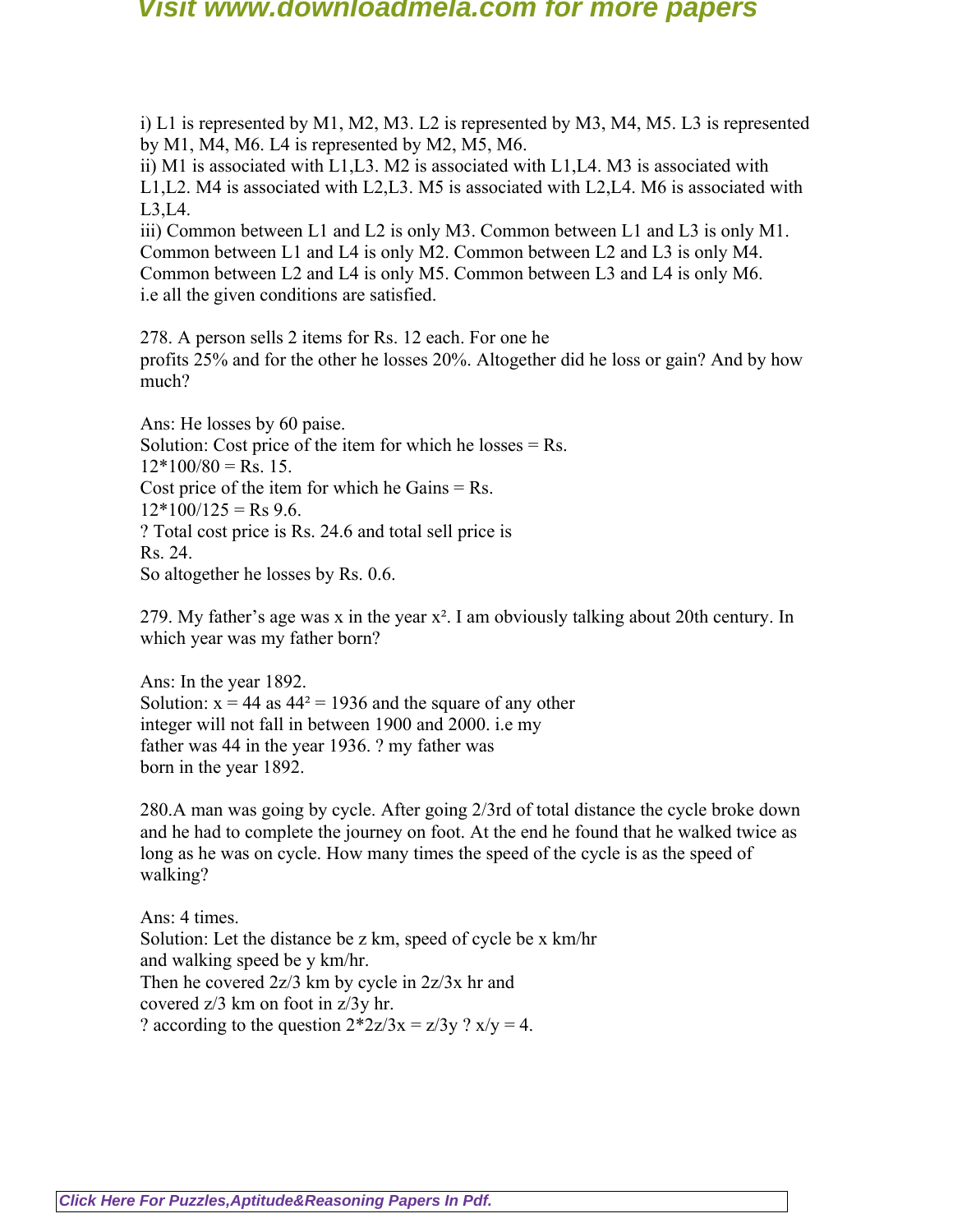281.In a badminton tournament a team is eliminated from the tournament if it losses 2 games. If there are 51 teams then what is the maximum number of games required to select the champion?

Ans: 101 Solution: To eliminate the 50 teams  $50*2 = 100$  games are required. And the champion team may lose in at most 1 game. ? Max. no. of games required  $= 101$ .

282. There are 3 tribes in a Island. Sororean who always speak truth, Nororean who always speak false and Midorean who speak truth and false alternately in either order. From the statements given by A,B and C (who belong to 3 different tribes), three persons from the island, identify who belongs to which tribe.

A : C is Sororean. B is Midorean.

B : A is Nororean. C is Midorean.

C : A is Midorean. I am Sororean.

Ans: A B C Midorean Nororean Sororean Solution: Think logically.

283. There are 5 persons A,B,C,D,E . All of them have different occupations and none of them are of same age. There professions are Consultant, Planner, Engineer, Nutritionist and Technician definitely not in the same order. From the following conditions determine whose profession is what?

i) The consultant is the oldest among them.

ii) The Technician is not younger than the Planner and the Planner is not younger than the Nutritionist.

iii) D is not as old as A and also not as young as B, who is not as old as the Engineer and also not as young as C.

iv) C is not the youngest among them.

Ans: Names are given in descending order of their ages. Consultant Engineer Technician Planner Nutritionist A D B C E Solution: Think logically.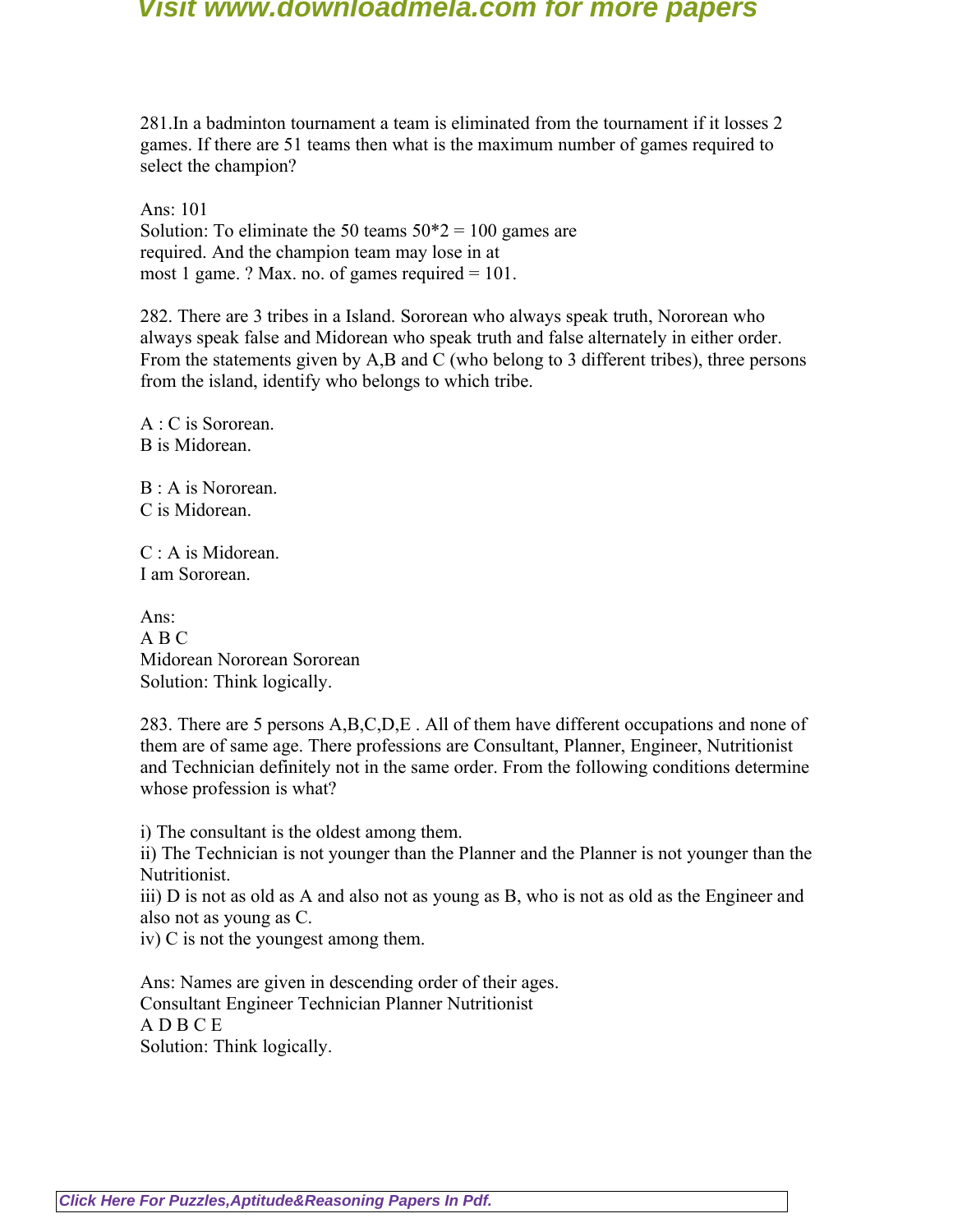284. 4 persons, Watts, Roger, O'neil and Smith, were eating in a restaurant while Smith was killed by poisoning. During investigation the other 3 persons gave the following statements. They gave one false statement each.

Watts : i) I didn't do it. ii) O'neil sat beside me. iii) We had our usual waiter.

Roger : i) Smith was across the table from me. ii) We had a new waiter. iii) The waiter didn't do it.

O'neil : i) Roger didn't do it. ii) The waiter has poisoned Smith. iii) Watts lied when he said that we had our usual waiter.

One among these three persons and the waiter murdered Smith. Who is the murderer?

Ans : O'neil is the murderer.

Solution: Think logically. I have given the false statements in red and italics.

285 There is a 4 inch cube painted on all sides. This is cut down into of 1 inch cubes. What is the no of

cubes which have no pointed sides.

Ans:  $8 \quad [(n-2)*(n-2)*(n-2)]$  where n is side length of the cube

286. Find the values of each of the alphabets.

 N O O N S O O N  $+$  M O O N J U N E Ans: 9326

287. If a clock takes 7seconds to strike 7, how long will the same clock take to strike 10?

Ans: The clock strikes for the first time at the start and takes 7 seconds for 6 intervals-thus for one interval time taken=7/6. Therefore, for 10 seconds there are 9 intervals and time taken is  $9*7/6=10$  and  $1/2$  seconds.

288. Fifty minutes ago if it was four times as many minutes past three o'clock, how many minutes is it to six o'clock?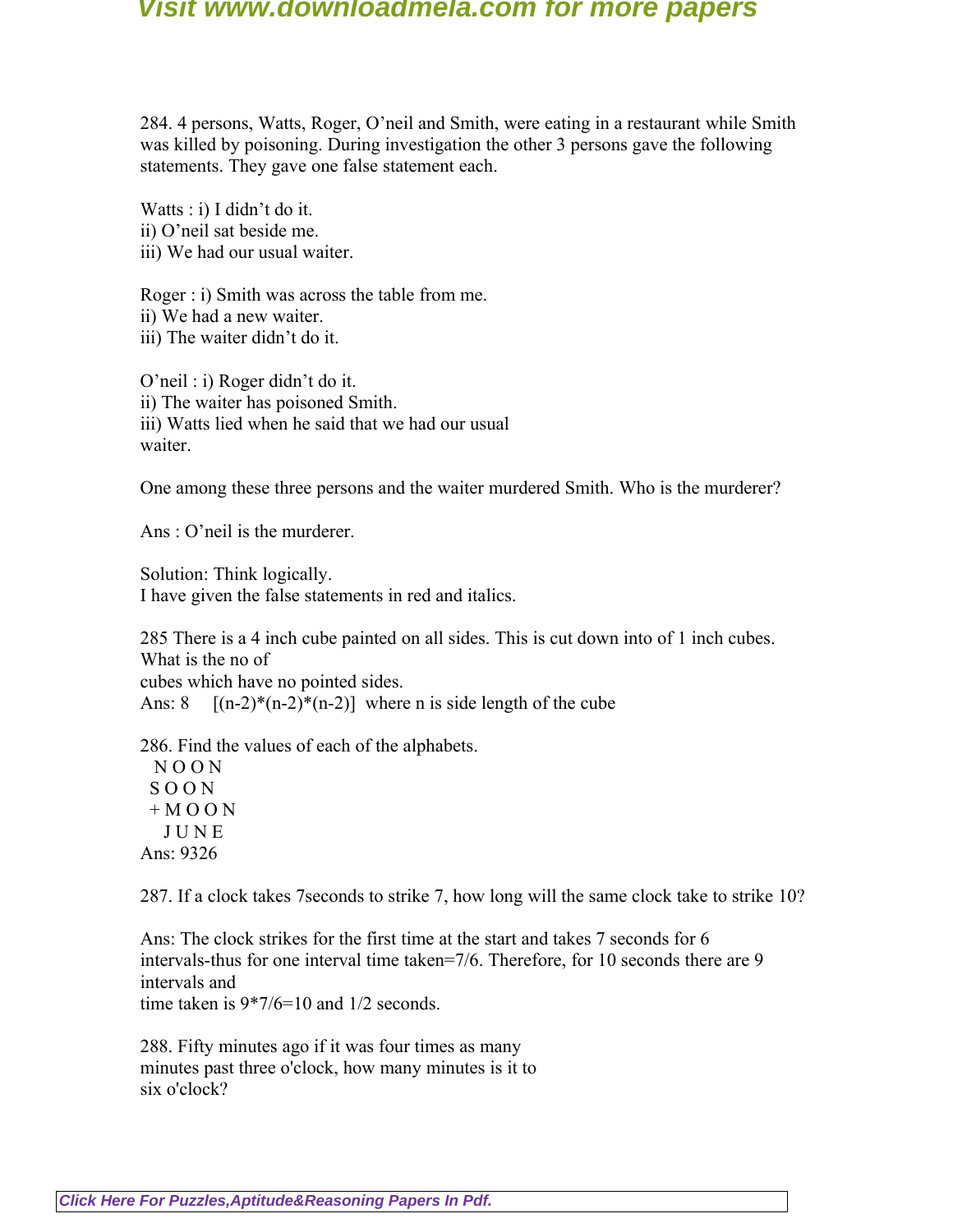Ans: Twenty six minutes.

289. Everyday in his business a merchant had to weigh amounts from 1 kg to 121kgs, to the nearest kg. What are the minimum number of weight required and how heavy should they be? Ans: .The minimum number is 5 and they should weigh 1,3,9,27 and 81kgs.

290. Ram, Shyam and Gumnaam are friends. Ram is a widower and lives alone and his sister

takes care of him. Shyam is a bachelor and his niece cooks his food and looks after his house.Gumnaam is married to Gita and lives in large house in the same town.Gita gives the idea that all of them could stay together in the house and share monthly expensesequally.

During their first month of livingtogether, each person contributed Rs.25. At the end of the month, it was found that Rs 92 was the expense sothe remaining amount was distributed equally among

everyone. The distribution was such that everyone received a whole number of Rupees. How much did each

person receive?Ans. Rs 2 (Hint: Ram's sister,Shyam's niece and Gumnaam's wife are the same person)

291. Sam and Mala have a conversation.

• Sam says I am certainly not over 40

• Mala says I am 38 and you are at least 5 years olderthan me

• Now Sam says you are at least 39

All the statements by the two are false. How old are they really?

Ans: Mala =  $38 \text{ yrs}$ , Sam =  $41 \text{ yrs}$ .

292. Grass in lawn grows equally thick and in a uniform rate. It takes 24 days for 70 cows and 60 days

for 30 cows to eat the whole of the grass. How many cows are needed to eat the grass in 96 days.?

Ans : 20

[Hint: g - grass at the beginning r -rate at which grass grows, per day y - rate at which one cow eats grass, per day n - no of cows to eat the grass in 96 days

 $g + 24*r = 70 * 24* y g + 60*r = 30 * 60 * y g + 96*r = n * 96* y$ , Solving, n = 20.

293. Three criminals were arrested for shop lifting. However, when interrogated only one told the truth in

both his statements, while the other two each told one true statement and one lie. The statements were:

• ALBERT :(a) Chander passed the merchandise. (b)Bruce created the diversion.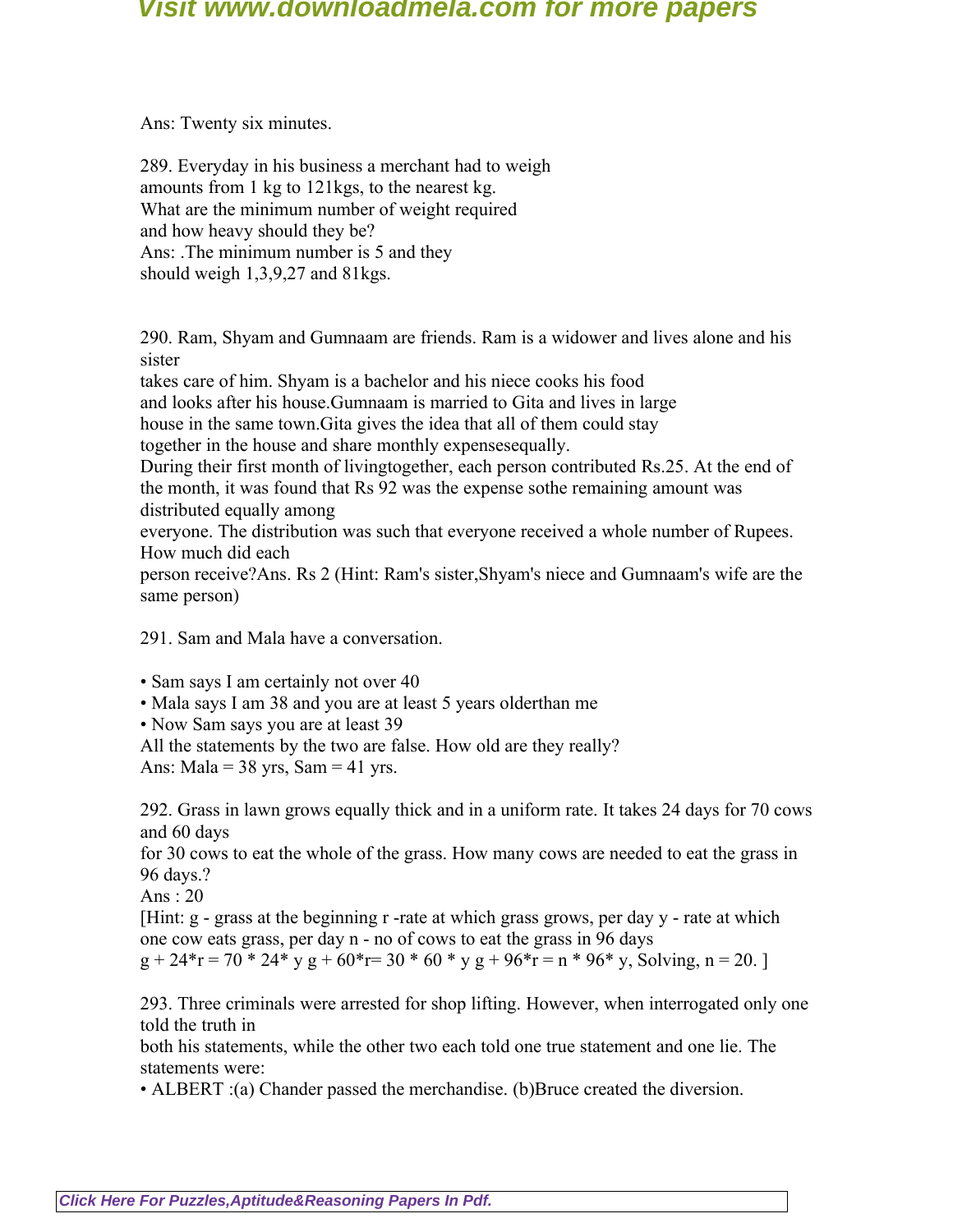- BRUCE :(a) Albert passed the merchandise. (b)I created the diversion.
- CLIVE :(a) I took the goods out of the shop. (b) Bruce passed them over.

Ans: Albert passed the goods. Bruce created the diversion. Clive took the goods out of the shop.

294. There N stations on a railroad. After adding X stations on the rail route 46 additional tickets have

to be printed. Find N and X.

Ans.  $x=2$  and  $N=11$  (Let initially,  $N(N-1) = t$ ; After adding,  $(N+X)(N+X-1) = t+46$ ; Trail and error method )

295. Complete the Table given below: Three football teams are there. Given below is the group table. Fill in the x's Played Won Lost Draw Goals For Goals Against A 2 2 x x x 1 B 2 x x 1 2 4 C 2 x x x 3 7

Ans: The filled table is given below

Played Won Lost Draw Goals For Goals Against A 2 2 0 0 7 1 B 2 0 1 1 2 4 C 2 0 1 1 3 7

297. Four prisoners escape from a prison. The prisoners, Mr. East, Mr. West, Mr. South, Mr. North

head towards different directions after escaping. The following information of their escape was supplied:

- The escape routes were The North Road, South Road,East Road and West Road.
- None of the prisoners took the road which was theirnamesake.
- Mr. East did not take the South Road
- Mr. West did not the South Road.
- The West Road was not taken by Mr. East

What road did each of the prisoners take to make their escape?

Ans: Mr. East took the North Road Mr. West took the East Road Mr. North took the South Road Mr. South took the West Road.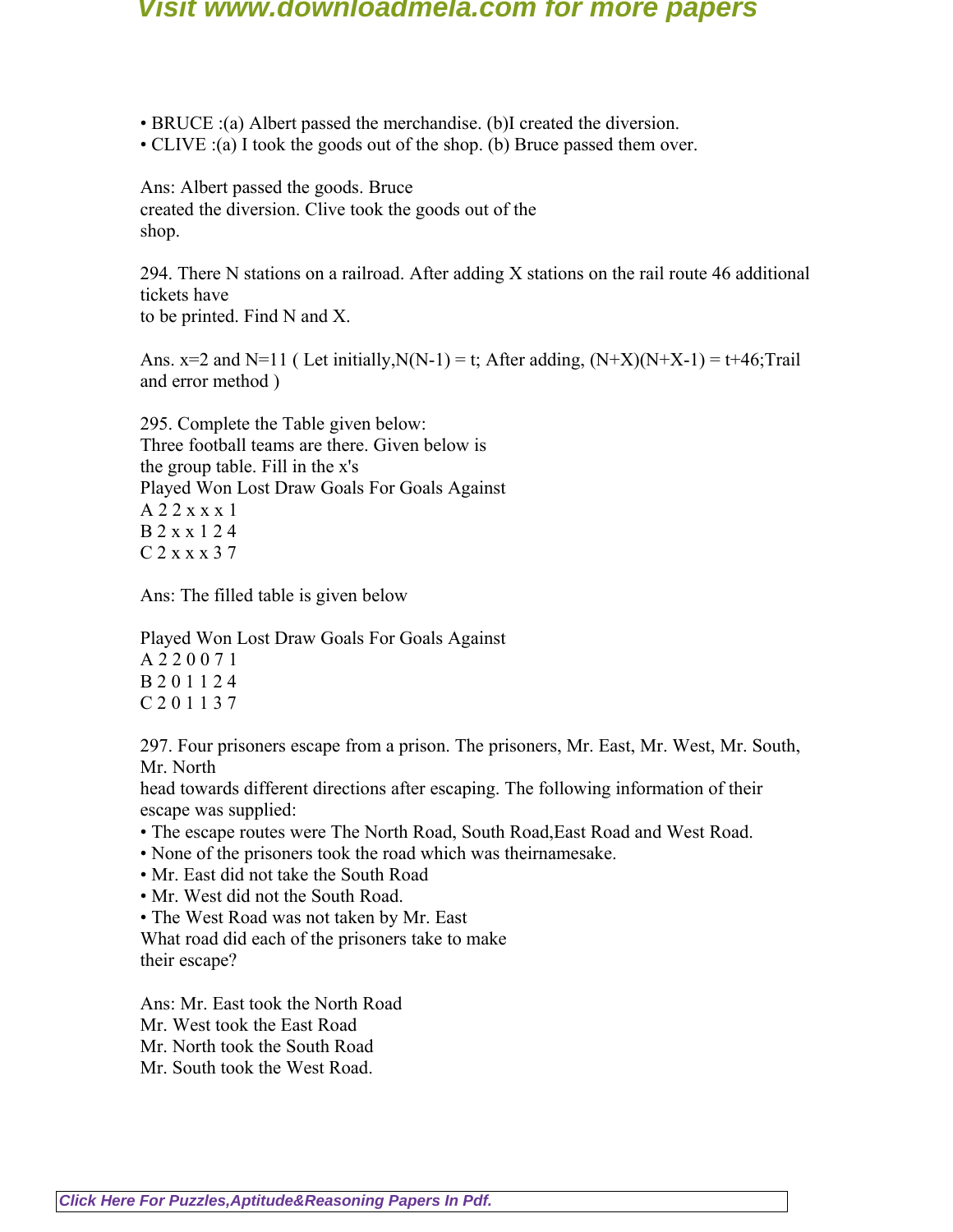298. A hotel has two wings, the east wing and the west wing. Some east wing rooms but not all have an ocean

view.All west wing rooms have a harbor view. The charge for all rooms is identical, except as follows :

• Extra charge for all harbor view rooms on or above the 3rd floor

• Extra charge for all ocean view rooms except those without balcony

• Extra charge for some harbor rooms on the first two floor & some east wing rooms without ocean view but having kitchen facilities.

Which of the following cannot be determined on the basis of the information given: I. Whether there are any rooms without a balcony for which an extra charge is imposed. II. Whether any room without a kitchen or a view involves an extra charge. III. Whether two extra charges are imposed for any room.  $(A)$  I only  $(B)$  II only (C) III only (D) II and III only (E) I, II and III Ans:  $(A)$ 

299. A ship went on a voyage. After it had traveled 180 miles a plane started with 10 times the speed of the

ship. Find the distance when they meet from starting point.

Ans: 200 miles. (Distance traveled by plane  $= 1/10$  distance traveled by ship  $+ 180$ )

301. Father's age is three years more than three times the son's age. After three years, father's age will be

ten years more than twice the son's age. What is the father's present age? Ans: 33 years.

302. Light glows for every 13 seconds . How many times did it glow between 1:57:58 and 3:20:47 am.

Ans :  $383 + 1 = 384$ 

303. There are 20 poles with a constant distance between each pole. A car takes 24 second to reach the

**[Click Here For Puzzles,Aptitude&Reasoning Papers In Pdf.](http://downloadmela.com/pages/aptitude/aptitude-puzzles-logicalreasoning.html)**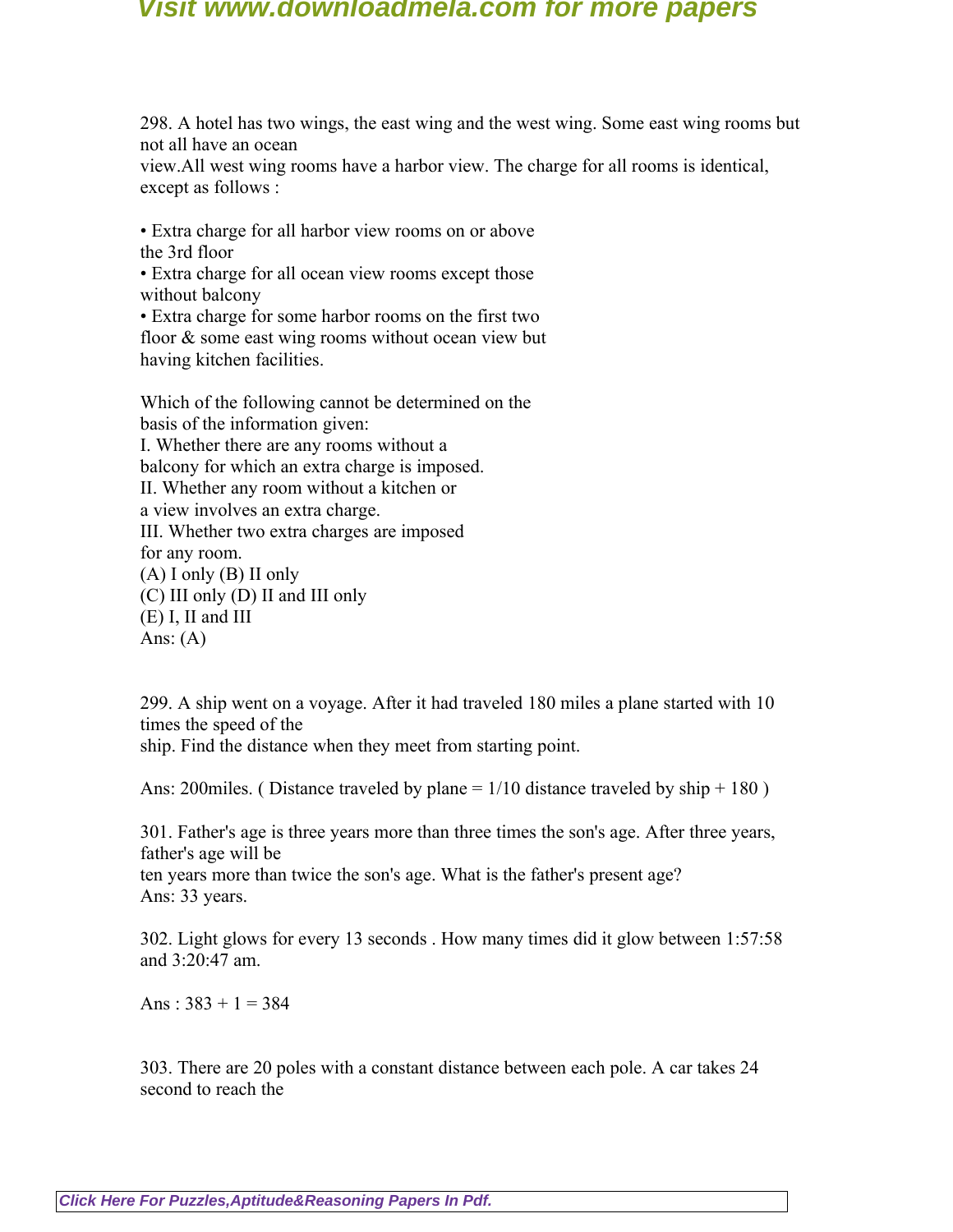12th pole.How much will it take to reach the last pole. Ans: 41.45 seconds (Let the distance between two poles = x, Hence  $11x:24::19x:?$ )

304. A man collects cigarette stubs and makes one full cigarette with every 8 stubs. If he gets 64 stubs how many full cigarettes can he smoke. Ans:  $8+1=9$ 

305. The minute and the hour hand of a watch meet every 65 minutes. How much does the watch lose or gain time and by how much? Ans: Gains; 5/11 minutes

306. A survey was taken among 100 people to find their preference of watching T. V. programs. There are 3 channels. Given the no of people who watch

- at least channel 1
- at least channel 2
- at least channel 3
- no channels at all
- at least channels 1and 3
- at least channels 1 and 2
- at least channels 2 and 3

Find the no of people who watched all three.

307. Some statements are given below:

• L says all of my other four friends have money

- M says that P said that exactly one among them has money
- N says that L said that precisely two among them have money
- O says that M said that three of the others have

money

• P, L and N said that they have money

All the above statement are false. Who has money  $\&$  who doesn't have any money?

308. 500 men are arranged in an array of 10 rows and 50 columns according to their heights. Tallest among each

row of all are asked to fall out. And the shortest among them is A. Similarly after resuming that to

their original positions that the shortest among each column are asked to fall out. And the tallest among

them is B. Now who is taller among A and B ? Ans. A

309. Mr. Mathurs jewels have been stolen from his bank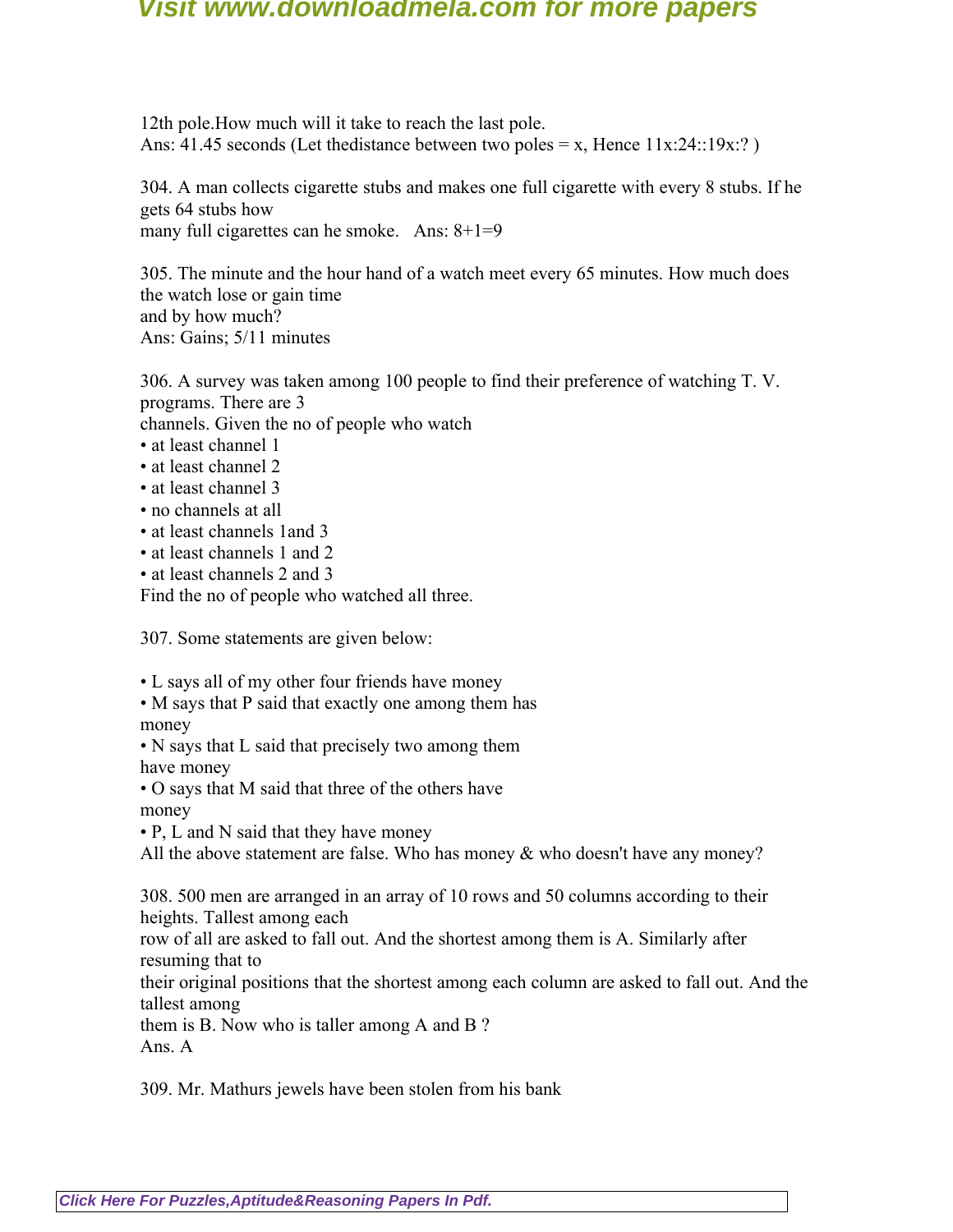locker. The bank has lockers of 12 people which are arranged in an array of 3 rows and 4 columns like:

- 1 2 3 4
- 5 6 7 8
- 9 10 11 12

• The locker belonging to JONES was to the right of

BLACK'S locker and directly above MILLAR'S.

• BOOTH'S locker was directly above MILLAR'S.

• SMITH'S locker was also above GRAY's (though not directly).

• GREEN'S locker was directly below SMITH'S.

- WILSON'S locker was between that of DAVIS and BOOTH.
- MILLAR'S locker was on the bottom row directly to the right of HERD'S.

• WHITE'S locker was on the bottom right hand corner in the same column as BOOTH'S. Which box belonged to Mr. Mathurs?

Ans: Box number 9 belongs to Mr.Mathurs.

310. Problem based on sets. 100 ppl. 85 are married, 70 have phone, 75 have house, 60 have car. find ppl having house, car, phone and r married?? easy set problem. i am not sure abt figures but find total ppl who do not have these things and subtract from 100 to get ppl having all these. ans. 10

311. village and town. in between a hill. a person travels on cycle 8 km uphill and 24 downhill to reach town continuously in 2hrs 50 min. then he comes to village in 4 hrs and 30 min. find his speed uphill and downhill.

ans. uphill 6 downhill 16

312. find wizard's age. his age is 3 times son's age, his father's age is 40 more than twice his age. total of their ages is 1240. ans. 360

313. there r some steps. i come down 7 steps then see a man at bottom. then he comes up and i go down at same speed(my speed). when 4 steps r remaining for me i find tht man has reached the top.

for my single step downwards he took 2 steps up. find total steps. ans. 22 steps.

314) One person went to market to purchase three varieties of chocolates. He had purchased 20 items with 20 cents. Fudges are available at 4 cents each, chaco bars are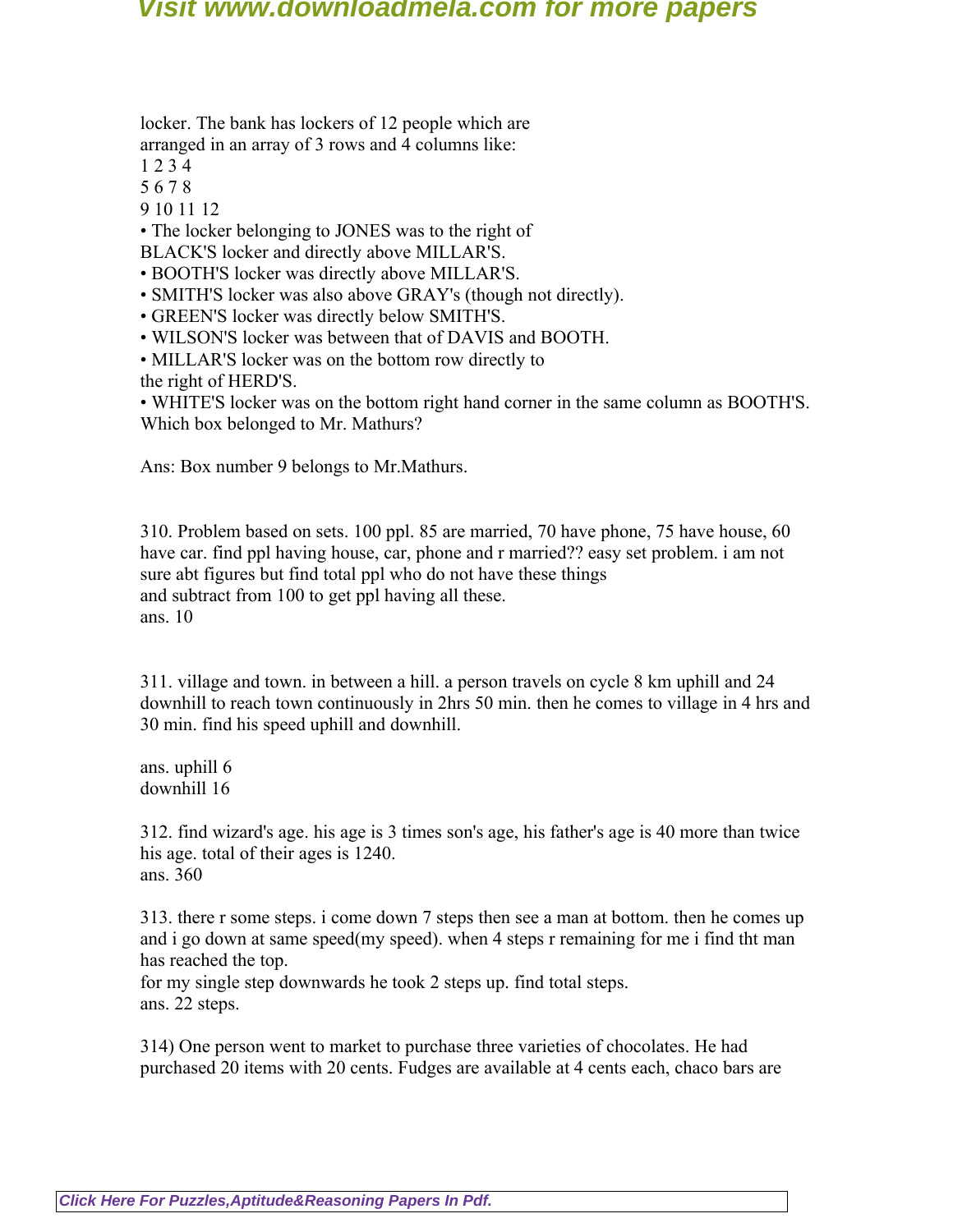available at 4 for a penny and gum pints are available at 2 a penny. How many of each item he had purchased.

315) There is a five digit number, where the third number is one higher than the sum of first and second digits. Fourth digit is twice of fifth and third digit is twice the fourth. Second digit is five more than the first digit. What is the number

316) A cube, which is painted red on all its sides, is cut into 27 cubes with three straight cuts. Now how many cubes have

i) No red face ii)One red face iii)Two red faces iv)Three red faces

317) It is a typical Tap problem. There are two taps, which are used to fill the tank and one tap to empty the tank. First tap fill the tank in 10 min., while the second takes quarter of an hour to fill the tank if both are operated independently. Third tap is capable of emptying the tank in seven and a half minutes. If all the taps are opened simultaneously (when the tank is empty) how long (if ever) will it take for the tank to get filled completely?

318) Ten years before, one is seven years more than the "half the age" of other. Now the bride's age is 30 years. And also one is nine-tenths the age of other. What is groom's present age.

319) Two guys are tossing coin with a bet of \$1 for each game. After some tosses., one guy earned \$3 while the other won three times. How many games do they play.

320) There is one 8 marks analytical question. Which is the easiest puzzle I had ever seen. There are in total eight members in the group. Five members are to be selected from that group. They had given three conditions. We have to answer four multiple-choice questions which are framed based on the above three conditions. In almost all the questions, answer can be found out by eliminating the answers from the choices. Going thru the GRE Barrons analytical section will help. Get the gist of it., rather than trying to solve more and more.

321) There are four friends, who are speaking about the pizza, which one of them ate before. Each one will say one statement and we were given that one of them is lying. We have to find out who ate the pizza. Easy one.., no need to worry abt. this.

322) All the above nine puzzles are very easy when compared to this one. This is difficult not because of logic but because of its grammer. The sentence structure is too complicate. This question reminded me of puzzle 127 of sakunthala devi's Puzzles to Puzzle U.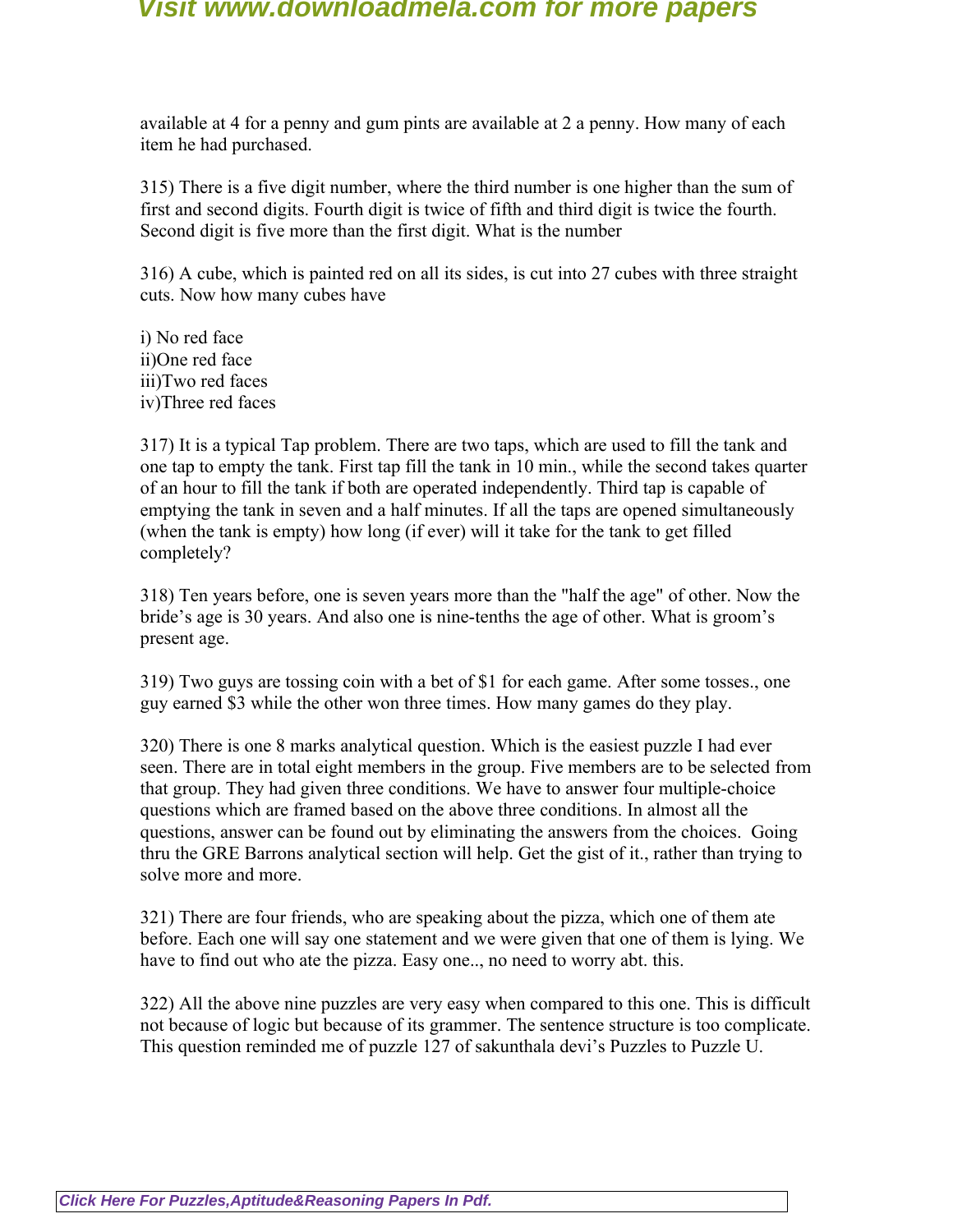323. there is a 1 km long wire plces on x poles . if the no of poles is reduced by 1 then he distance of wire between each poles increases 1 2/3.how many poles are there intially.\

324. clark ,jones,mason, smith are 4 ppl. there are 4 professions druggists,grocer,butcher,policeman.find out who is who?

1)clark and jones are neighbours and they drive each other to work.

2)jones earns more than mason

3) the police man earns more than the druggists and i "think" the grocer.

4) the policeman does not have a druggists as a neighbour.

5) the butcher walks to work

6)policeman does not meet the grocer until he arrests him for commiting an offence.

325. A and B write a test A says " i got a third of the ques. wrong" B says " i got 5 wrong" together they got three quarters of the questions correct. how many did a get correct. (5 m)

326. If a die has 1,6 and 3,4 and 2,5 opposite each other how many such dies can be made.

327. There are three boxes , In one box Two white balls , In two box 2 black balls In three box 1 white &1 black

The lables on the boxes are not correct.Then you have to open one box and to find the colour of the balls in all boxes.

Solution: Open the box labled black& white If white balls are there then the box labled with white balls

contain black balls and labled with black balls contain one black and one white ball and viceversa

if two black ballsare there.

328). there are containing 5 , 7 , 14 , 16 , 18 , 29 balls of either red or blue in colour. Some boxes contain only red balls and others contain only blue . One sales man sold one

box out of them and then he says " I have the same number of red balls left out as that of blue ".

Which box is the one he solds out ?

Ans : total no of balls =  $89$  and  $(89-29)$  /2 =  $60/2 = 30$ and also  $14 + 16 = 5 + 7 + 18 = 30$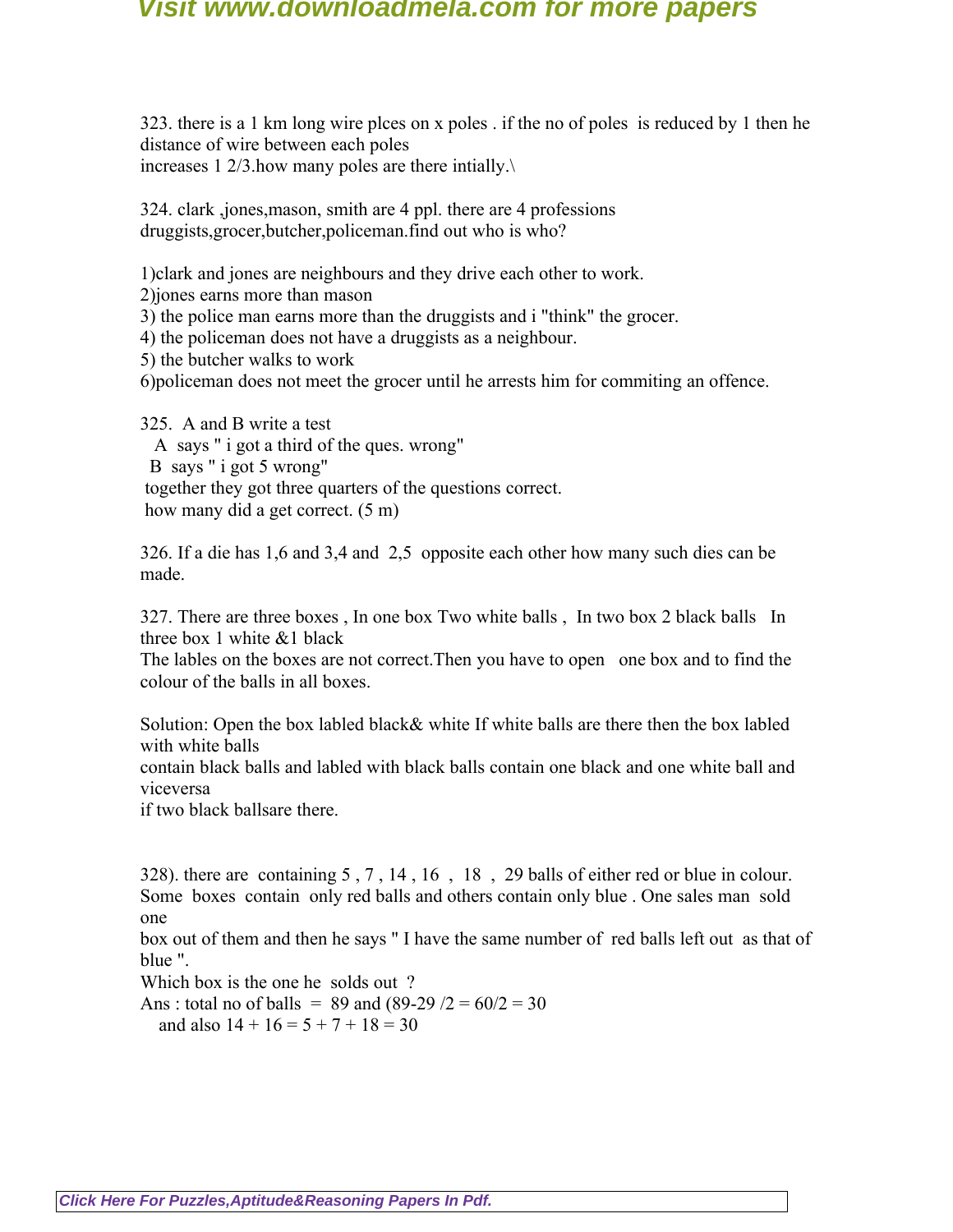329). A chain is broken into three pieces of equal lenths containing 3 links each. It is taken to a backsmith to join into a single continuous one . How many links are to to be opened to make it ? Ans : 2.

330) when the actual time pass 1hr wall clock is 10 min behind it when 1 hr is shown by wall clock, table clock shows 10 min ahead of it when table clock shows 1 hr the alarm clock goes 5min behind it, when alarm clock goes 1 hr wrist watch is 5 min ahead of it assuming that all clocks are correct with actual time at 12 noon what will be time shown by wrist watch after 6 hr

ans---5:47:32.5 (n X 60 )50/60 X 70/60 X 55/60 X 65/60

331. complete the following

a.  $\frac{1}{2}$  \* \*  $\frac{1}{2}$   $\frac{1}{2}$   $\frac{1}{2}$   $\frac{1}{2}$ #  $\omega$   $\omega$  # # \$ ? ? some what simillar like this...but not clear. b. 1,  $3, 7, 13, 21, ..., 43$  Ans: 31 c. 1, 3, 9,  $, 16900$ 

332. A girl took part in a (some) game with many others in a circular closed circuit. After pedaling for several minutes, he found that 1/3th of the cyclists ahead of her and 3/4th of the cyclists behind him together formed the total no. of participants. How many were participating in the race?

333. OF all pets i have, except 2 all are rabbits OF all pets i have, except 2 all are fish OF all pets i have, except 2 all are cats How many rabbits, fish and cats are there?

334. given carpenter + painter =  $1100$ painter + electrician =  $3200$  $electrician + plumber = 5100$  $plumber + masson = 2200$  $masson + labour = 3000$  $labor + painter = 1100$ find every person's cash? (i dont know the exact amount mentioned above.)

335. out of 30 questions, the three persons A,B & C answered 45 correct answers, B answered 55% of A, B and C together answered 25 % more of what A answered. Find how many answers each answered?

336. Jim,Bud and sam were rounded up by the police yesterday. because one of them was suspected of having robbed the local bank. The three suspects made the following statements under intensive questioning.

Jim: I'm innocent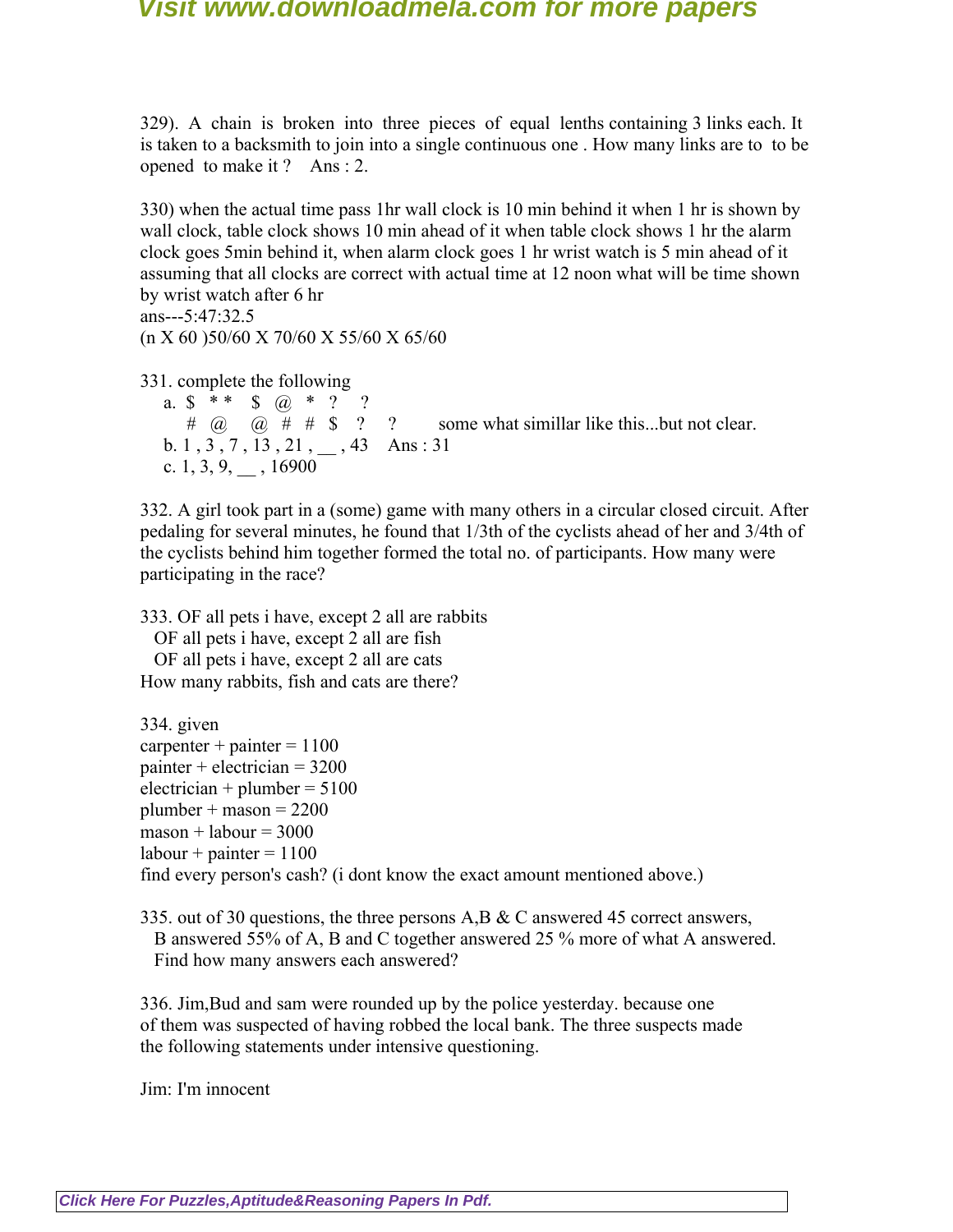Bud: I'm innocent Sam: Bud is the guilty one. If only one of the statements turned out to be true, who robbed the bank?

337) There are two containers on a table. A and B . A is half full of wine, while B, which is twice A's size, is onequarter full of wine . Both containers are filled with water and the contents are poured into a third container C. What portion of container C's mixture is wine ?

338) A wall clock loses 10 minutes every 1 hour. In 1 hour by the wall clock , a table clock gets 10 minutes ahead of it. In 1 hour by the table clock an alarm clock falls 5

minutes behind it. In 1 hour of the alarm clock, a wristwatch gets 5 minutes ahead it. At noon, all 4

timepieces were set correctly. To the nearest minutes, what time will the wrist show when the correct time is 6

p.m. on the same day ?

339) "You see," said Mrs.Murphy,"Paddy is now one and one-third times as old as he was when he took to drink, and little Jimmy, who was forty months old when paddy took to

drink is now two years more than half as old as I was when Paddy took to drink , so when little Jimmy is as old as Paddy was when he took to drink.our three ages combined will amount to just one hundred years" How old is little Jimmy?

340)Both the Allens and the Smiths have two young sons under eleven. The name of the boys whose ages rounded off to the nearest year are all different are Arthur, Bert, Carl and David . Taking the ages of the boys only to the nearest year , the following staements are true

- \* Arthur is three years younger than his brother
- \* Bert is the oldest
- \* Carl is half as old as one of the allen boys
- \* David is five years older than the younger smith boy

\* the total ages of the boys in each family differ by the same amount today as they did five years ago

How old is each boy and what is each boys family name.

341) In a certain organization there are either men eligible to serve on a eligible to serve on a newly established commitee of four. The selection of the members is not an easy matter , however for there are jealousies and attachements among the candidates which prevents a free choice of four committeemen, if you were the president of the organization could you select a committee of four satisfying all these whims?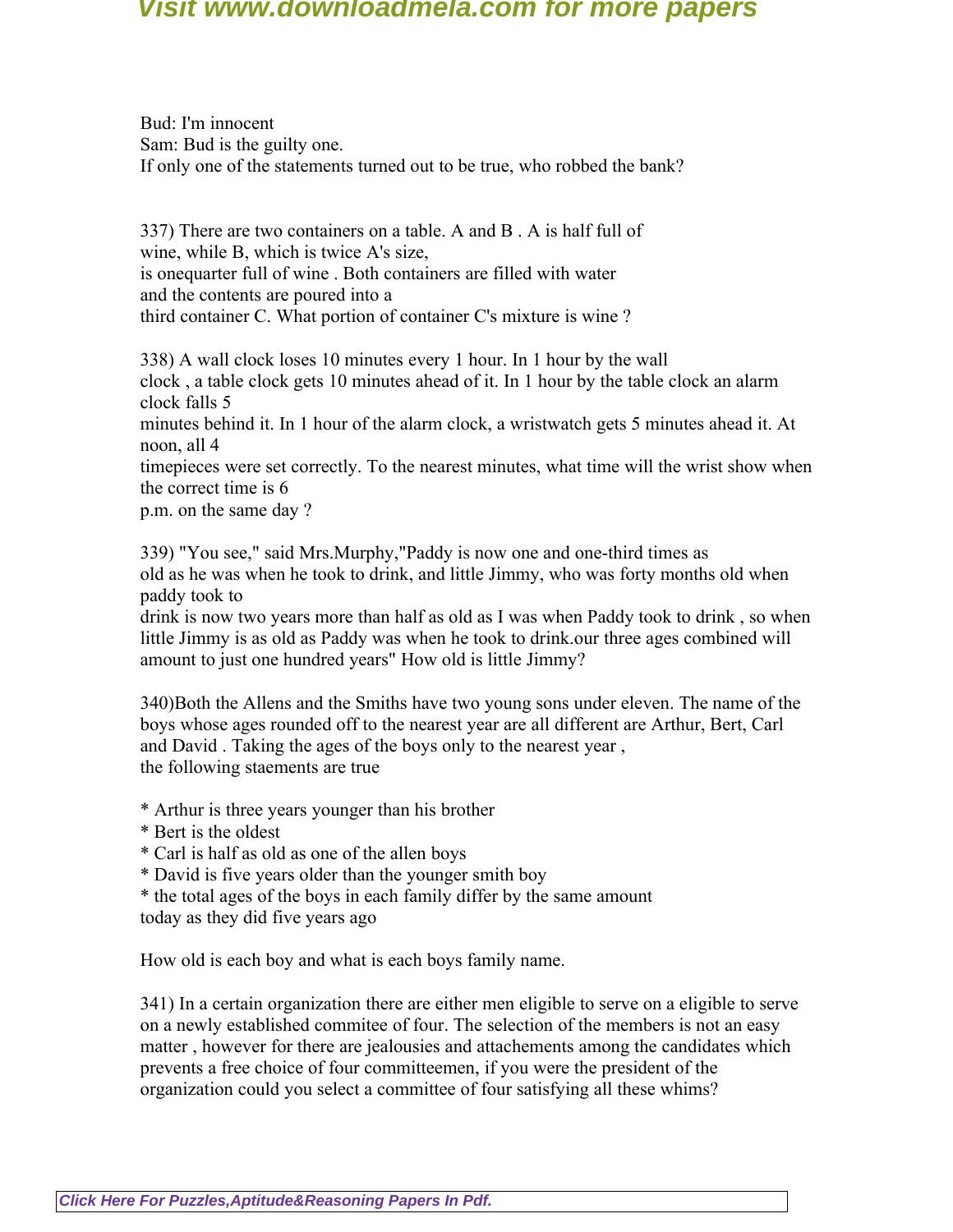- \* Ames will serve with anybody
- \* Brown won't serve unless Clayton serves
- \* Clayton wont serve with Evans
- \* Davis wont serve without hughes
- \* evans will serve with anybody
- \* French wont serve with Davis unless Grant serves too, and wont

serve with Clayton unless Davis also

serves

\* Grant wont serve with both Brown and Clayton and wont serve with either Ames or Evens

\* Hughes wont serve unless either Brown or French serves and wont serve with Clayton unless Grant serves too and wont serve with both Ames and Evans

342) An artist has exactly seven paintings --- ,  $T, U, V, W, X, Y$ , and  $Z$  -- from which she must choose exactly five

to be in an exhibit. Any combination is acceptable provided it meets the following conditions:

- \* If T is chosen , X cannot be chosen
- \* If U is chosen , Y must also be chosen
- \* If V is chosen , X must also be chosen

1) Which one of hte following is an aceptable combination of paintings for inclusion in the exhibit?

A. T,U,V,X,Y B. T,U,V,Y,Z C. T,W,X,Y,Z D. U,V,W,Y,Z E. U,V,W,Z,Y

2) If painting T is chosen to be among the paintings included int he exhibit which one of the following cannot be chosen to be among the paintings included in the exhibit?

A. U B. V C. W D. Y E. Z

3)Which one of the following substitutions can the artist always make without violating restrictions affecting the combination of paintings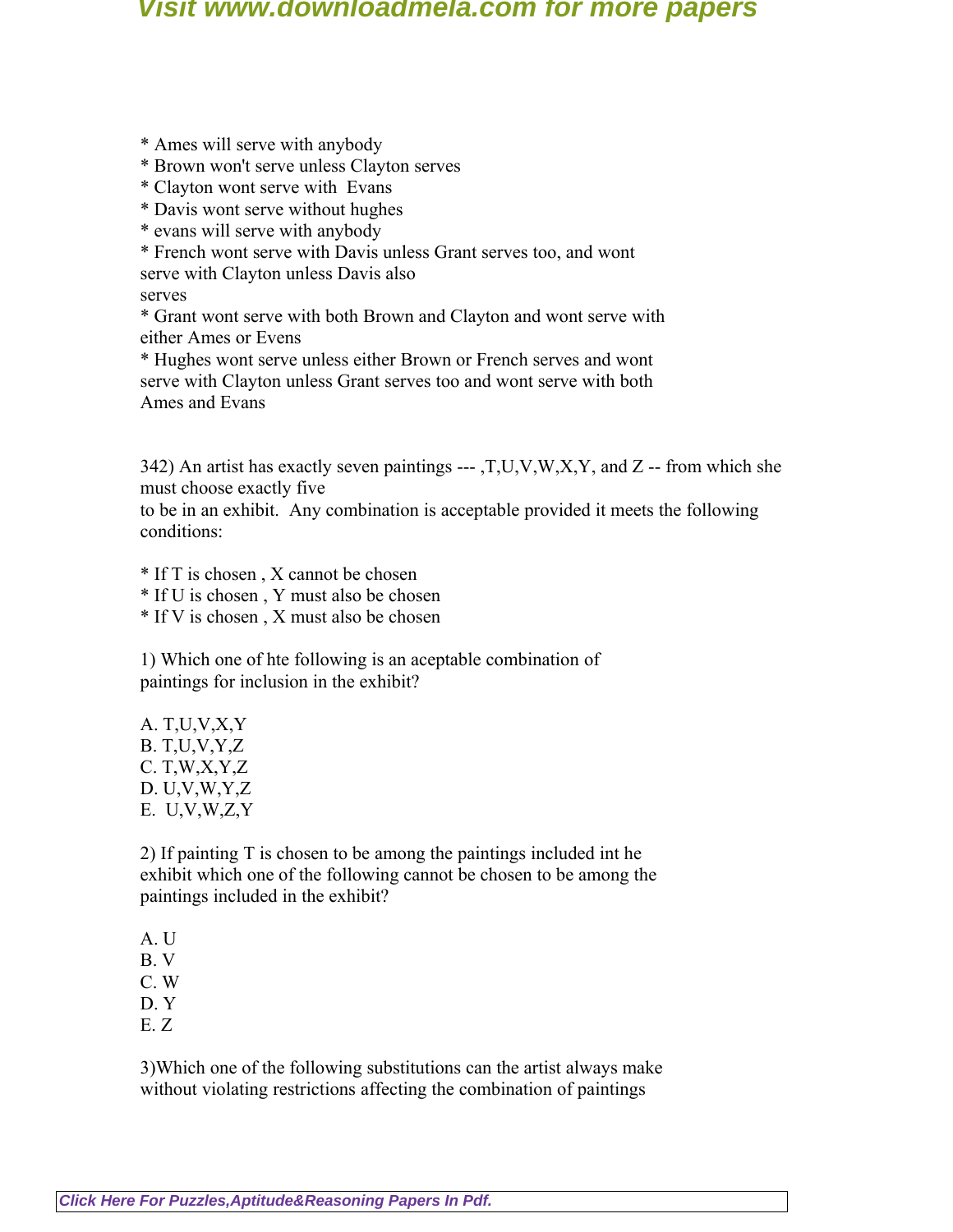given that the painting mentioned first was not, and the painting mentioned first was not, and the painting mentioned second was, originally going to be chosen ?

- A. T replaces V B. U replaces Y C. V replaces X
- D. W replaces Y
- E. Z replaces W

4) If the artist chooses painting V to be included among the paintings in the exhibit, which one of the following must be true of that combination of paintings?

A. T is not chosen B. Y is not chosen C. U is chosen D. W is chosen  $E$ . Z is chosen

343) Yesterday my mother asked me to buy some stamps. Stamps are available in 2 paise,7paise,10paise,15paise and 20paise denominations. For three types of stamps I was asked to buy five of each. For the other two types of stamps. I was asked to buy six of each. Unfortunately I forgot which I was supposed to buy five of and which to buy six of Luckly my mother had given me the exact money required to buy the stamps , Rs. 3.00 and the shopkeeper was able to give me the correct stamps. Which stamps did I buy?

344)Farmer Jones sold a pair of cows for Rs. 210 , On one he made a profit of ten percent and on the other he lost ten percent. Altogether he made a profit of five percent. How many did each cow originally cost him?

345.Meera was playing with her brother using 55 blocks.She gets bored playing and starts arranging the blocks such that the no. of blocks in each row is one less than that in the lower row. Find how many were there in the bottom most row?

346.Rahul took part in a cycling game with many others in a circular closed circuit. After pedaling for

several minutes, he found that 1/5th of the cyclists ahead of him and 5/6th of the cyclists behind him

together formed the total no. of participants. How many were participating in the race?

347.Tom wants to catch a hare. He is standing 250 yards south from the hare. The hare starts moving due east.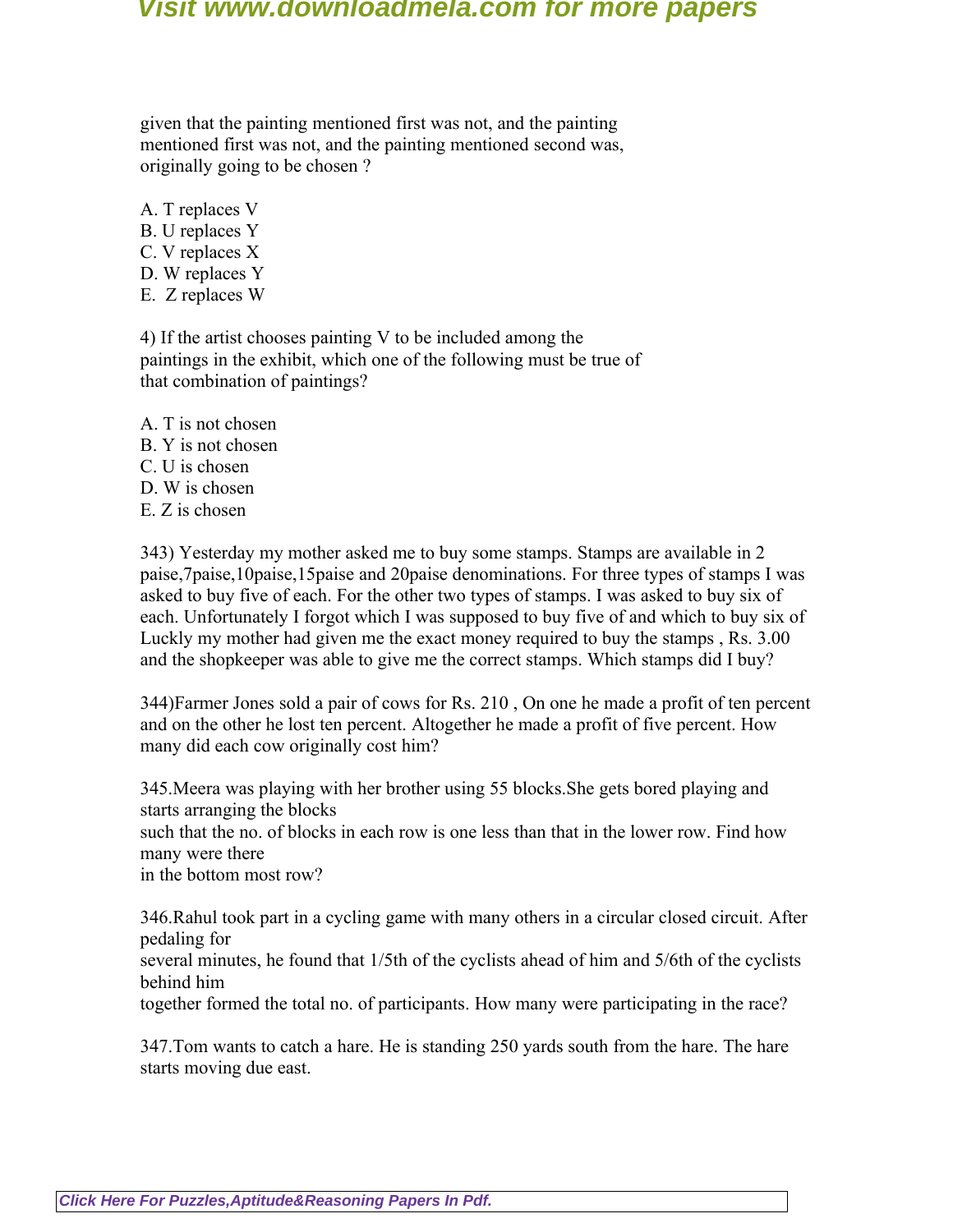Tom, instead of moving in the northeast direction,moves in such a way that at every instant,

he is goingtowards the hare. If speed of tom is one and one-third times that of the hare, find the distance each

traveled before he caught the hare.

348.Two people are playing with a pair of dies. Instead of numbers, the dies have different colors on their

sides. The first person wins if the same color appears on both the dies and the second person wins if the

colors are different. The odds of their winning are equal. If the first dice has 5 red sides and 1 blue

side, find the color(s) on the second one.

349.A company's director said during the board meeting: " The company's income from roads will be

sufficient to pay 6% of the entire stock issue, but since we are paying 7.5% interest on the preferred

stock of Rs.4, 000,000 we are able to pay only 5% of the common stock". Find the value of the common stock.

350. Mr. ANYMAN left ANYTOWN by car to attend a wedding at ANYCITY. He had been driving for exactly two hours

when the car got punctured. It took his driver exactly ten minutes to change the wheel. In order to play safe

they covered the remaining distance at a speed of 30 mph. consequently, Mr. ANYMAN was at wedding half an-

hour behind schedule. Had the car got the puncture only 30 miles later , I would have been only FIFTEEN

minutes late he told the driver . How Far is ANYCITY from ANYTOWN. Ans: 120 miles

351. Alpha, Beta , gamma, delta and epsilon are friends and have birthdays on consecutive days though may not

be in order. Gamma is as many days old to Alpha as Beta is younger to Epsilon. Delta is two days older

then Epsilon. Gamma's Birthday is on Wednesday. Tell whose birthday is when.

Ans: Alpha: Friday Beta : Saturday Gamma: Wednesday Delta: Tuesday

Epsilon: Thursday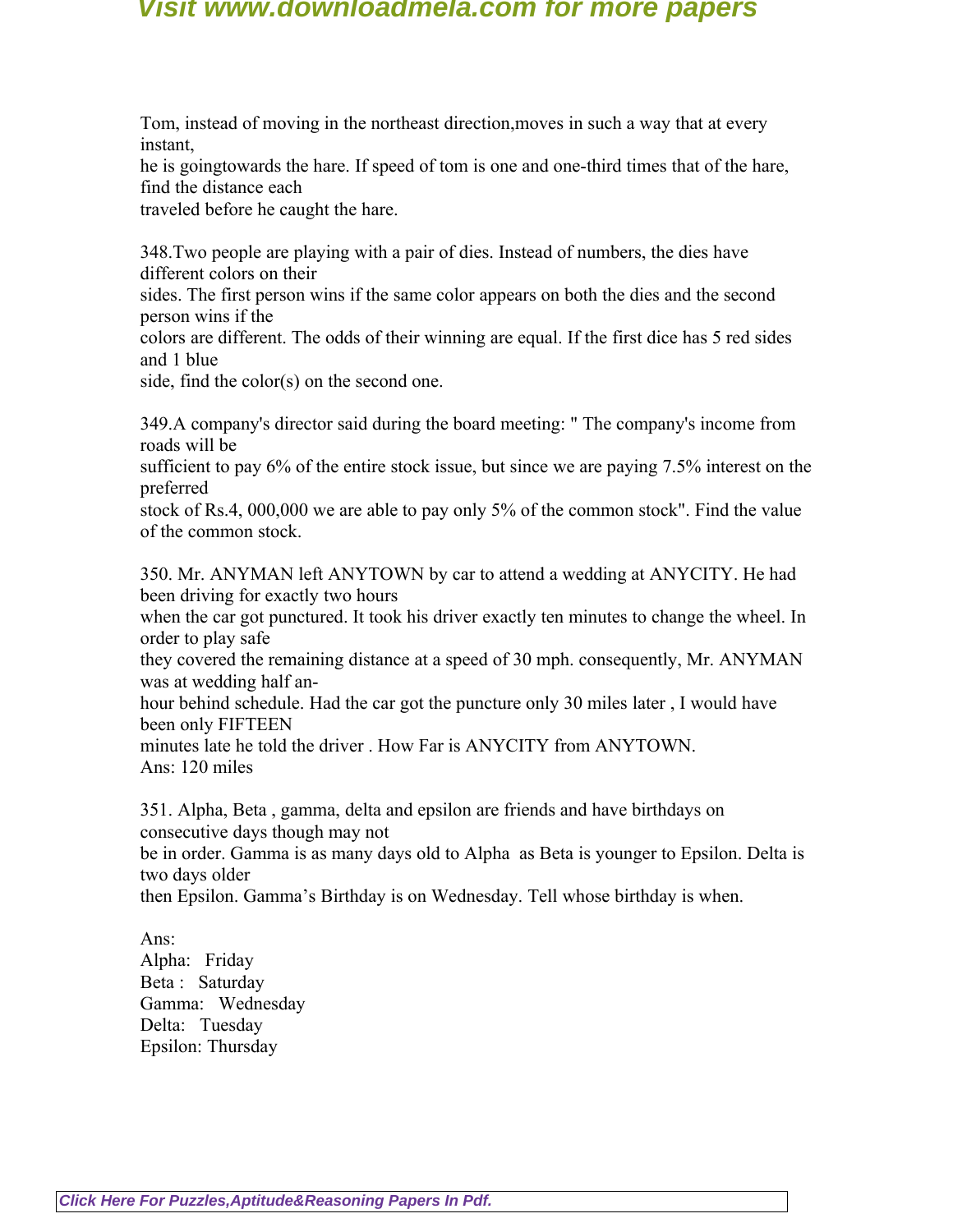352.The quarter of the time from midnight to present time added to the half of the time from the present to midnight gives the present time. What is the present time?

Ans: 9hrs past 36 minutes AM

353. A man is going to a wedding party. He travels for 2hrs when he gets a puncture. Changing tyres takes 10mins.

The rest of the journey he travels at 30 miles/hr. He reaches 30mins behind schedule. He thinks to himself that

if the puncture had occurred 30miles later, he would have been only 15mins late. Find the total distance traveled by the man

354. After world war II three departments did as follows First department gave some tanks to 2nd &3rd departments equal to

the number they are having. Then 2nd department gave some tanks to 1st & 3rd departments equal to

the number they are having. Then 3rd department gave some tanks to 2nd  $&$ 1st departments equal to

the number they are having. Then each department has 24 tanks. Find the initial number of tanks of each department?

Ans ; A-39 B-21 C-12

355. A girl 'A' told to her friend about the size and color of a snake she has seen in the beach. It is one of the colors brown/black/green and one of the sizes 35/45/55.

If it were not green or if it were not of length 35 it is 55. If it were not black or if it were not of length 45 it is 55. If it were not black or if it were not of length 35 it is 55.

a) What is the color of the snake?

b) What is the length of the snake?

Ans: a) brown b)  $55$ 

356.A man was on his way to a marriage in a car with a constant speed. After 2 hours one of the tier is punctured

and it took 10 minutes to replace it. After that they traveled with a speed of 30 miles/hr and reached the marriage

30 minutes late to the scheduled time. The driver told that they would be late by 15 minutes only if the 10 minutes

was not waste. Find the distance between the two towns?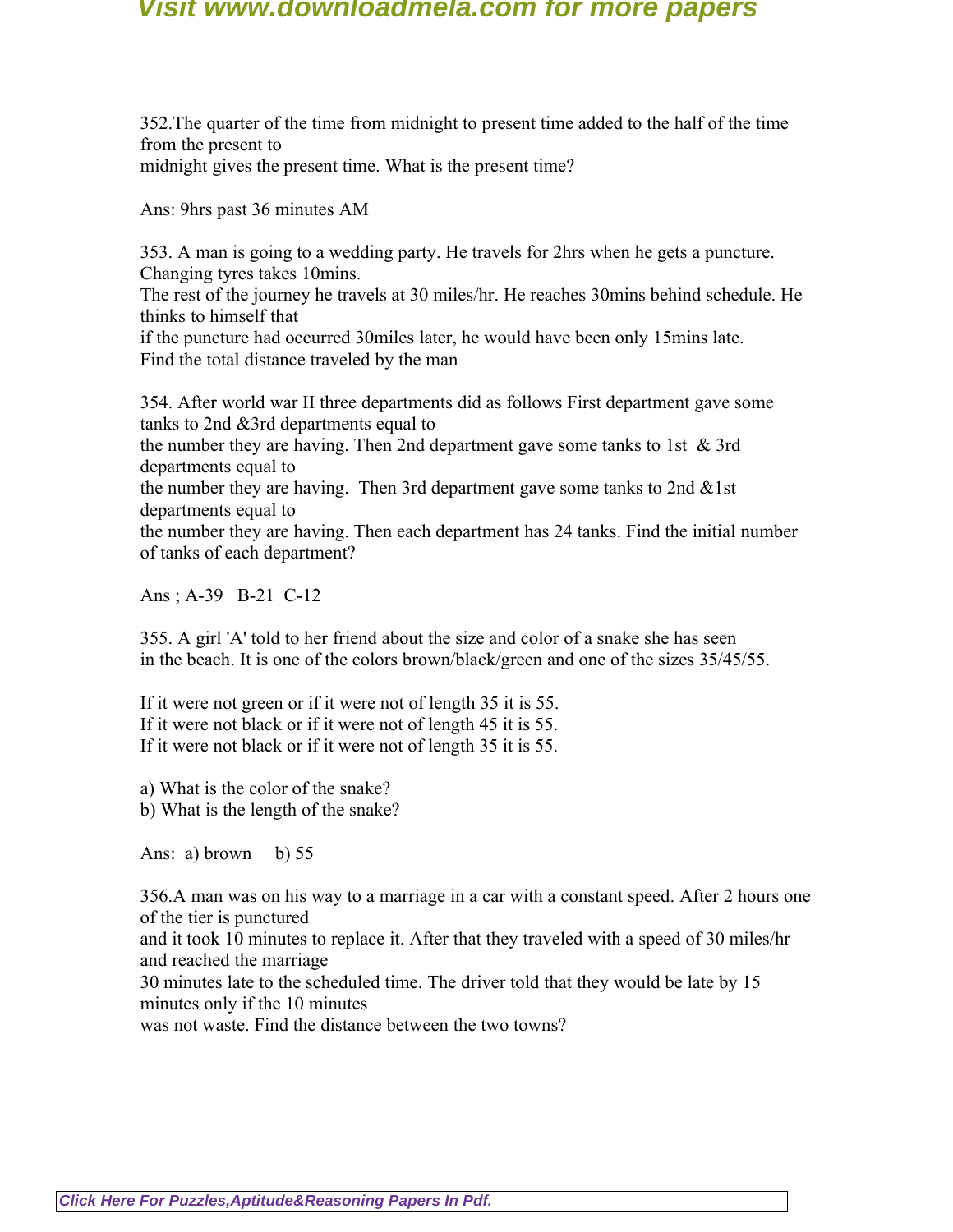357. Three clocks where set to true time. First run with the exact time. Second slows one minute/day. Third gains one minute/day. After how many days they will show true time.

358. There were some containers of quantity 1, 3, 4, 5, 6, 12, 15, 22, 24, 38 liters. Each was filled with some liquid except one. The liquids are milk, water and oil. Quantity of each was like this. Water =  $2^*$  milk oil =  $2^*$  water. Find out which container was empty and containers filled with milk and oil.

359. Two travelers, one with 64 barrels of wine, other with 20 barrels of wine. They don't have enough money to pay duty for the same. First traveler pays 40 francs and gives his 5 barrels, Second traveler gives his 2 barrels but gets 40 francs in exchange. What's value of each barrel, and duty for each barrel?

Ans: Value of each barrel-120 francs, Duty on each-10 francs

360. What is Ann's relation with her husband's mother's only daughter-in-law's sister's husband?

Ans: Brother-in-law

361. Some guy holding a glass of wine in his hand looking around in the room says, "This is same as it was four years ago, how old are your two kids now?" Other guy says "Three now, Pam had one more in the meanwhile." Pam says, "If you multiply their ages, answer is 96 and if you add the ages of first two kids, addition is same as our house number." The first guy says, "You are very smart but that doesn't tell me their ages." Pam says, "It's very simple, just think." What are the ages of three kids?

Ans: 8, 6, 2

362. A motor cyclist participant of a race says "We drove with the speed of 10 miles an hour one way, but while returning because of less traffic we drove on the same route with 15 miles per hour." What was their average speed in the whole journey?

Ans: 12 miles per hour

363. Given following sequence, find the next term in the series:

(i)  $0, 2, 4, 6, 8, 12, 12, 20, 16,$  Ans: 12

 $(ii)$  3, 6, 13, 26, 33, 66, Ans: 53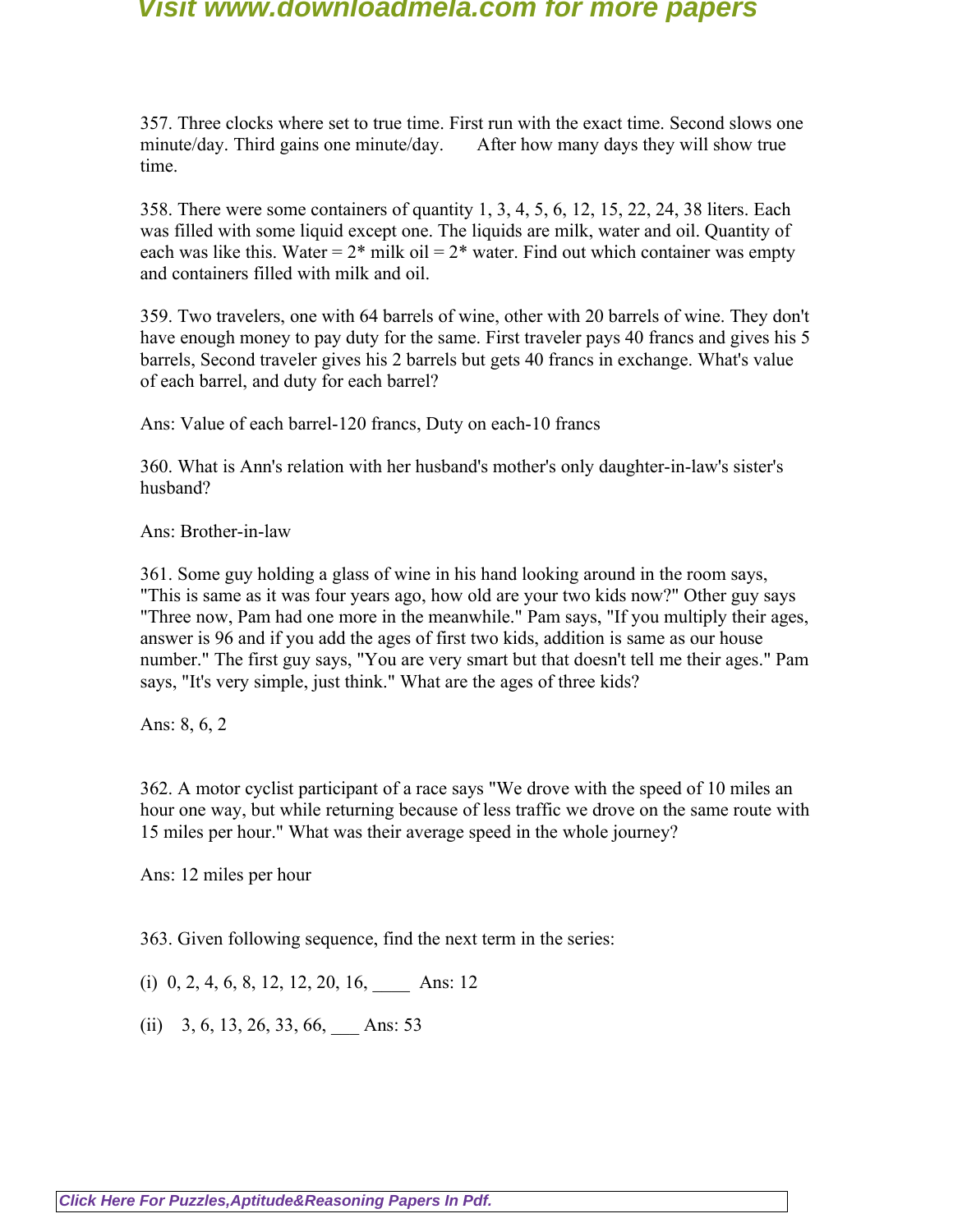364. Three customers want haircut and a shave. In a saloon, two barbers operate at same speed. They take quarter of an hour for the haircut and 5 mins for the shave. How quickly can they finish the haircut and shave of these three customers?

Ans: 30 minutes

365. A shopkeeper likes to arrange and rearrange his collection of stamps. He arranges them sometimes in pair, sometimes in bundle of three, sometimes in bundle of fours, occasionally in bundle of fives and sixes. Every time he's left with one stamp in hand after arrangement in bundles. But if he arranges in the bundle of seven, he's not left with any stamp. How many stamps does a shopkeeper have?

Ans: 301

366. Three different types of objects in a bucket. How many times does one need to select object from the bucket to get atleast 3 objects of the same type?

Ans: 7

367). A stamp collector has the habit to arrange or rearrange the stamps accordingly. while doing this he some times keeps the stamps in pairs, or in group of 3 or in 4 or in or in 6 and realises that in any case he is left with 1 stamp and when he arranges them in groups of 7 no stamps remain. what is the number of stamps he has?

368). amy while walkin down the street with her daughter, meets her husband's mother's only duaghter in law's sister's husband. how is the related to her?

369). there are 3 custoners who wants to take a hair cut and shave. there are 2 barbers who takes one quarter of an hour for a hair cut, and 5 minutes for a shave. both the barbers want to finish off and go quickly to their homes. in what time can do it.

370). we travelled to a place at the rate of 10 miles per hour and offcourse returned the same way, but owing to less traffic at the rate of 15 miles per hour.what was our relative speed.

371). there are 3 types of apples in a box. what is the number of apples we should take so that we end up with 3 apples of one kind.

372). a).3,6,13,26,33,66,\_ b).0, 1,2,13 ,6,33 ,12, 63,20, 103,\_

373. Each alphabet A,B.. Z is a constant.  $A=1, B=2, C=3^2, D=4^9, n$  so on. Each letter is assigned a value -the position of that letter raised to the value of preceding alphabet.  $(C =$  $3^{\circ}B, D= 4^{\circ}C \text{ n so on}$ 

Compute the numerical value of  $(X-A)(X-B)(X-C)...(X-Y)(X-Z)$ .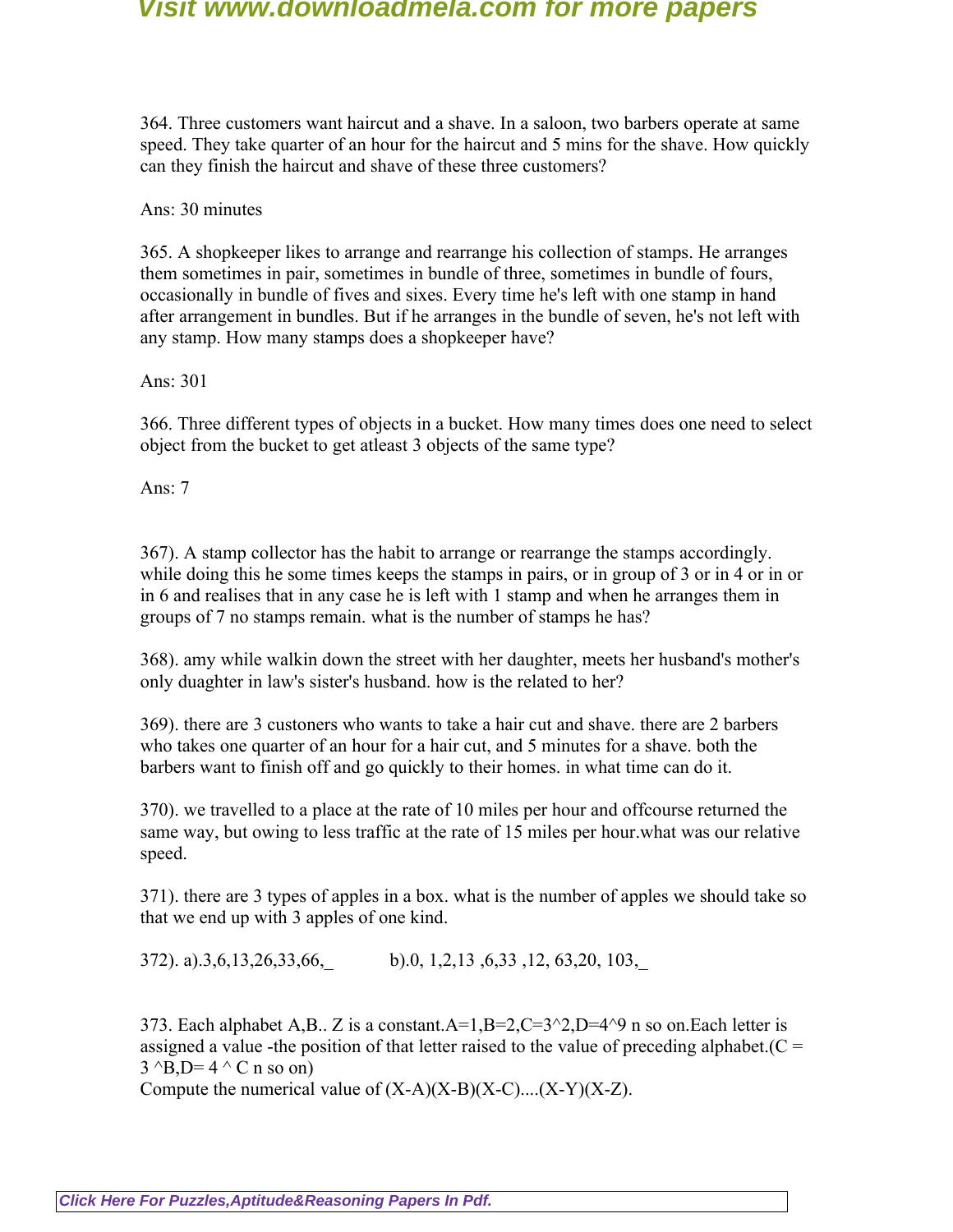374. Mr. T has a wrong weighing pan.One arm is lengthier than other.1 kilogram on left balances 8 melons on right.1 kilogram on right balances 2 melons on left.If all melons are equal in weight,what is the weight of a single melon?

375. In a game of dice, 2 dice thrown at each turn.The score at each turn is taken as the product of number on 2 dices.there were five turns(rolls).second roll is 1 less than first n (like this ... the relationship between third n second,third n fourth,fourth n fifth ) were given.Find the score in first roll,second roll,third roll,fourth roll.(jus giving an idea abt question and don know the exact relationships).

PURPLE:these are always poisonous if red are. YELLOW:six months in a year they are safe. GREEN: always safe to consume if purple are poisonous. RED:six months in a year poisonous. The colors are colors of mushrooms available.AT this time which one is safe to consume?

 G: I am 22  $M = G + 2$  $H = G - 1$  H: I am not the youngest. difference between M & H is 3 G is 25.

M: M is younger than G.  $G = 23.$  $H = G + 2.$ Mr.G,Mr.M,Mr.H made only one statement false.

Find the ages of all three.

(I am not sure abt the statements jus chk it out with others)

376 Matrix problem repeated from prev paper there are 3 males A,B,C and 3 females X,Y,W. they played 18 games of golf altogether.

1. A scored 94

2. X scored 106

3. Y scored 102.

4. Z scored 100.

5. B and C scored 96 and 98 and don't no who's score what??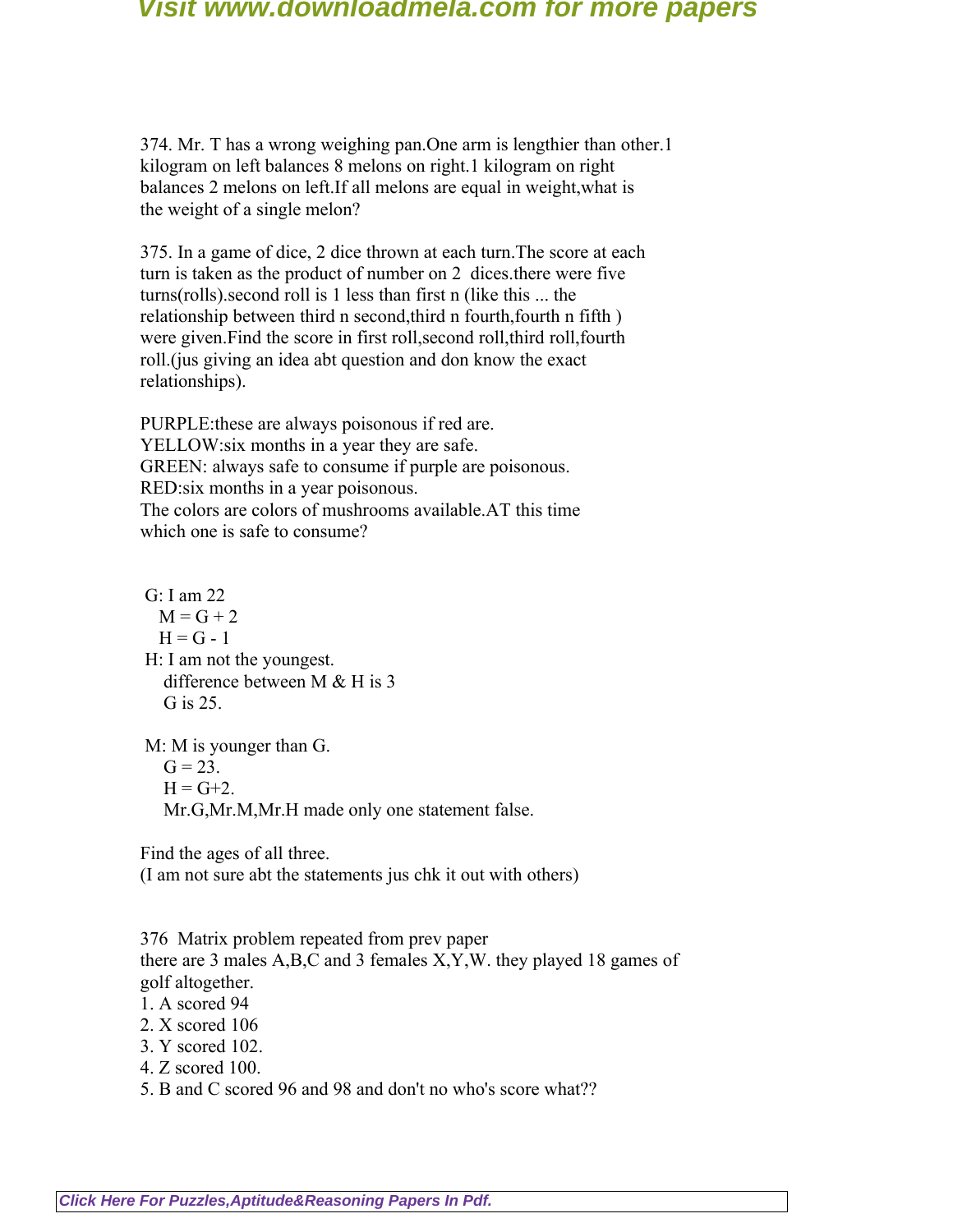6. A's wife beats C's wife. 7. there are two couples whose sum of scores is same. Determine who's wife is who and scores of B and C.

377. A girl had several dollars with her. she went out for shopping and spent half of them in shopping mall,being generous she had given 1 dollar to the beggar. After that she wqent for lunch and spent the half of the remaining and gave 2 dollars as tip to the waiter.Then she went to watch a movie and spent the half of remaining dollars and gave autorikshaw-wala 3 dollars. This left her with only 1 dollar.How many dollars did she had with her at the beggining.

378. A person says that his son is 5 times as old as his daughter and his wife is 5 times older than his son and he is twice the age of his wife . The sum total of all the ages equals the age of the grand mother who celebrated her 81st birthday today. How old was his son?

379. A bargain hunter bought some plates for \$ 1.30 from asale on saturday,where price 2 was marked off at each article .On monday she went to return them at regular prices,and bought some cups and saucers from that much amount of money only. the normal price of plate were equal to the price of 'one cup and one saucer'.In total she bought 16 items more than previous. saucers were only of 3 cents hence she brought 10 saucers more tahn the cups, How many cups and saucers she bought and at what price?

380. A jeweller prepared a window display each displaying 3 of the 7 jems at a time . They were methyst,opal,sapphire,emerald, ruby and garnet.Displayed according to the following conditions:-

1 A sholud always be displayed on the left window and D on the right.

2 Ruby should never come with any of D or G.

3.E should always be with S.

then some 4 questions were asked on this. easy

#1 which combination is appropriate?

AOS;ADR;AES(ans).

#2 which condition is correct in the right window?

#3 Ruby can be displayed with following other two?

#4 S can be displayed with the following other two on left side window?

381. Racing competition.Participants were from 3 tribes

Sonorean-always says truth

Midorean-alternatively says T and F ,not with any particular start.

Nororean-always False

A says-1. C obstructed me at the last moment ,which caused me to losethe race.

- 2. C always speak true
- 3. c is the winner.

B says - 1. A is the winner.

2. c says false always.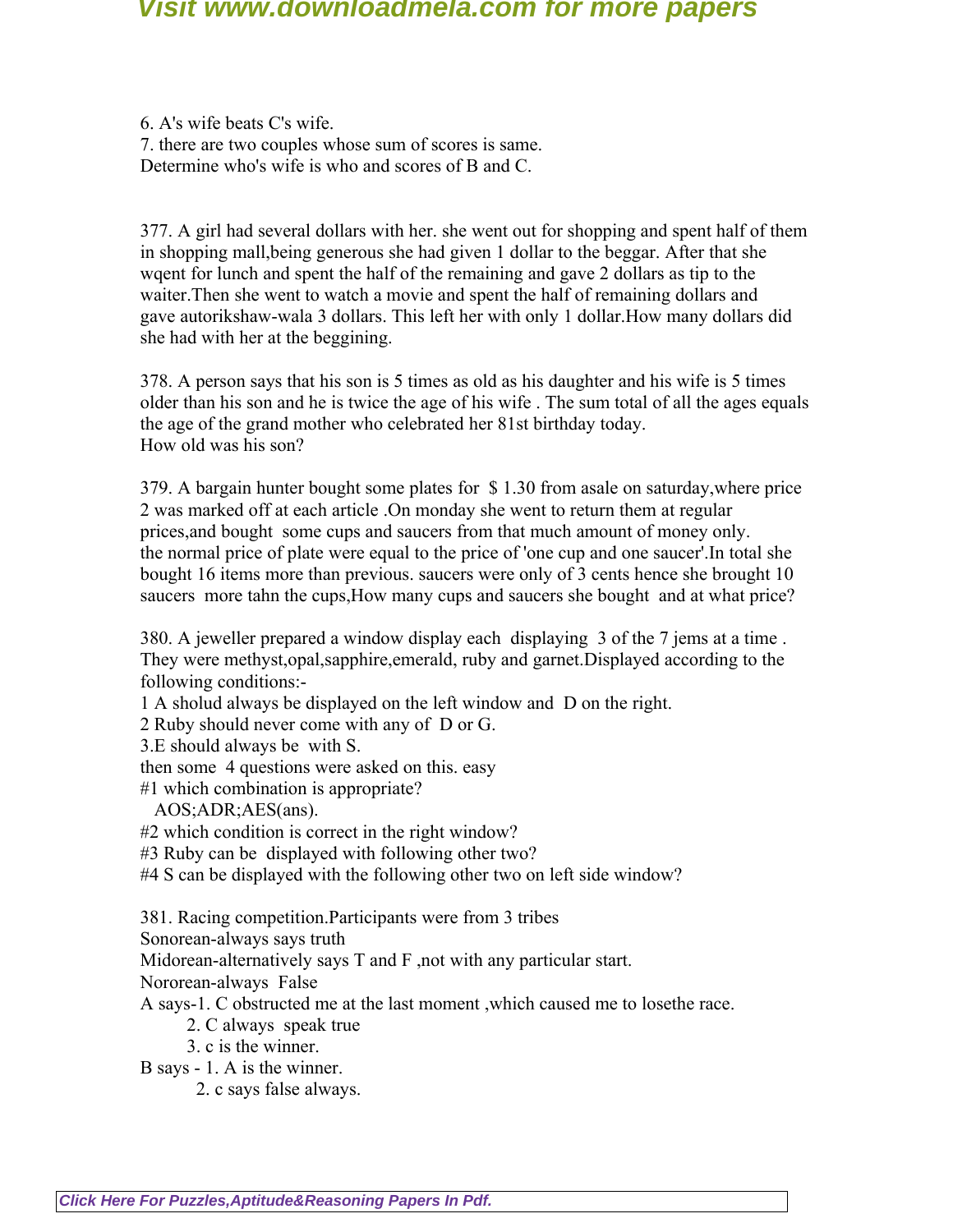C says- 1.B won the Race

 2. I didn't caused any obstruction to A at the last time. IDentify the tribes of each.

382. A boss tells 1/6 th of his life in child hood,1/12 of his in youth and 1/7 of his in bachelor,five years after his election

a son was born whom was died four years ago at half his final age. find the boss age. . ANS.:74 ths solution  $a/6+a/12+a/7+5...$ 

383. Two thieves went to the museum to stole the diamonds first thief stole half of them and while going he took another two and left. Second, third and fourth did the same and there was zero diamonds at the end. How many diamonds initially at the beginning?

Similar to Q. No. 193 Stolen Mangoes from Shakuntala Devi - More Puzzles Ans: 79

384. A, B, C are the husbands and D, E, F are their wives not in that order. They are playing the Golf following these conditions. D, E, F and B scores are as follows 106,102,100 and 94.A and C scores are 98 and 96 not in that order as their names are not displayed. Two couples get the same score. B wife beat the A wife list out the wives names and the scores they got.

Ans:

|  | Hus Wife Score Total    |  |  |  |  |
|--|-------------------------|--|--|--|--|
|  | A F 98 102 200 100 198  |  |  |  |  |
|  | B D 94 106 200 106 200  |  |  |  |  |
|  | $C$ E 96 100 96 102 198 |  |  |  |  |

385.A women with dollar bills goto the shopping he spent half of the money she had for shopping as she was so kind she gave one dollar to the beggar.she went to the hotel and spent half of the remaning and she gave 2 dollars to the waiter,the she buy some goods with half of the remaining and she gave 3 dollars to the receptionist, how much money she had in the begining?

ans:42

come in the reverse order  $1+3=4$  and twice of it  $8+2=10$  and twice of it  $20+1=21$  and twice of it 42.

386.A conducter in the bus ask the man how old the boy is.the man replied that my son is five times older than my daughter and my wife is five times older than my son and i am twice older to my wife and our ages summed upto my granmother whose age is 81 years.can u tell me the son age?

ans: 5 years  $x+5x+25X+50X=81$ 81X=81  $x=1$  therefore son age is 5 years old

387.find out who is oldest and who is youngest from the following statements...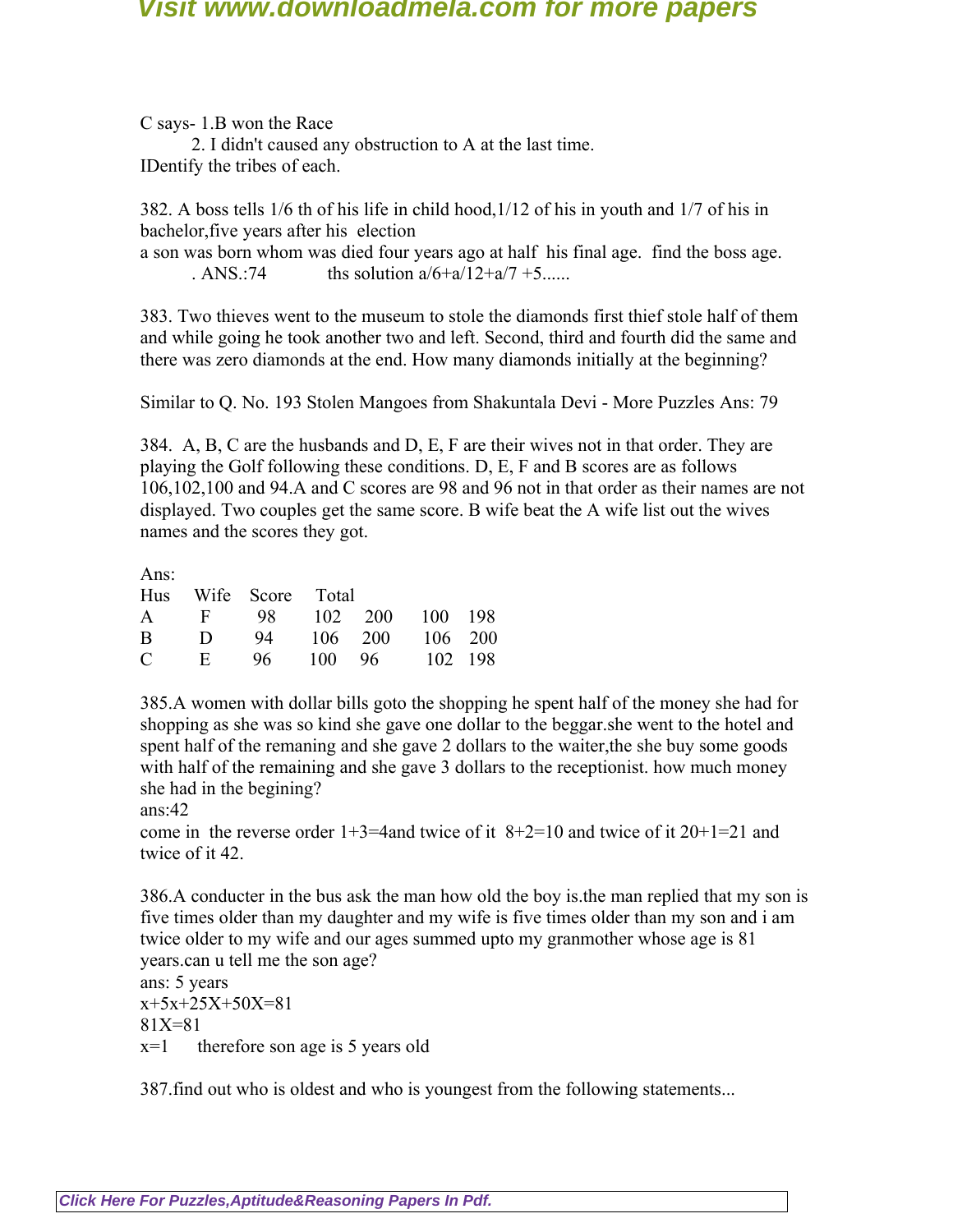a)either A or B r the oldest b)either C is the oldest or B is the youngest. ans: A is the oldest and B is the Youngest

388.one boy tells three ppl to guess mule color.. number one says its not blk number two says its eiterh brown or grey number 3 says its brown. ..the boy then says one is atleast lying ans atleast telling truth...finf mule color ans grey?

389. 2 men take turns walking and riding one horse that they share...walking speed 4km/hr..riding speed 12km/hr..one rides for some time and ties horse for the other walking fellow and continues walking......they keep going on like this alternately ..find time that the horse rests

390. 7 ppl have holidays on 7 diff days...and they give conditions like A's hol is 3 days before B etc etc...we have to find the days on which they take holiday 5.6 subjects 3 ppl teach 2 each...some crazy conditions and we gotta find the subject for each..i cant really recall clearly so why confuse u guys

391. A Lady (say L) is a philanthropist. she goes to a restaurent, orders food and pays half the amount she has and another doller to a waiter as tip. she then goes to a mall, does some purchases and pays half the amount left and another 2 dollers to a begger outside. At last she goes to a book store, takes some books and pays half the amount left and another 3 dollers to a begger outside. she then checks that she only had a doller left to her. How much money she had initially? ANs. 42 \$

392. Three couples are playing golf together. The men are E, B  $&$  T while women are M G & H. they play 8 rounds.

M, G, H & E score 106, 102, 100, 94 respectively. while B & T scored either 96 or 98 as it was unresolved due

to error at scoreboard. When finally resolved they found that two of the couples scored same. It is given that-

E's wife scored greater than B's wife. Who's whose wife & how much the men scored each?

393. A lady buys some plates in 130\$ with 2\$ off every item. she then returns the plates for the same amount next day to exchange them for some cups  $\&$  saucers. Each saucer costs only 3\$ each and the no. of saucers is 10 more than cups. Altogether she takes 16 more items than before. If she had to buy only cups, how many of them she could have been taken home on the first day?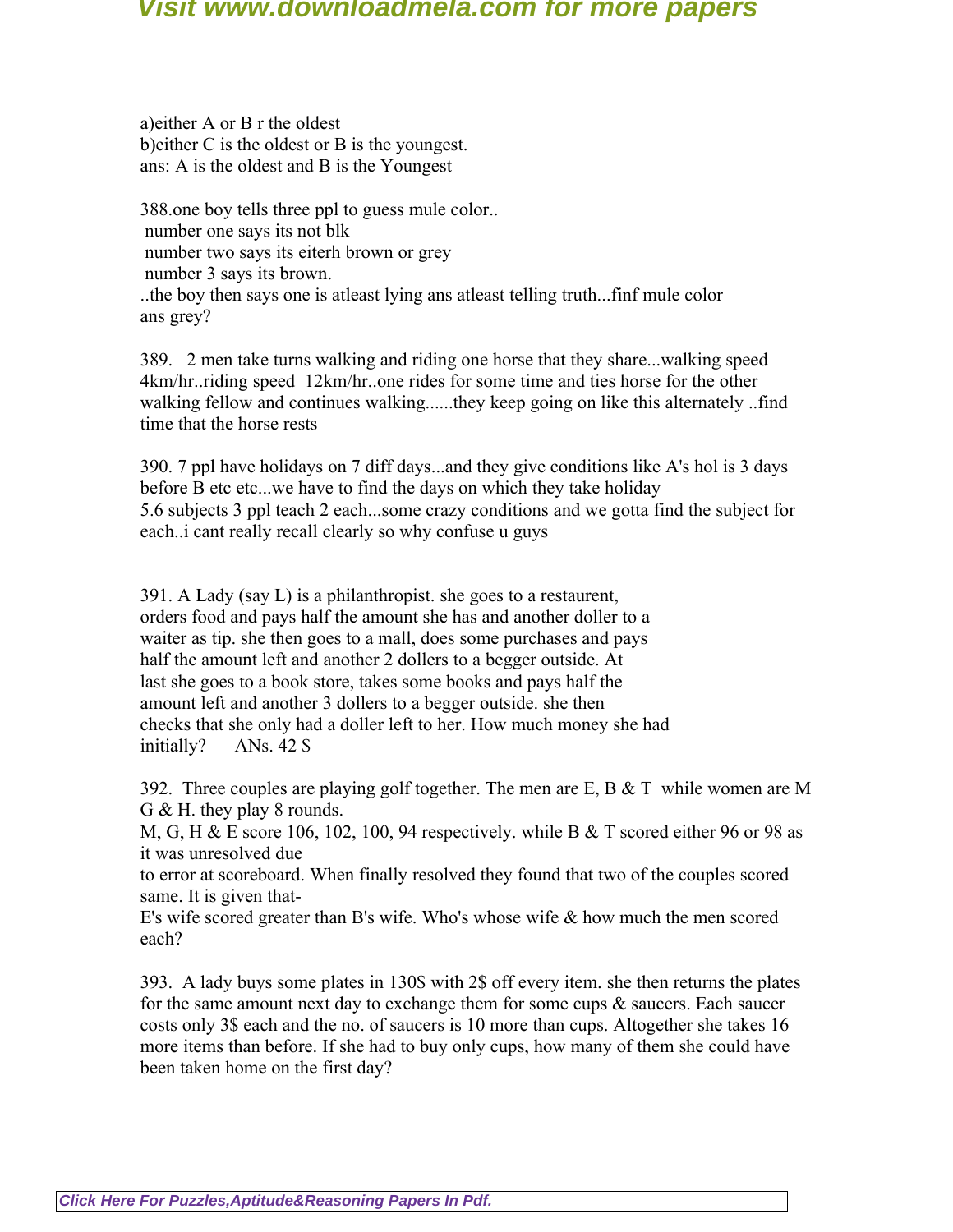394. Impressed by admiration of the boy by stranger, the father said "My son is five times as old as my daughter and my wife is five times as old as my son. I'm double the age of my wife and my grandmother is as old as the sum of ages of all of us and she is celebrating her 81st birthday." what is the age of the boy?

#### ANS. 5 yrs

395. A, B & C participate in a race & one of them wins. They belong to three communities-M, N,

O. O always speak the truth, N always lie and M alternate. Each of A, B & C belongs to one community.

#### A SAYS:

1. I would have won the race if C had not interfered me at the last movement.

2. C always speaks truth.

3. C is the winner.

B SAYS:

1. A wins the race.

2. C is not a 'N'.

C SAYS:

1. I hadn't interfered with A at the last movement.

2. B wins the race.

Tell, who's who?

396. Harry is a friend of Axy and Amy. Two statements are given about them.

1. if one of Axy and Amy is oldest then another is youngest.

2. Either Harry is the oldest or Amy is the youngest.

Who is the oldest? ANS. Axy

397.sons age is 5 times daughters.mother is five times son.father is 5 times wife. Total of all age is Grandpas who is celebrating 81st B`day. Ans:-5 yrs

398) One woman buys plates worth 1.30\$ at 2cent discount each plate.Then she exchanged the plates

for sausers  $\&$  bowl where one bowl  $\&$  one sausers costs equal to one plate.no of sausers which costs 3 cent

is10 more than bowl. no of saucers & bowl is 16 more than no of plates. Ans:-10Plates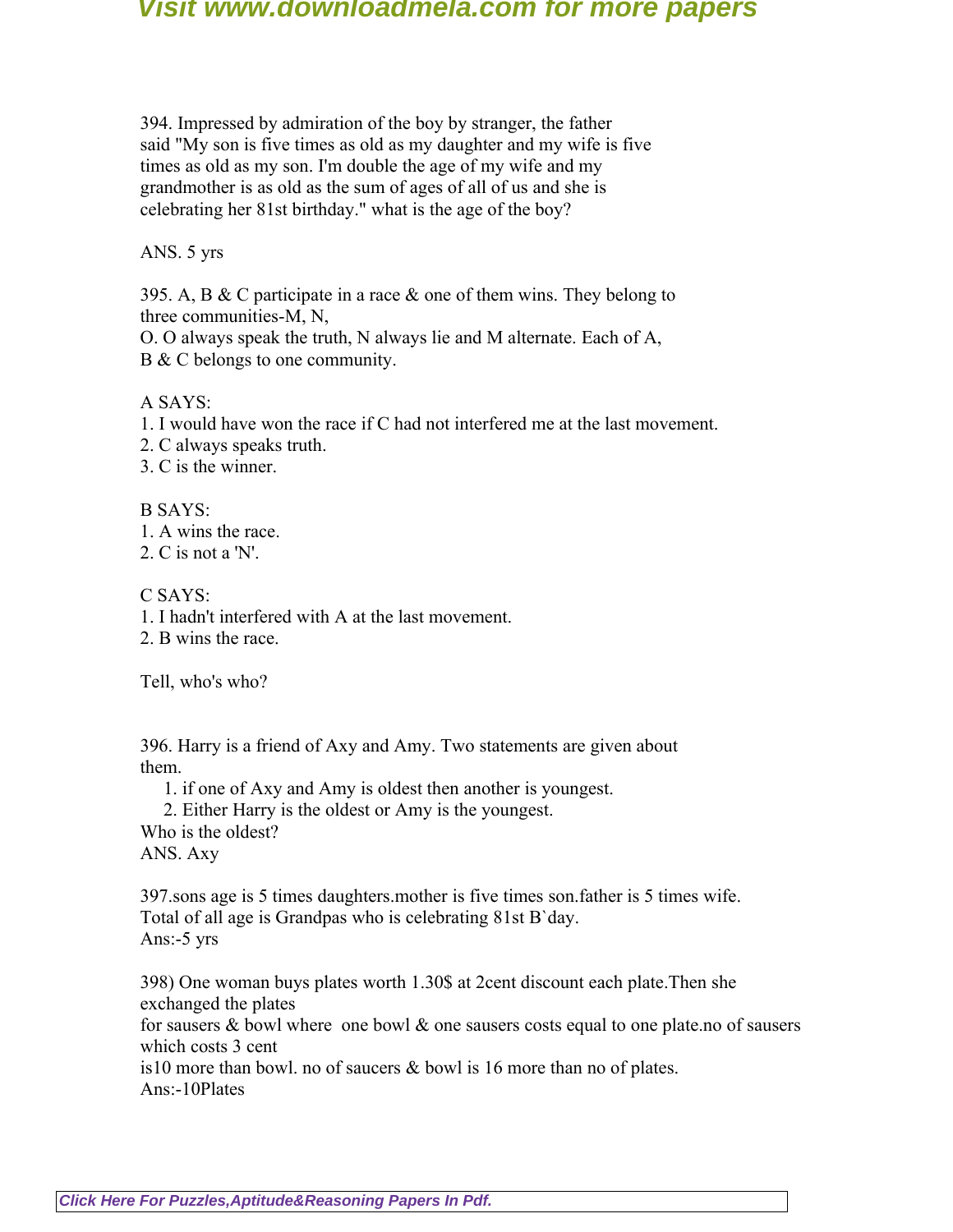399. "One-sixth of my life", said my boss, "I spent as a child, next one-twelfth as an old boy, one-seventh & 5 more years in politics  $\&$  socialization. This brought me upto when Jimmy born. Jimmy was elected for the governer four years ago, when he was half my present age." How old is my boss?

```
ANS.: 84 yrs.
(However, I overlooked that 'one-seventh' part, & got
the answer 36 - a wrong answer.)
*******************************************************J
= (B/2) + 4(B/6) + (B/12) + (B/7) + 5 + J = B=> B = 84*******************************************************
```
401.A Couple decided to travel a north country side .so they decide to travel a minimum amount on car the first day and the second and subsequent day a distance of 20 miles .If they travel a total amount of 1080 miles. Find he distance traveled on the 4th day and the 9 day.

402. A card board of 34 \* 14 has to be attached to a wooden box and a total of 35 pins are to be used on the each side of the card box. Find the total number of pins used .

403. During a Pizza buffet where A eats more times 2.4 than B, and B eats 6 times less than C.find the leat number of times all the three has to eat.

404. Last Year my cousin came to my place and we played a game where the loosing one has to give one choclate to the person who won the game. At the end of the vacation, i.e. the day my cousin was leaving she counted number of games that i won an she won.At last she gave me a total of 8 choclates even though she won about 12 games. Find the mumber of games that we played.

405. A tree on first day grows 1/2 of its size second day 1/3rd of its size on the previous day similarly than 1/4th and so on.u have to calculate after how many days the tree will be 100 times of its original size. ans -198 days

406. three person are there let A B C one always tell truth one always lie and one sometimes tell truth

they are standing in straight line the first person who is seniormost and always tells truth tells in middle A is standing the middle one says C is in the third position the last one says B is in second position ie middle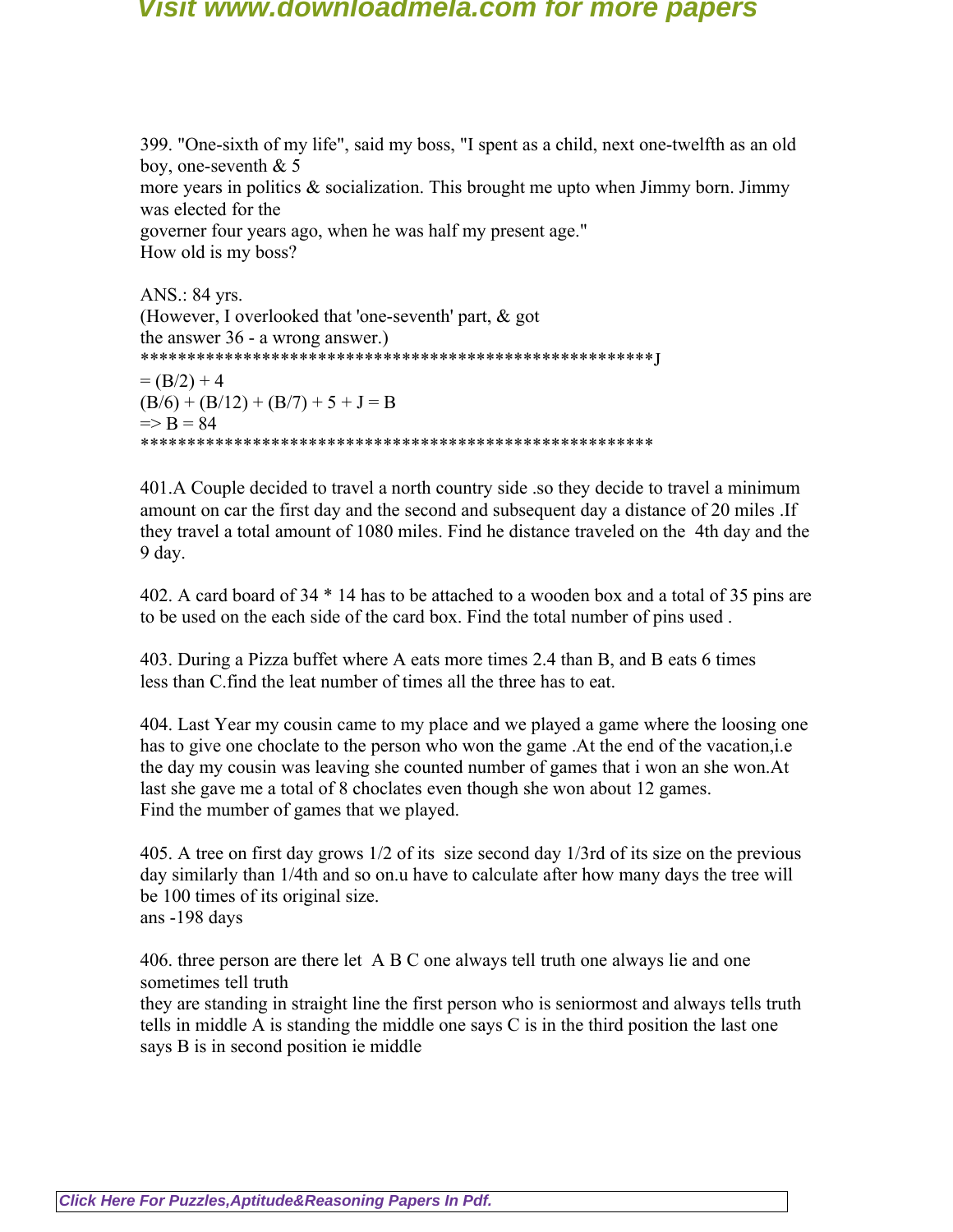407. A,B,C,Dand E are juniors and F,G,H,I are seniors you have to make three groups each containg three person such that in each group one senior is there and some other conditions which i cant recall exactly but was like that if this person will be in group than this cant be in the same group .

408. there are 100 teams in a football knockout tournament how many mathces should be held to get the winner answer is 99 ie one less than the no of teams bcoz in every match on team goes out

409.A car traveling with uniform speed. There r 15 poles. A car travel from 1 to 10th pole in 10 seconds. the poles are equally spaced. then how many seconds it takes to reach the 15th pole? (4)

410. A boy jump to the river from the bridge. He swim opposite direction of the stream. After 1000 yards he noted that his hat was fallen at the bridge. The he goes to take the hat. He didn't change his speed. What is the velocity of stream? (4)

411. Uncles A bought a Hat  $\&$  Suit for Rs.15. Aunty B bought a Suit with as much as cost of uncle's Hat. Then reaming cost

he bought Dresses. Dresses cost is one rupee more than his hat's cost. Then she told him his hat's hat is 1 and ½ cost of

her hat. They spend equal amount on their purchase .

- a. Then uncle said how much is the cost of Hat.
- b. How much they spend altogether ? (4)

412. There are 17 brown ties,13 red ties, 9 green ties, 5 blue ties and 2 white ties.Then a man takes a tie.

so, how many times he at least take tie to get the 2 ties In same colour? (6)

413. Mrs. Barbinger bought some plates on Saturday for \$1.30, when everything was being sold two cents below the regular price. She exchanged those plates on Monday, at their regular price, for cups & saucers.

Cost of one plate equals cost of one plate  $\&$  one saucer. She returned home with 16 more articles than before. Since, saucers cost only 3 cents each, she bought 10 more saucers than cups.

The puzzle is, how many cups could she have bought on Saturday, for \$1.30?

```
ANS.: 13 cups
*******************************************************
On Monday:
cup = 12 cents, saucer = 3 cents, plate = 15 cents
On Saturday:
cup = 10 cents, saucer = 1 cent, plate = 13 cents
*******************************************************
```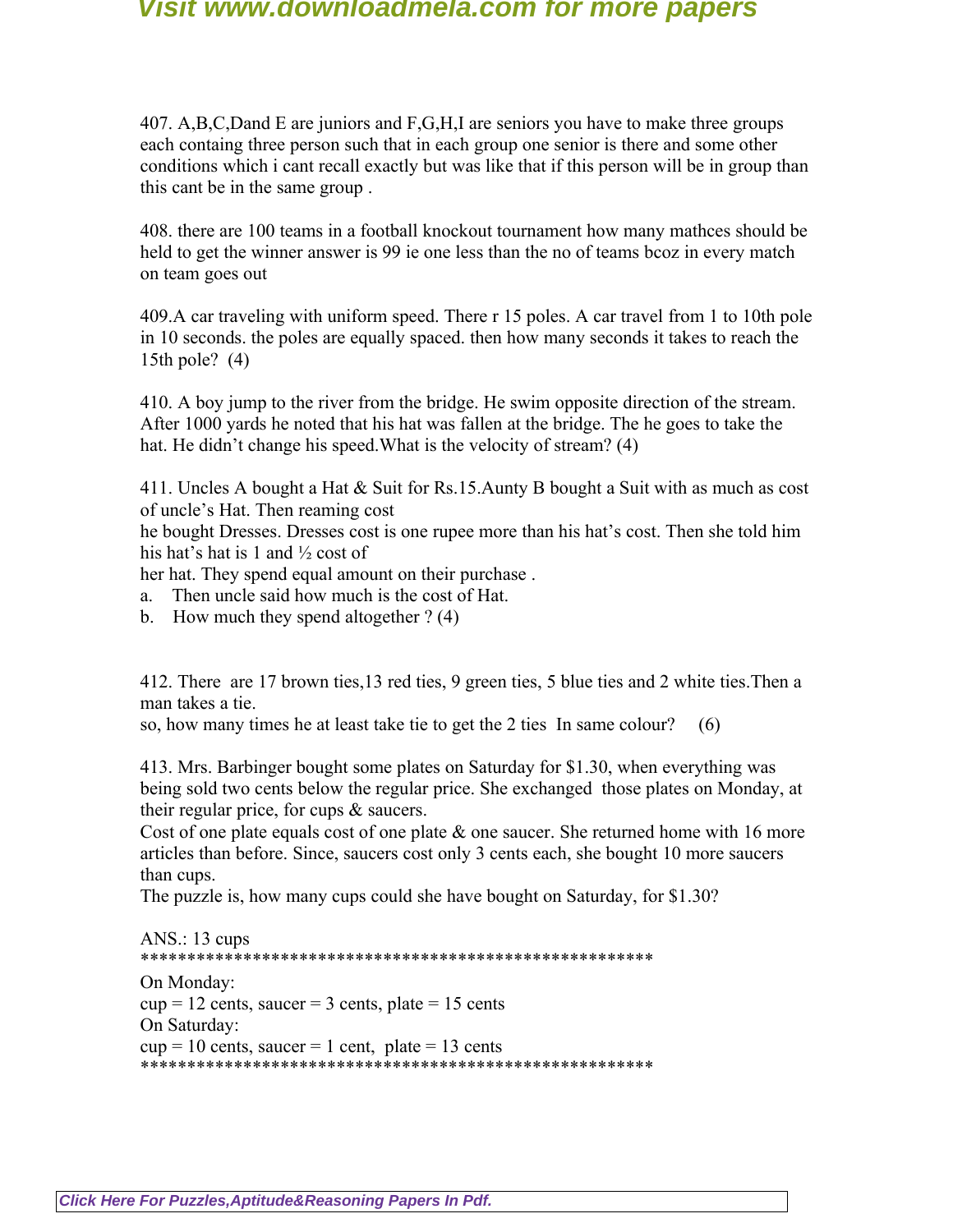414. Mr and Mrs ABC purchase suit and hats for 15 Rs. then from remaining money Mrs. ABC purchase A dress. She shaid " My dress cost is more than 1 Rs from your hat's cost. she also added "if we divide our money and then purchase and cost of my hat is 3 and 1/2 times yours hat then we had spend equal money"

a. " if that " condition fallows what is price of his hat? b. Total amount spend ?

ans. hat=  $6 \text{ Rs }$ , Total =  $22 \text{ Rs }$ . (not sure)

415. My rack contains 8 Red colour ties, 13 violate colour ties,10 Blue colour ties, 5 Pink colour ties, 4 green colour ties. If electricity gone and i want at least two ties of same colour then how many ties i should take out from my rack? Ans : 6 ties.

416. Two trains leaving from two station 50 miles away from each other with costant speed of 60 miles per hour, approaches towards each other on diffrent tracks. if lenght of each train is 1/6 mile. when they meet How much time they need to pass each other totally?

ANS : 10 sec. ( not sure)

417. All handsome, fair skinned, muscular, lean, employed, and rich men are tall.

All handsome men are fair skinned.

Some muscular men are handsome.

Some muscular men are not fair skinned.

All lean men are muscular.

No lean man is handsome.

No fair skinned man who is not handsome is rich.

All tall men who are neither fair skinned nor muscular are employed.

1. pramod is not fair skinned. Which of the following must be true ?

a) pramod is employed

- b) if pramod is muscular, he is neither handsome nor lean
- c) if pramod is tall, he is employed or muscular.
- d) if pramod is not employed, he is muscular.
- e) if pramod is tall, he may be muscular or handsome, but not both.
- 2. which must be false if the information given is true ?
	- a) no lean men are fair skinned.
	- b) some fair skinned are lean.
	- c) some rich men are both fair skinned and muscular.
	- d) some tall men are neither fair skinned nor employed
	- e) some rich men are lean
- 3. which of the following can be deduced from the information given ?
	- a) all rich men are handsome
	- b) some rich men are handsome
	- c) some rich men are employed
	- d) some rich men are muscular
	- e) all rich men are handsome, muscular, or employed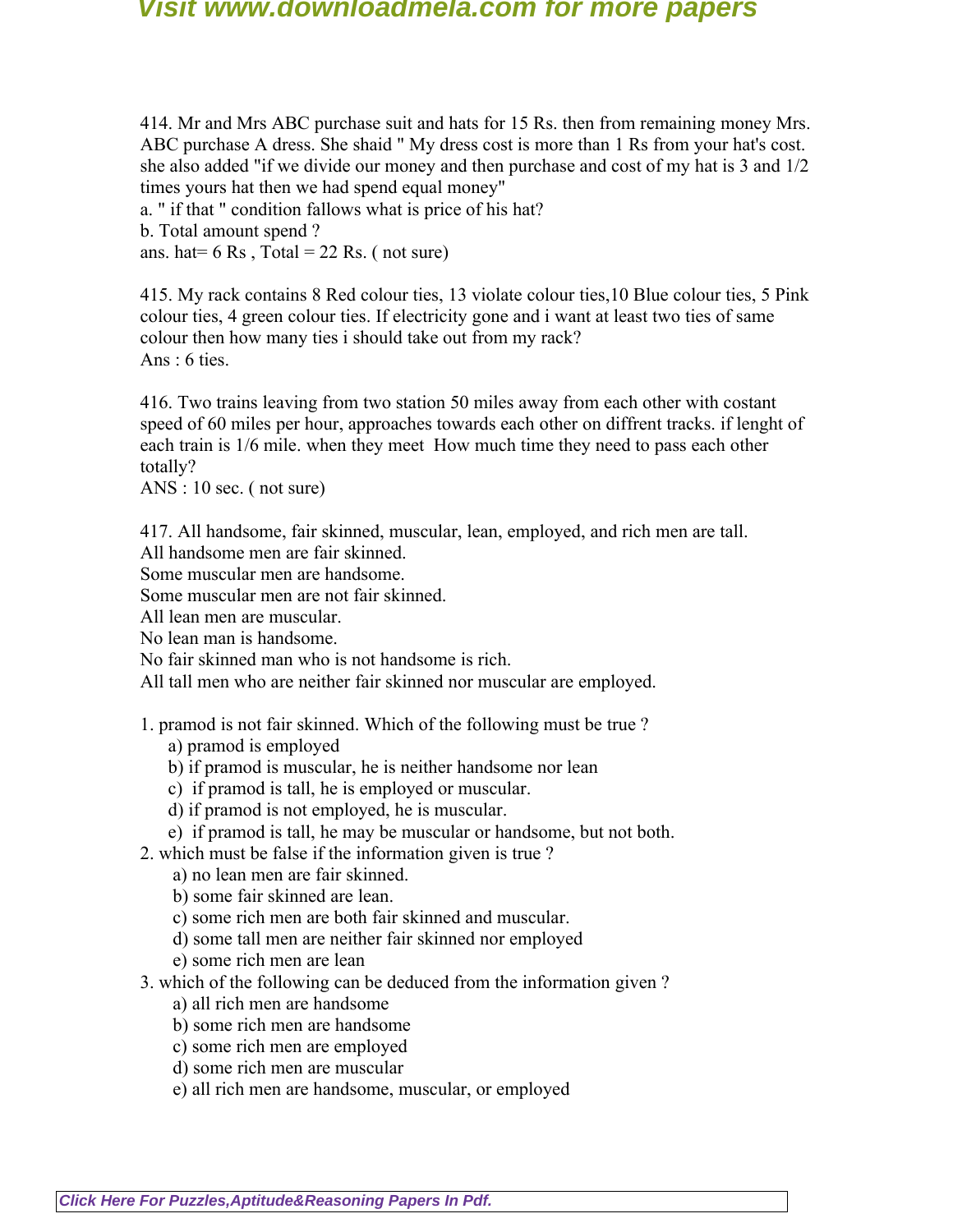4. which cannot be shown to be true or false on the basis of the information given ?

- I. No fair skinned or muscular man is employed
- II. Some muscular men are fair skinned but not handsome
- III. No fair skinned man both handsome and lean

a) I only b) II only c) III only d) I and II e) II and III

A418 In Mulund, the shoe store is closed every Monday, the boutique is closed every Tuesday, the grocery store is closed every Thursday and the bank is open only on Monday, Wednesday and Friday. Everything is closed on Sunday.

One day A, B, C and D went shopping together, each with a different place to go. They made the following statements:

A D and I wanted to go earlier in the week but there wasn't day when we could both take care of our errands.

- B I did not want to come today but tomorrow I will not be able to do what I want to do.
- C I could have gone yesterday or the day before just as well as today.
- D Either yesterday or tomorrow would have suited me.

Which place did each person visit ?

419 The Novice hockey tournaments are on for beginners. Just three teams are in the league, and each plays the other two teams just once. Only part of the information appears in the result chart, which is given below.

Team Games Won Lost Tied Goals For Goals against A 2 1 0 B 2 1 1 2  $C<sub>2</sub>$ 

The scoring pattern in the tournament is as follows:

Two points are awarded to the winning team. In case of a tie, both teams are awarded one point, so the total points in the standings should always equal the total number of games played ( since each game played is counted as one for each of the two participating teams). Of course, total goals scored for and goals scored against must be the same, since every goal scored for one team is scored against another.

The games are played in the following order: Game 1: A Vs B; Game 2: A Vs C; Game B Vs C

Can you determine the score of each of the above games ?

420 A recent murder case centered around the six men, clam, flip, gront, herm, mast, and walt. In one order or another these man were the victim, the murderer, the witness, the police, the judge, and the hangman. The facts of the case were simple. The victim had died instantly from the effect of gunshot wound inflicted a shot. After a lengthy trial the murderer was convicted, sentenced to death, and hanged.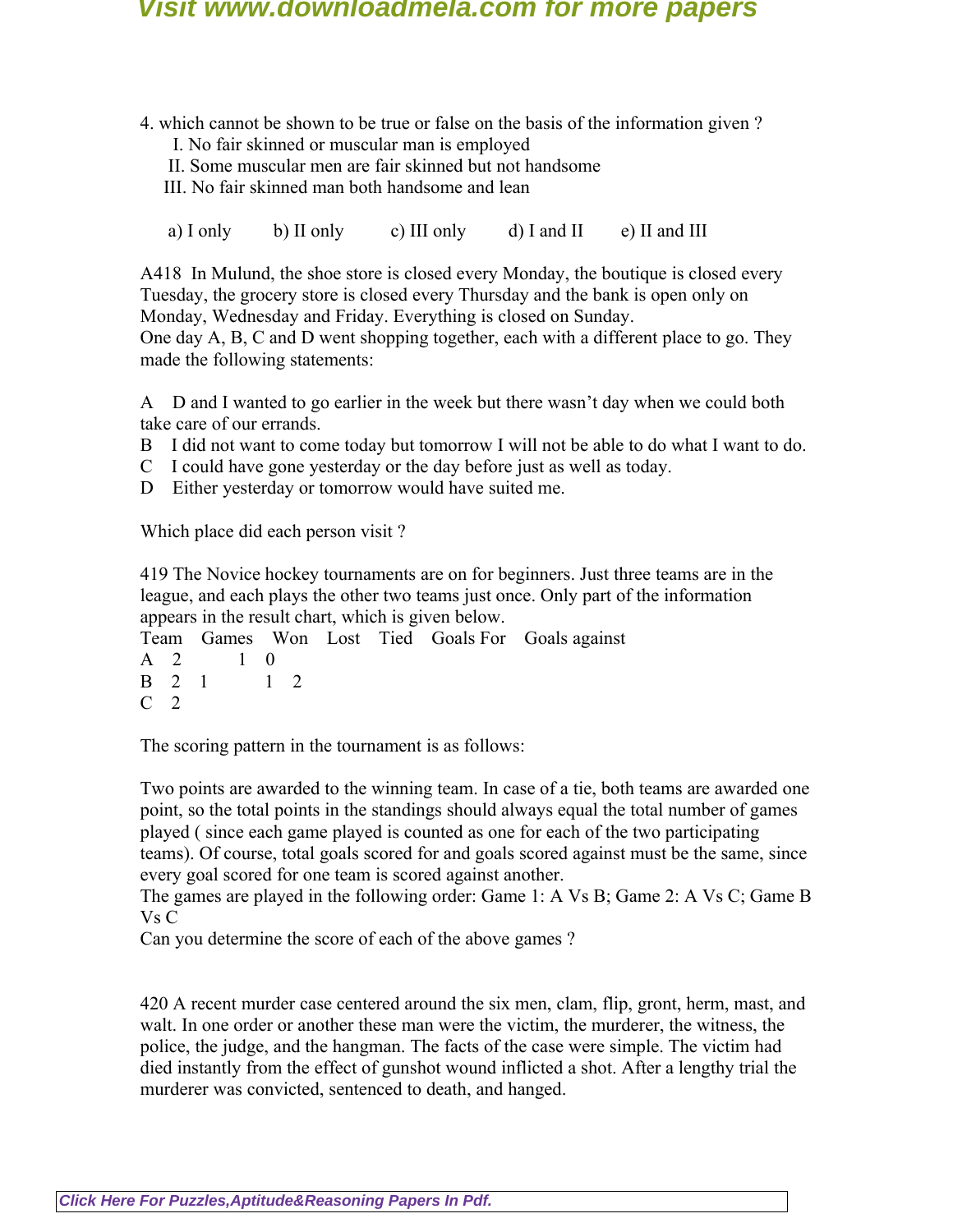- V Mast knew both the victim and the murderer.
- v In court the judge asked clam his account of the shooting.
- V Walt was the last of the six to see flip alive.
- V The police testified that he picked up gront near the place where the body was found.
- V Herm and walt never met.
- What role did each of the following play in this melodrama ?
- a) Murderer
- b) Victim
- c) Judge
- d) Witness

A421.A alone can do a work in 6 days B alone can do in 8 days with help of c they finished the work in 3 days.If the agreed sum is 640 what is the share of c.(refer r.s agarwal)

A422) A boy goes to school from his house.on one fourth oh his way to school, he crosses a machinery station. And on one third of his way to school, he crosses a Railway station. He crossed the machinery station at 7:30 and he crosses the Railway station at 7:35. When does he leave the house  $\&$  when does he reach the school ? (5M)

A423.A drives a car four times a lap 10,20 30,60 kmph what is the average speed.

A424.speed of boat in still water 10 km,if speed up stream is 24 km and speed down stream is 16 what is speed of the river.

A425.If grand father age is sum all the three grand childern whos age r in equal interval what is the age of the grand father?

A426.In a grass field if 40 cow could eat for 40 days.The same grass field can feed 30 cows for 60 days.how long will it feed 20 cows?

427) An Eraser, Pencil, Notebook together costs \$1.00. Notebook costs more than the cost of 2 Pencils. 3 Pencil costs more than 4 Erasers. 3 Erasers costs more than a Notebook.

How much does a pencil costs? (5M)

428) Four persons A,B,C,D were there. All were of different weights. All Four gave a statement. Among the four statements only the person who is lightest in weight of all others gave a true statement.

A Says : B is heavier than D. B Says : A is heavier than C. C Says : I am heavier than D.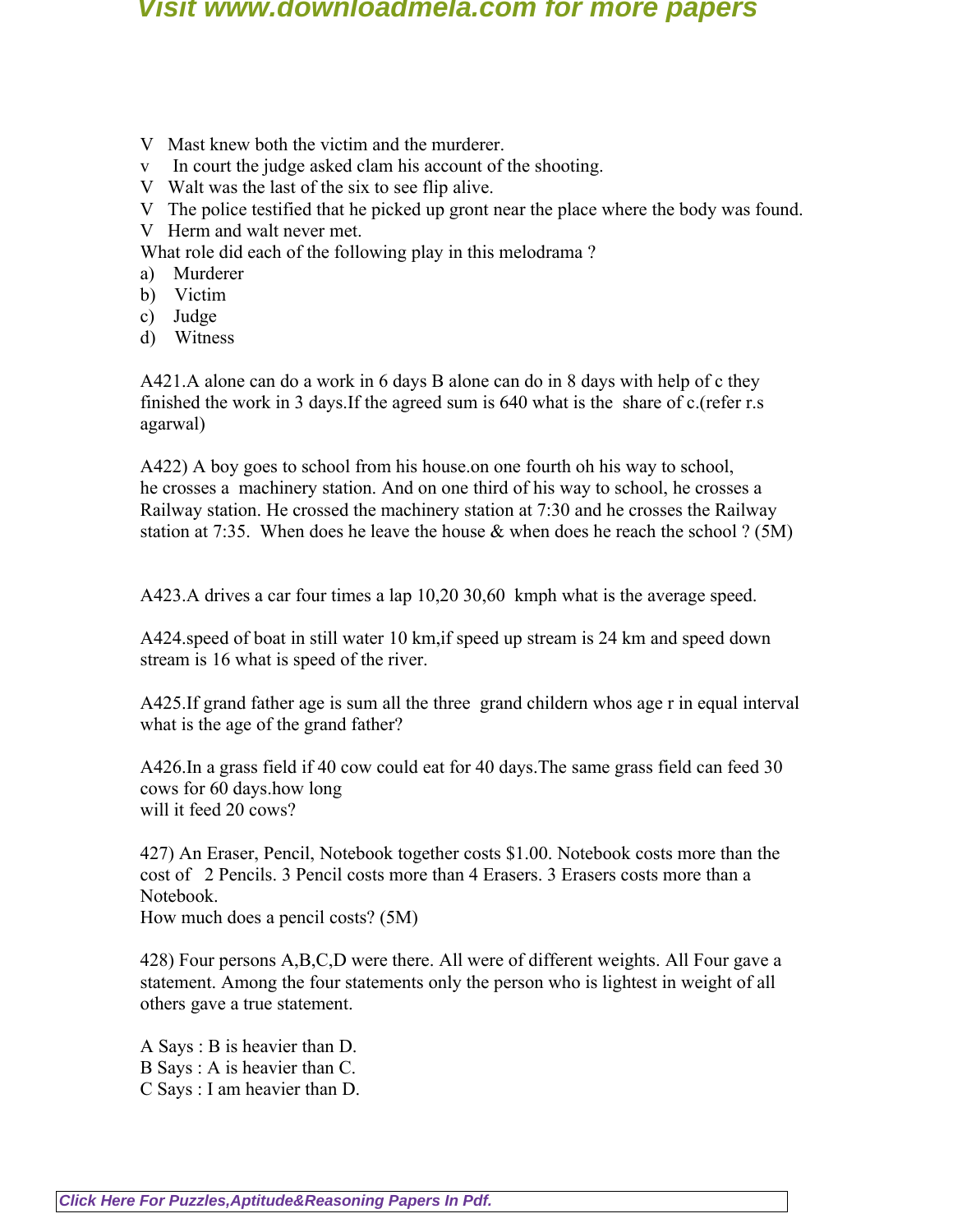D Says : C is heavier than B. Find the lightest  $& List$  the persons in ascending order according to their weights. (5M)

A428. A man was travelling to a place 30 miles away from starting point. he was speeding at 60 miles/hr. but when he came back, his car got breakdown and half an hour was wasted in reparing that. altogether he took 1 hr for return journey. Find the avg. speed of the whole journey.

#### A429.I'M NOT VERY SURE REGARDING THIS QUESTION.

A detective was assigned to generate a code using 4 digits, so that no one could break it. he knew that if the code starts with 0,5 or 7 it will be cracked. so how many numbers can be formed using 4 digits.

A430. A cow was standing on a bridge, 5feet away from the middle of the bridge. suddenly a lightning express with 90 miles/hr was coming towards the bridge from nearest end of the cow.seeeing this the cow ran towards the express and managed to escape when the train is one feet away from the bridge. if it would have ran to opposite direction(ie away from train) it would have been hit the train one ft away from the end of the bridge. Calculate the length of bridge.

431. there are 3 towns attacked by 3 dragons-x,y,z. Number of days x attack a town is equal to number of days y attacking another town. Number of days x attack is equal to half the square root of number of days z attacking a town.number of days y attacking the town is twice the square root of z.calculate how much days the curse of each dragon be.

A432. A town have a population of 500000 and 42% of males and 28% of females are married to same town. find the total number of males

433. A and B came back home after their exam and their father asked them about the test. A replied-- 1/3rd of my answers were wrong B replied-- 5 of my answers were wrong but together we got 3/4 of answers right. How many questions were there for the exam?

434) We are given 100 pieces of a puzzle. If fixing two components together is counted as 1 move ( a component can be one piece or an already fixed set of pieces), how many moves do we need to fix the entire puzzle. Ans: 18

435) This problem has appeared b4. 4 kids from 2 families Gupta and sharma... their names are Praveen, Pra... blah blah...and some relation... which family and what are their ages..

Ans: Sinhas - 11(praveen) Sinhas - 5(lalit) Gupta - 10(pratap) Gupta - 7 (rajesh)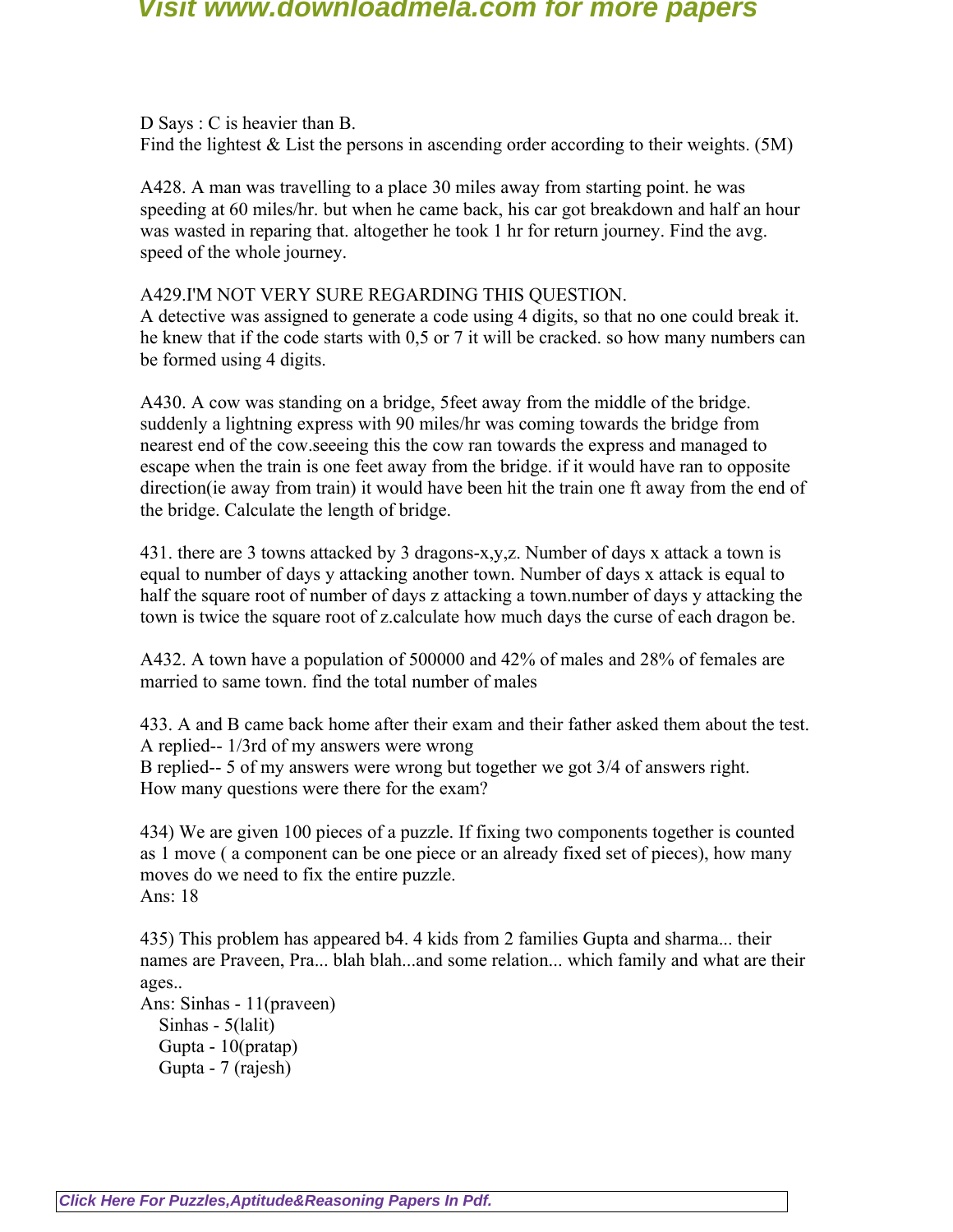436) This was one hell of a long problem - But it has appeared before.. Two girlz after one guy ( sue, swe and sam i think)..Sue first asks his house no... he replies with two statements (second is false) so she goes to the wrong house... blah blah.. same thing happens with the other gal

 What was the house number of sue and sam Ans: 20 and 24

437) A complex statement - about an aeroplane comming late. "The boy says if it was 6 hours later, the waiting time would be 1/5th of the time if the plane had come 2 hours earlier instead. the plane is supposed to come at midnight Ans  $11.00 a m$ .

438) There are 4 statements and 4 guys ( Dave, Gus, someone else and one more someone else) - sorry my memory is rotten! Anyway now these guys make 4 statements abt. who commited the crime. We need to find out who did it if (i) all but one are saying false and (ii) all but one are saying true Ans: (i)archie( ii) tony

A439) A kid goes to a bank with a checque... Comes back and says he spent 35 cents .. his mom says you have brought back twice what u ver supposed to get. What happened is the novice bank clerk gave dollars for cents and vice-versa(quote silly) anway... What was the actual amount??

Ans: don't know...

A440. John had decided to divide his RS.1000/- for his four children according to their ages. The elder child should be a RS.20/- extra for each than his younger child . What will be the share of Mahesh who is the youngest?

A441.One side of the measuring arm was longer than the other side .If 3 pyramid width was placed in longer side it is equal to 2 cube width in the shorter arm.If 8 pyramid width was placed in longer arm then it is equal to 6 cube width. Let 1 pyramid width is equal to 10kg.What is the wgt of cube width?

A442. A,B,C,D are four girls who have 1,2,3,4 apples with them respectively.If E have apples equal to his sister,F have twice the apples as his sister,G have thrice the apples than his sister and I have four times the apples than my sister.All together we have 32 apples . A,B,C,D are the sisters of whom and whom?

443.Andy,Brian,Cedric,Dave are architects ,barber, case worker and dentist but not in the order.

\*Architect will have the letter 'r' in his name.

 \*Atleast one of the person should have coincidence in the first letter of their name and their occupation but not all [eg: andy-architect]

 \* Barber and dentist share their name by only one letter What is the occupation of each person?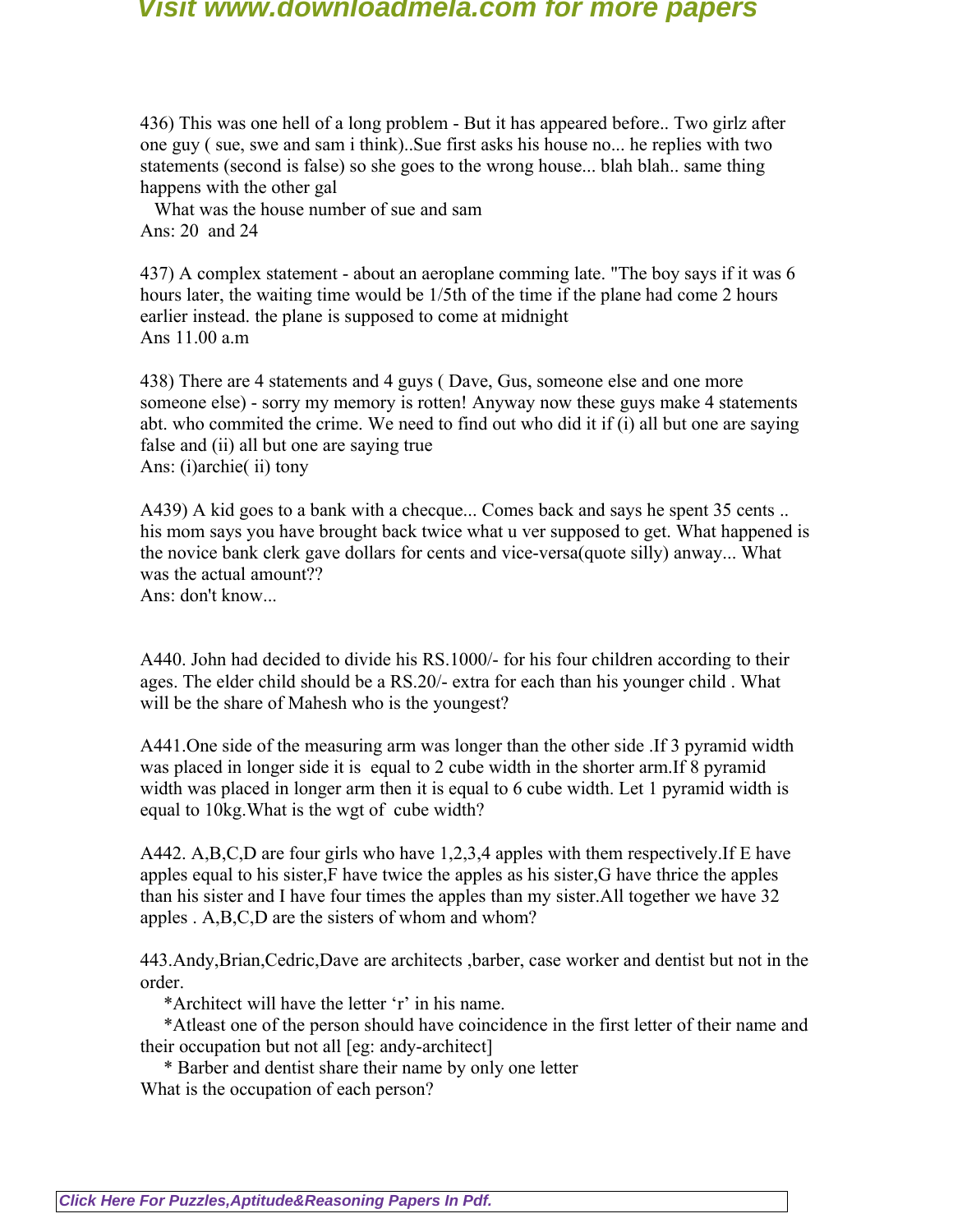444.There are 100 bulbs connected to 100 switches

- 1 to 100 all the switches are put ON.
- Only even numbers of switches are used ie, ON means OFF and viceversa
- Similarly odd numbers of switches are done
- Switch number which is divisible by 3 are done similarly
- Switch number which are divisible by 4 are done similarly

This process is done upto 100 divisibles.

When do all the bulbs are in ON and OFF condition?[8marks]

A445. A man wrote his "will' accordingly the money was also shared between his car driver,5 sons and 5 daughters. First he gave one rupee to his car driver,remaining 1/5 of the money is given to his 1st son .again he gave one to his car driver and remaining 1/5 of the money is given to his 2nd son, continuing the process until 5 sons are completed .After that he remaining money is divided between his 5 daughters. What was total amount of money?

A446. 4 people identified a criminal and their statements are:

- $# A$ : Eyes was blue , height was tall and he wore a hat  $\&$  a vest.
- $# B$ : Eyes was dark, height was short and he wore a hat  $\&$  a vest
- $\# C$ : Eyes was green , height was medium and he wore hat  $\&$  a tie.
- # D: Eyes was grey ,height was tall and he wore a rain coat and a hat.

Everyone said only one correct identify other. two was untrue . How can be the criminal identified?

A4470. A wall clock was slow by 10minutes . According to the wall clock,a table clock was 10 minutes ahead of it . According to the table clock an alarm clock was 5 minutes behind and according to the alarm clock wrst watch was 5 minutes fast.Atnoon all the clocks were adjusted .What will be the time at 6 P.M wrist watch?

448.Professor Kittredge's literature seminar includes students with varied tastes in poetry.All those in the seminar who enjoy the poetry of browing also enjoy the poetry of eliot.Those who enjoy the poetry of eliot despise the poetry of coleridge. Some of those who enjoy the poetry of eliot also enjoy the poetry of Auden. All of those who enjoy the poetry of Coleridge also enjoy the poetry of Donne. Some of those who enjoy the poetry of Auden also despise the poetry of Coleridge. All of those who enjoy the poetry of Donne also enjoy the poetry of Frost.

i.

Miss Garfield enjoys the poetry of Donne.Which of the following must be true?

- (A) she may or may not enjoy the poetry of coleridge.
- (B) She does not enjoy the poetry of Browing.
- (C) She does not enjoy the poetry of eliot.
- (D) She enjoys the poetry of Coleridge.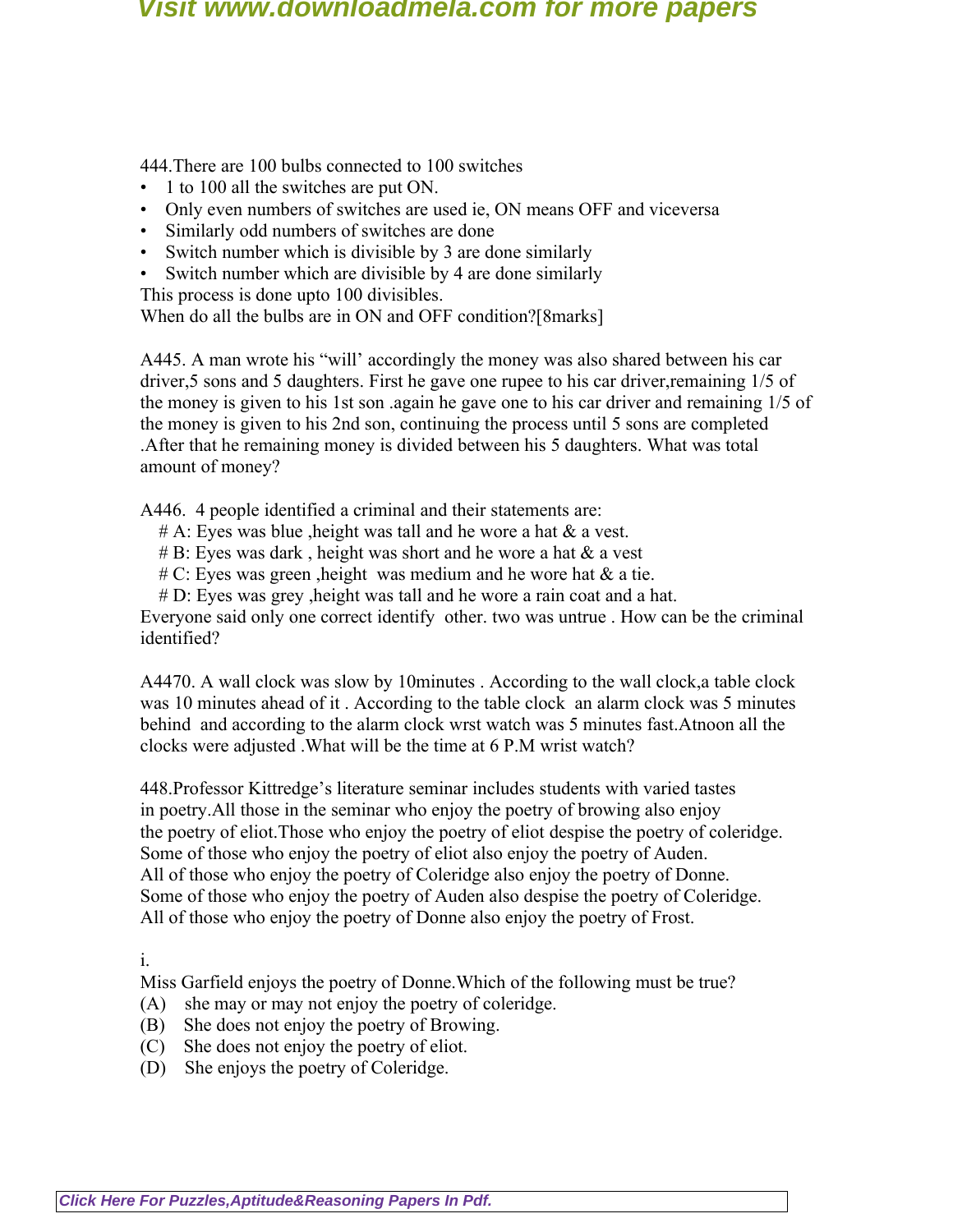ii.

Mr.Huxtable enjoys the poetry of Browing. He may also enjoy any of the following poets except

- (A) Auden.
- (B) Coleridge
- (C) Donne
- (D) Eliot
- (E) Frost

iii.

Miss Inaguchi enjoys the poetry of Coleridge. Which of the following must be false?

- (A) she does not enjoy the poetry of Auden.
- (B) She enjoys the poetry of Donne.
- (C) She enjoys the poetry of Frost.
- (D) She does not enjoy the poetry of Browning.
- (E) She may enjoy the poetry of Eliot.

iv.

Based on the information provided, which of the following statements concerning the members of the seminar must be true?

- (A) All the those who enjoy the poetry of eliot also enjoy the poetry of Browning.
- (B) None of those who despise the poetry of Frost enjoy the poetry of Auden.
- (C) Some of those who enjoy the poetry of Auden despise the poetry of Coleridge.
- (D) None of those who enjoy the poetry of Browning despise the poetry of Donne.
- (E) Some of those who enjoys the poetry of Frost despise the poetry of Donne.
- a. Rimmie wears a hat only if George wears a tie.
- b. George wears a scarf only if Johnie wears a tie.
- c. Vickie wears a goggles only if Rimmie wears a hat.

d,e,f,g,h

some what like this there are 8 statements,from that we have to determine who wears what.

449. 8 Kigs and 14 Ligs can do 510 tors of work in10days. 13 Kigs and 6 Ligs can do 484 tors of work in 12 days. Then find work done by Kigs and Ligs individually in tors/hr?

A450.There is a 3 digited number. 3rd number is the square root of the 1st digit. 2nd digit is the sum of 1st and 3rd.And that number is divisible by 2,3,6,7. What is that number? Ans;462

451. A boy is playing a game. He took totally 55 blocks and kept like placing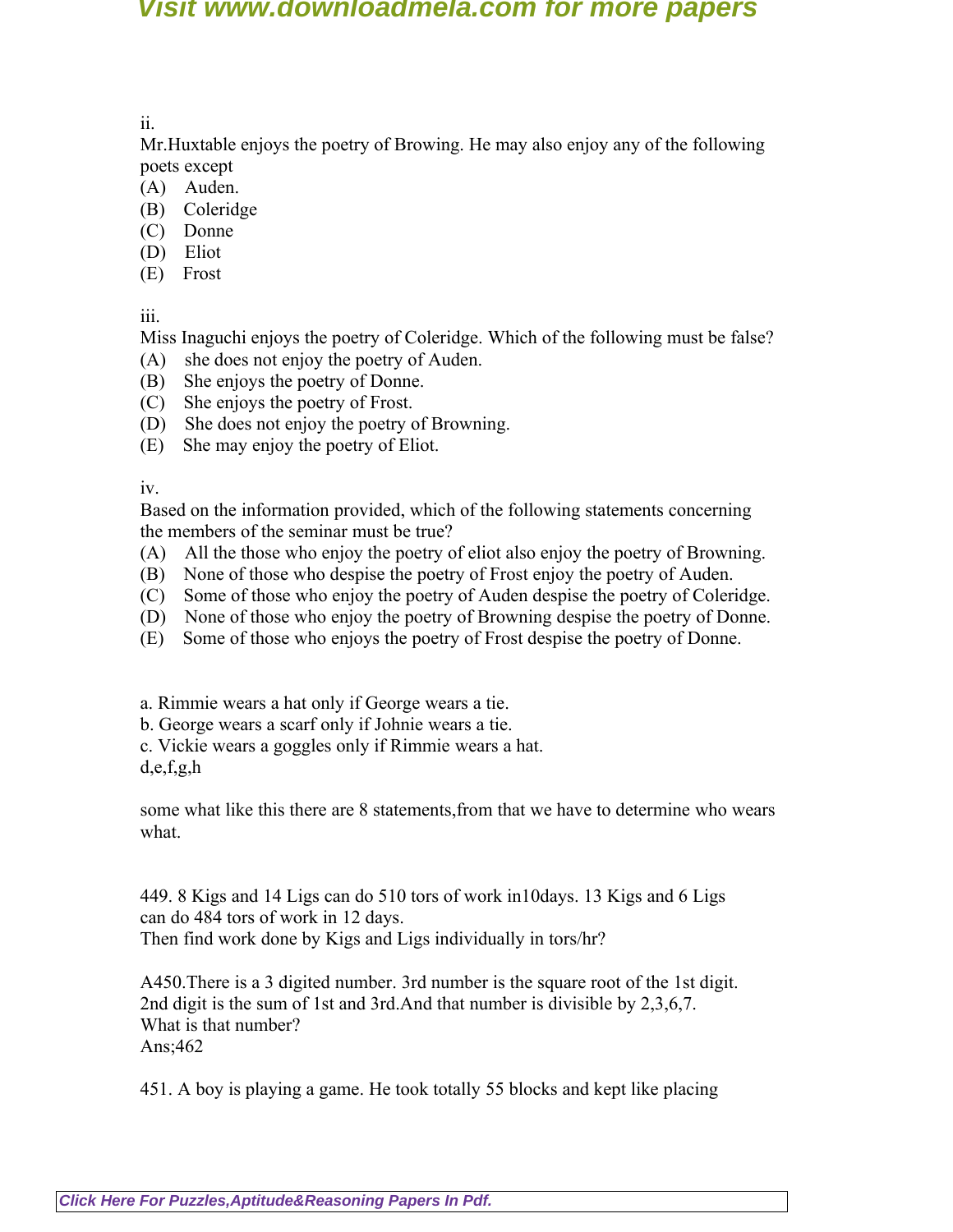some x number on the ground,next one less than that above those blocks like that till the topmost one is one,like:

 x x x x x x x x x x x x x x x x x x x x x x x x x x x x x x x x x x x x x x x x x x x x x x x x x x x x x x x

(They didn't gave this pictuire,but my explanation is not clear,that's I gave u this picture) the question is how many blocks are there at the base level?

A452. There r 100 nations competing for a world-cup. The board decided to make Knock-out series. How many matches to be played for deciding the world champion?

A453.There is log weighing 30kgs. The log having twice thickness and twice short as first one will weigh howmuch ??

454. there ia truck which should reach some place at 11`o clock , if it travels with 30 mph it reaches i

hour before , if it travles with 20 mph it reaches 1 hour late. what is the distance it must be travlled

and what is the speed it must maintain to rech at exact time? ans: 120 miles and 24 mph

455.There is a square cabbage patch.He told his sister that i have a larger patch than last year and hence 211 more cabbages this year. Then how many cabbages I have this year.? Ans:106\*106=11236

456. there are two colcks one runs 1min/hrs faster and other 1min/hr slower when will the two clocks have time difference of 1 hr: ans : 30hrs

457. i take a taxi whose no is 3 digit no. it is not divisible by 2,3,5,7 but divisible by 11 it is the smallest no possible: ans : 121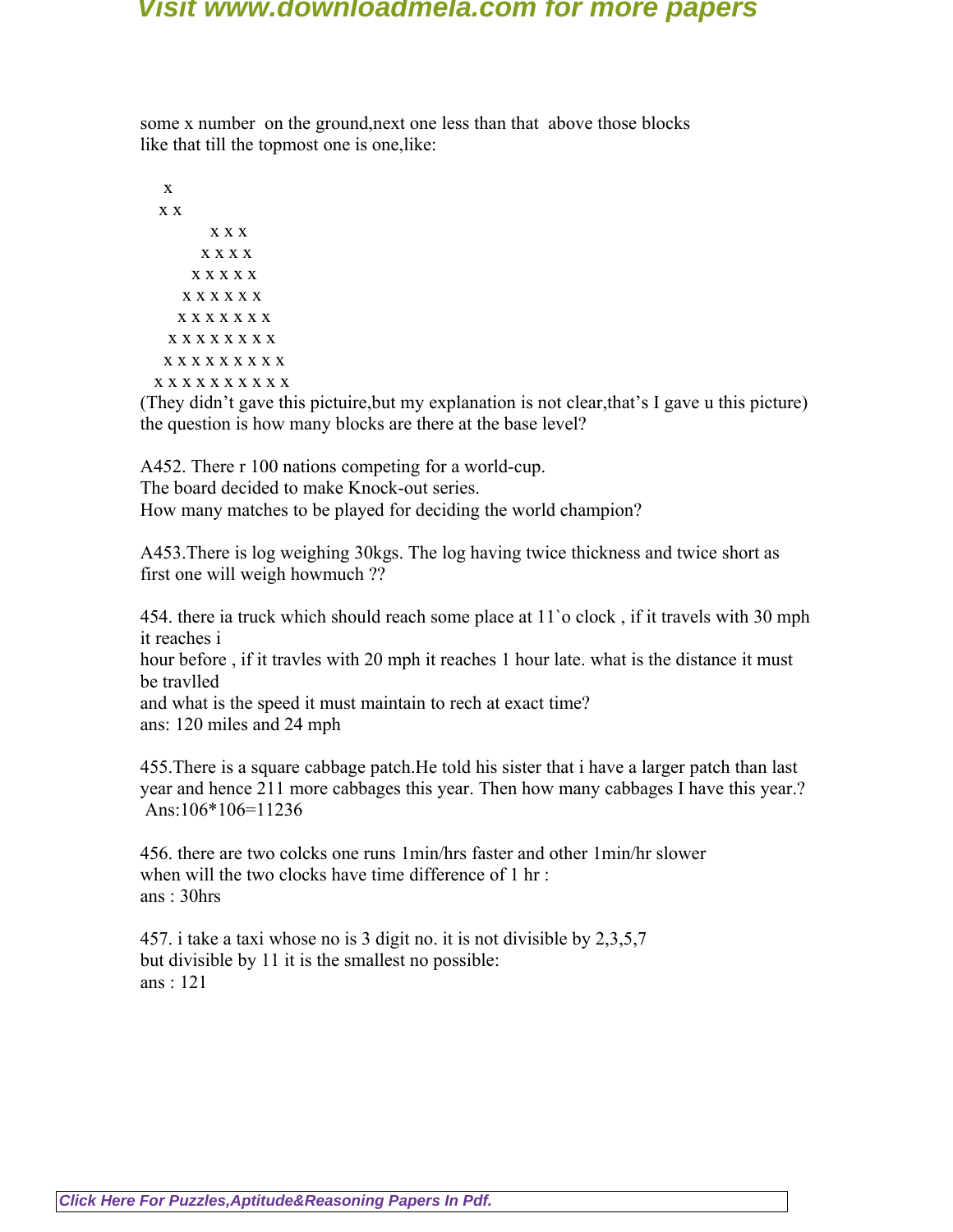458. A man brought some watermelons to town and sold them. he sold 1/2 more than 1/2 of what he brought and e was left with one melon. how many melons did he bring to Town? ans: 3

459. When u reverse the digits of age of father u will get the age of son. one year ago the age of father was twice that of son's age. what are the current ages of father and son? ans: 73 & 37

A460. There will be four friends ,one is doctor, one is lawyer... they are having four cars one ferrari, corvette .... there were some conditions and we were suppose to find what is profession of each one and what car they own. this was the one for 8 marks.

461. There is a circular ring in which there are 12 black mice and one white mouse. A cat walks circularly in the ring and eats 12 mice. Where should the cat start so that the white mouse is the last one to be eaten by cat?

 ans: if the cat moves circularly it has to start from the 11th mice (clockwise) w.r.t. to white one.

462. A farmer grows four types of crops say  $W, X, Y \& Z$ . two conditions were given:

1. If the farmer grows crop W in a year then also grows X that year

2. If the farmer grows crop Z one year then he never grows crop Y next year

 There were 6 choices among which we were suppose to find one correct one which does not violate the two conditions the choices were some thing like:( first pair denotes crops grown first year and second after semicolon represents crops grown next year) W,X ; X,Z (this one is a valid one)

Ans: I don't remember the choices but the ans was option C

463. In a class there are less than 500 students . when it is divided by 3 it gives a whole number. Similarly when it is divided by 4,5 or 7 gives a whole number. find the no. of students in the class ans: 420

464. There are three types of birds A,B & C . A costs 5pounds, B costs 3 Pounds and C costs  $1/3$  of a pound. find the no. of A,B &C such that u will get 100 birds for 100 pounds. (I think we were suppose to find 3 answers since there were 3 rows in the answer) ans: A : 4 B : 18 C: 78

465. There are 5 persons who have won top five places in an event in Olympics . one of them asks all the five regarding thier positions, they reply as

a: "i am not the last"

b: "c is in third place"

c: "E is behind A"

d: "B is in first place"

e: "D is not the first"

 The persons who have won gold and silver have lied find the positions in order(format: name of first, name of second,..)

ans: B,D,E,A,C